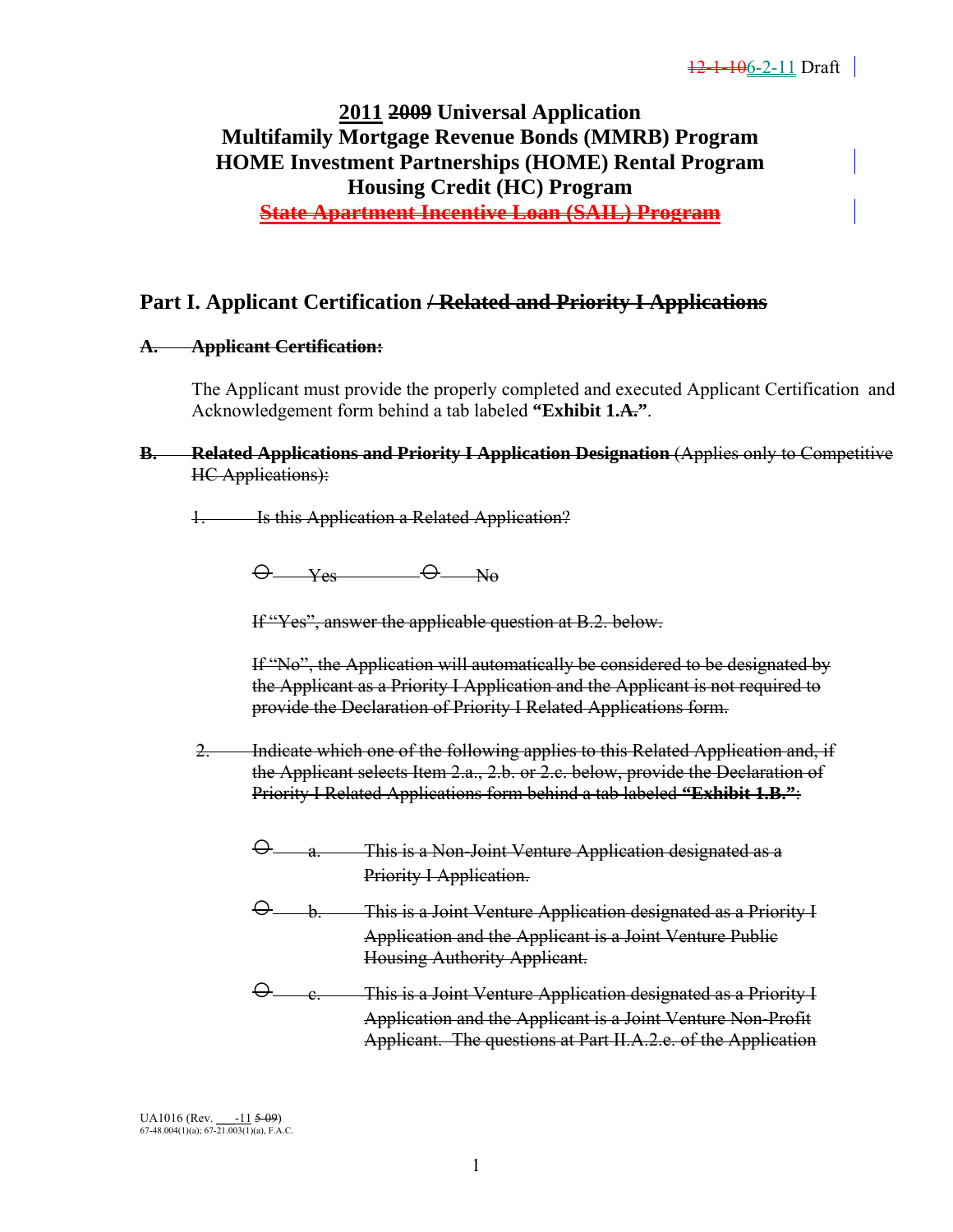must be answered and the required documentation must be provided.

○ d. This Application is not designated as a Priority I Application.

# **Part II. Applicant and Development Team**

### **A. Applicant**

- 1. Indicate the Corporation program(s) applied for in this Application (see Application Instructions for permitted program combinations):
	- Competitive HC Only
	- O Competitive HC and **SAIL**HOME
	- Non-competitive HC Only
	- Tax-Exempt MMRB and non-competitive 4% HC
	- Tax-Exempt MMRB without non-competitive 4% HC
	- Tax-Exempt MMRB and Taxable Bonds and non-competitive 4% HC
- Tax-Exempt MMRB and Taxable Bonds without non-competitive 4%  $\frac{HC}{d}$ 
	- Tax-Exempt Multifamily Mortgage Revenue Bonds (Corporation-Issued MMRB)
	- Taxable Multifamily Mortgage Revenue Bonds
	- Housing Credits (HC) [Competitive 4% and/or 9%]
	- Housing Credits (HC) [non-competitive 4%]
	- HOME Investment Partnerships (HOME) Rental
	- 2. Applicant Information:

 a. Name of Applicant:\_\_\_\_\_\_\_\_\_\_\_\_\_\_\_\_\_\_\_\_\_\_\_\_\_\_\_\_\_\_\_\_\_\_\_\_\_\_ Street Address: \_\_\_\_\_\_\_\_\_\_\_\_\_\_\_\_\_\_\_\_\_\_\_\_\_\_\_\_\_\_\_\_\_\_\_\_\_\_\_\_\_\_

|--|--|--|

| <b>TILL</b><br>relephone: | $\cdot$ $\cdot$<br>Facsimile: |  |
|---------------------------|-------------------------------|--|
|                           |                               |  |

E-Mail Address (optional):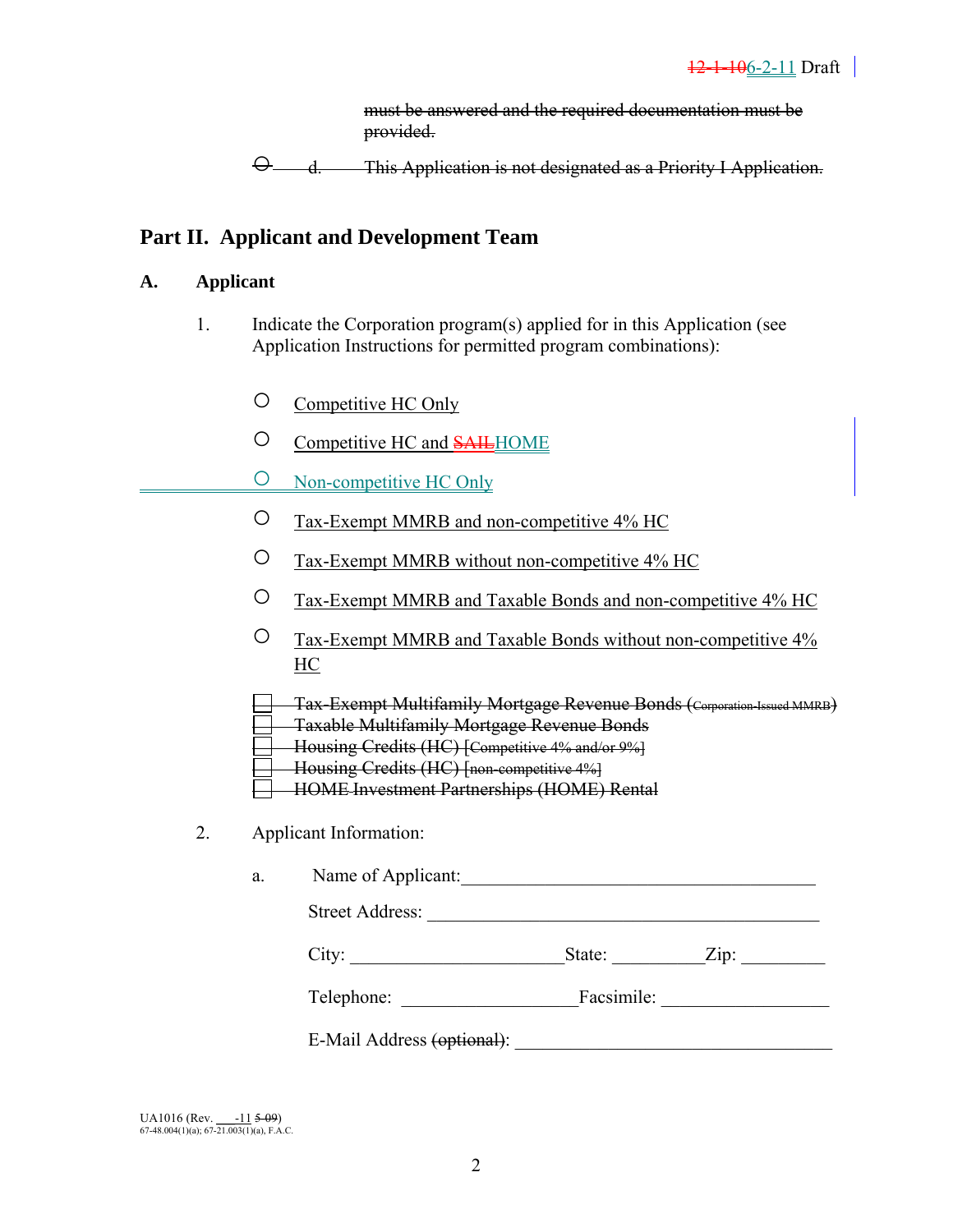b. Federal Employer Identification Number:

 If not yet obtained, provide a copy of the completed, submitted application for the Federal Employer Identification Number behind a tab labeled "**Exhibit 2**".

- c. Is Applicant a legally formed entity qualified to do business in the state of Florida as of the Application Deadline?
	- O Yes O No

Provide required documentation behind a tab labeled "**Exhibit 3**".

 d. If applying for HC: Is the Applicant a limited partnership or limited liability company?

O Yes O No

e. Is the Applicant applying as a Non-Profit organization?

O Yes O No

If "Yes", the Applicant must respond to questions (1) and (2) below. If "No", skip Non-Profit status questions and proceed to question 3. below.

- (1) Provide the following documentation for each Non-Profit entity:
	- (a) attorney opinion letter behind a tab labeled "**Exhibit 4**"; and
	- (b) IRS determination letter behind a tab labeled "**Exhibit 5**".
- (2) Answer the following questions:
	- (a)Is the Applicant or one of its general partners or managing members incorporated as a Non-Profit entity pursuant to Chapter 617, Florida Statutes, or similar state statute if incorporated outside Florida?

O Yes O No

 If "No", is the Applicant or one of its general partners or managing members a wholly-owned subsidiary of a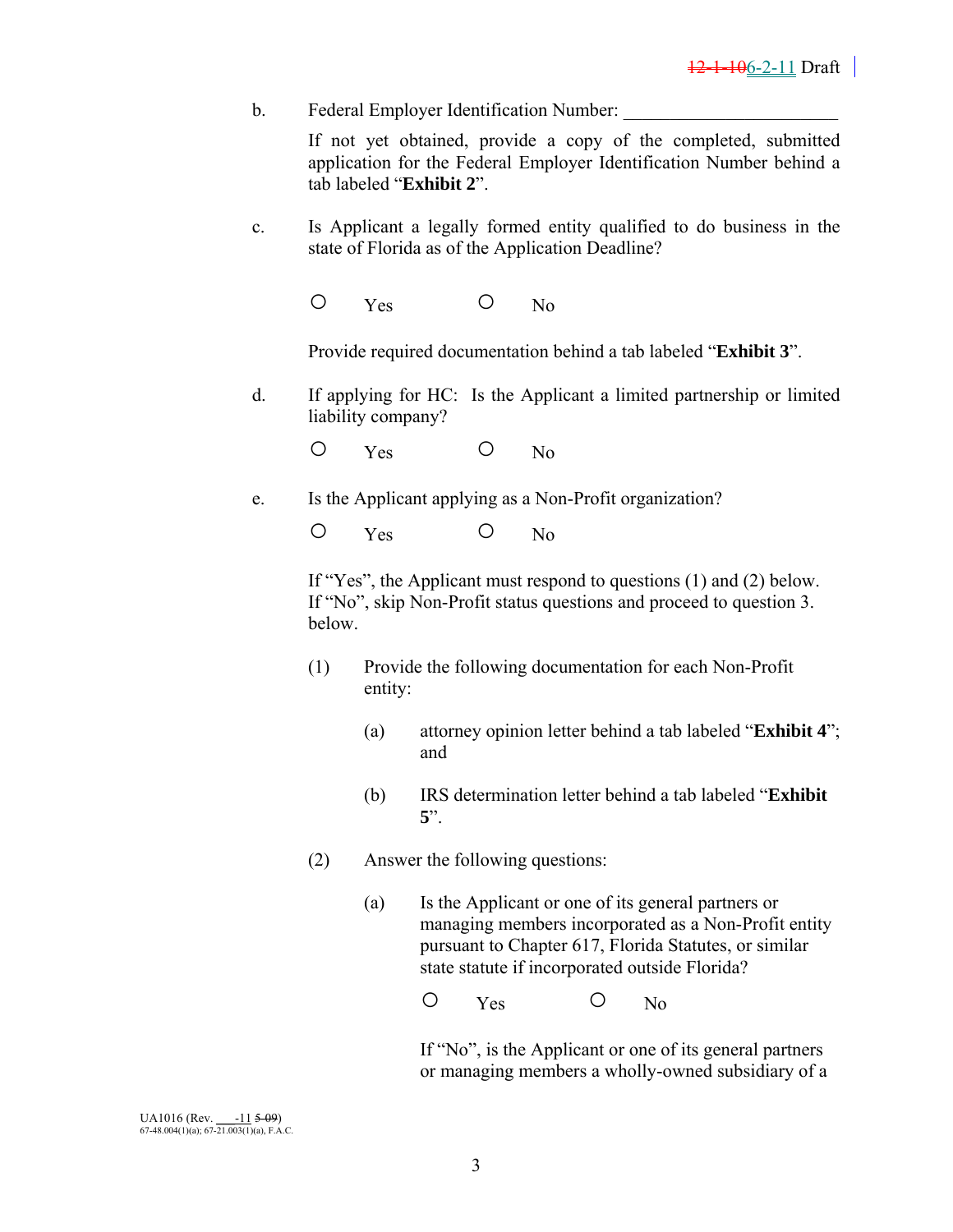Non-Profit entity formed pursuant to Chapter 617, Florida Statutes, or similar state statute if incorporated outside Florida?

- O Yes O No
	- (b) Is the Applicant or one of its general partners or managing members a  $501(c)(3)$  or  $501(c)(4)$  Non-Profit entity or is the Applicant or one of its general partners or managing members a wholly-owned subsidiary of a 501(c)(3) or 501(c)(4) Non-Profit entity?
- O Yes O No
	- (c) Does the Non-Profit entity have an ownership interest, either directly or indirectly, in the general partner or general partnership interest or in the managing member or the managing member's interest in the Applicant?

O Yes O No

 If "Yes", state the percentage owned in the general partnership or managing member interest:  $^{0}\!/_{0}$ 

- (d) Percentage of Developer's fee that will go to the Non-Profit entity:  $\frac{9}{6}$
- (e) Provide the description/explanation of the role of the Non-Profit entity behind a tab labeled **"Exhibit 6"**.
- (f) Provide the names and addresses of the members of the governing board of the Non-Profit entity behind a tab labeled **"Exhibit 7"**.
- (g) For each Non-Profit entity, provide the articles of incorporation demonstrating that one of the purposes of the Non-Profit entity is to foster low-income housing behind a tab labeled **"Exhibit 8"**.
- (h) Year Non-Profit entity was incorporated:  $\frac{1}{(y y y y)}$
- (i) Is the Non-Profit entity affiliated with or controlled by a for-profit entity within the meaning of Section 42(h), Internal Revenue Code?
	- Yes If "Yes", state name of the for-profit

UA1016 (Rev.  $\frac{-11}{2}$  5-09)<br>67-48.004(1)(a); 67-21.003(1)(a), F.A.C.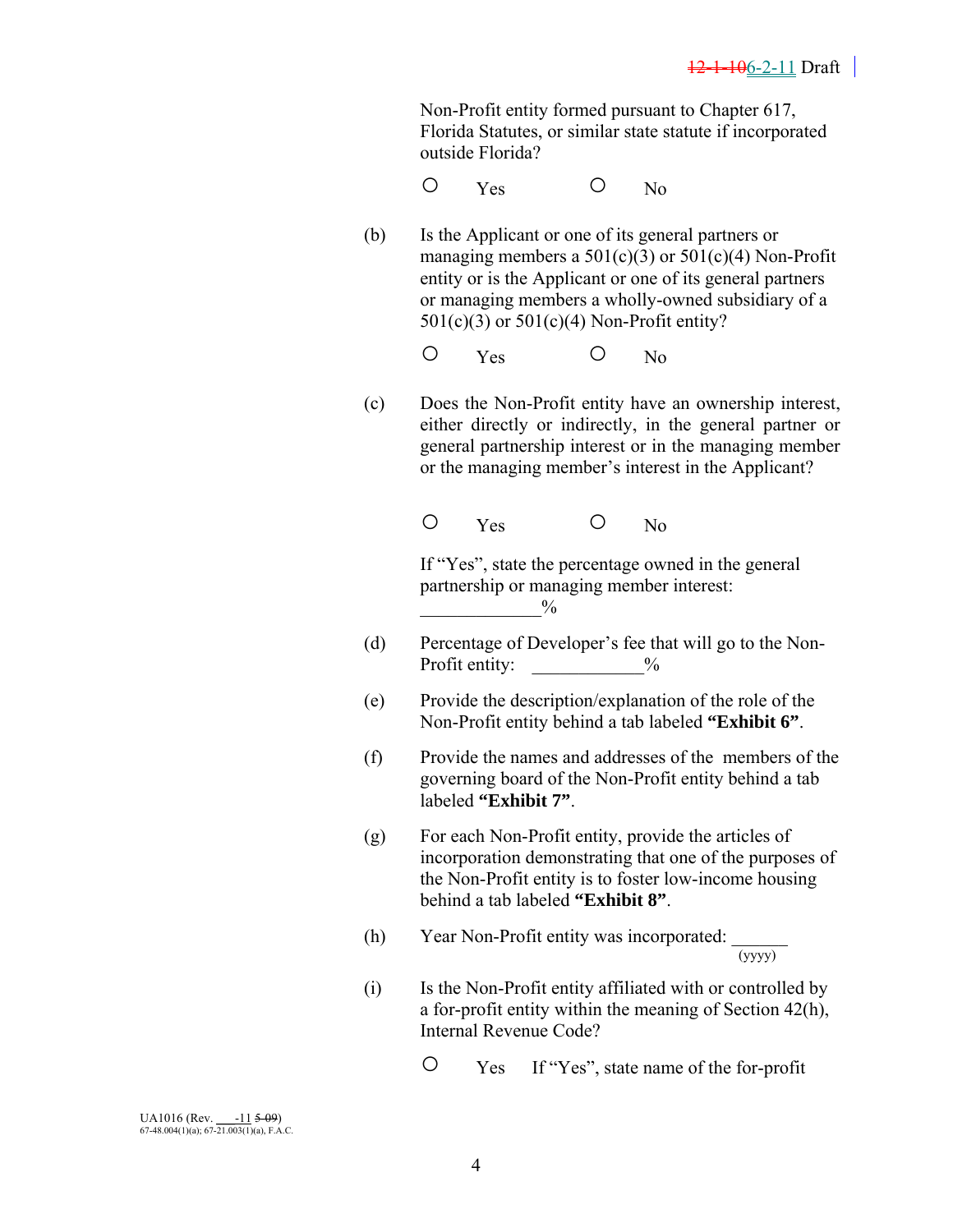|    |                                                                                                                                |                | $\text{entity:}\n\quad \text{matrix}$ |
|----|--------------------------------------------------------------------------------------------------------------------------------|----------------|---------------------------------------|
|    | $\circ$<br>No                                                                                                                  |                |                                       |
| 3. | Provide the required information for the Applicant and for each Developer<br>behind a tab labeled "Exhibit 9".                 |                |                                       |
| 4. | Contact Person for this Application:                                                                                           |                |                                       |
|    |                                                                                                                                |                |                                       |
|    |                                                                                                                                |                |                                       |
|    |                                                                                                                                |                |                                       |
|    |                                                                                                                                |                |                                       |
|    | Telephone: Facsimile: Facsimile:                                                                                               |                |                                       |
|    |                                                                                                                                |                |                                       |
|    |                                                                                                                                |                |                                       |
| 5. | If Applying for HOME: Is the Applicant applying as a under the Community<br>Housing Development Organization (CHDO) Set-Aside? |                |                                       |
|    | O<br>O<br>Yes                                                                                                                  | N <sub>o</sub> |                                       |
|    | If "Yes", state CHDO Name:<br>provide the required information behind a tab labeled "Exhibit 9-A 10".                          |                |                                       |
|    | <b>Development Team</b>                                                                                                        |                |                                       |
| 1. | Developer or Principal of Developer:                                                                                           |                |                                       |
|    | Name of each Developer (include all co-Developers):<br>a.                                                                      |                |                                       |
|    |                                                                                                                                |                |                                       |
|    | General Experience<br>b.                                                                                                       |                |                                       |
|    |                                                                                                                                |                |                                       |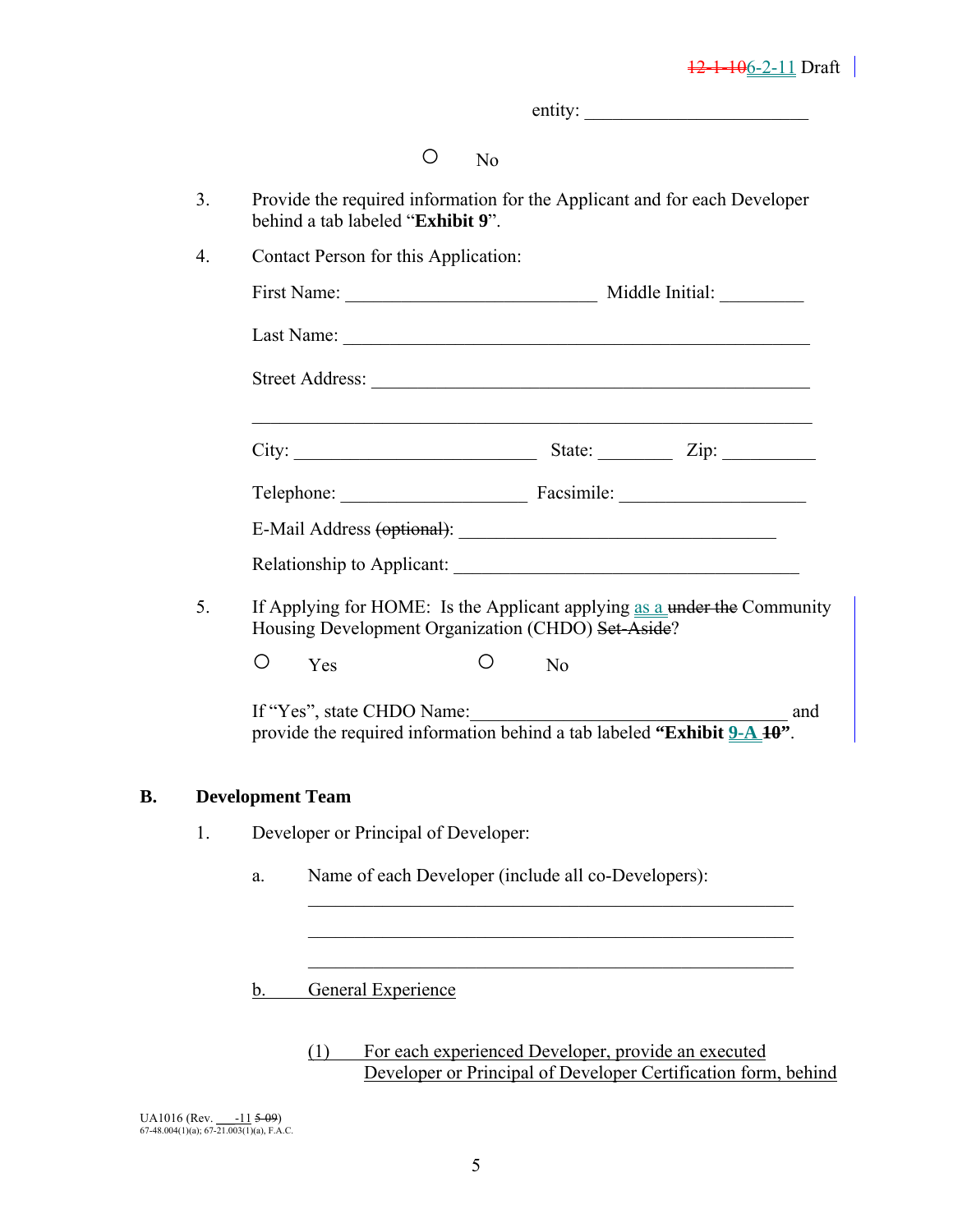a tab labeled "**Exhibit 10**", certifying to the required experience with three (3) completed affordable rental housing developments, as outlined in the Instructions.

- (2) For each experienced Developer, provide a prior experience chart, behind a tab labeled "**Exhibit 10**", reflecting the required information for the three (3) completed affordable rental housing developments.
- (3) For each co-Developer without the required experience, provide the requested information behind a tab labeled "**Exhibit 10"**.
- b. For each experienced Developer, provide an executed Developer or Principal of Developer Certification form behind a tab labeled "**Exhibit 11**". For each co-Developer without the required experience, provide the requested information behind a tab labeled "**Exhibit 11"**.
- c. Provide the Developer's or Principal of Developer's Prior Experience Chart behind a tab labeled "**Exhibit 11**".
- c. Housing Credit Development Experience
	- (1) Has a Principal of the Developer completed at least three (3) Housing Credit developments as outlined in Part II.B.1.c.(1) of the Instructions?

O Yes O No

If "Yes", provide a prior experience chart, behind a tab labeled "**Exhibit 10**", reflecting the required information for the three (3) Housing Credit developments.

- or and the state of the state of the state of the state of the state of the state of the state of the state of the state of the state of the state of the state of the state of the state of the state of the state of the sta
	- (2) Does a Principal of the Developer meet the criteria regarding all Competitive **and**Housing Credits received from Florida Housing and all non-competitive Housing Credits received from Florida Housing to be used in conjunction with SAIL or HOME, as outlined in Part II.B.1.c.(2) of the Instructions?

O Yes O No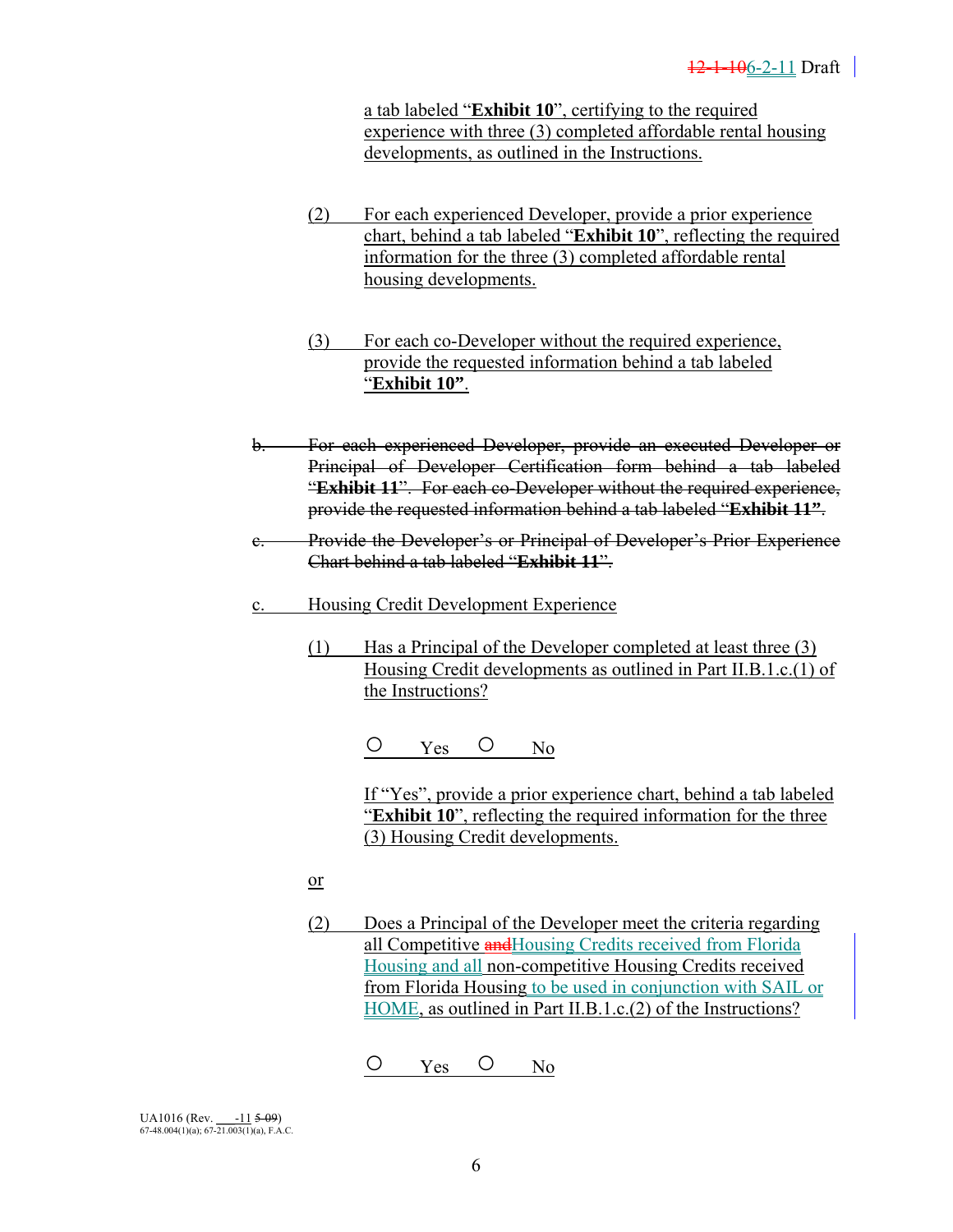If "Yes", provide a prior experience chart, behind a tab labeled "**Exhibit 10**", reflecting the required information for the applicable Developments.

<u>or</u>

(3) Has a Principal of the Developer completed at least  $\frac{31,000}{2}$ Housing Credit units in the state of Florida as outlined in Part II.B.1.c.(3) of the Instructions?

○ Yes ○ No

If "Yes", provide a prior experience chart, behind a tab labeled "**Exhibit 10**", reflecting the required information for the applicable Developments.

- 2. Management Company Agent or principal of Management Company Agent:
	- a. Provide the executed Management Company Agent or Principal of Management Company Agent Certification form behind a tab labeled "**Exhibit 11 12**".
	- b. Provide a the Management Company's Agent's or principal of Management Company's Agent's pPrior eExperience cChart behind a tab labeled "**Exhibit 11 12**".
- 3. General Contractor or qualifying agent of General Contractor:
	- a. Provide the executed General Contractor or Qualifying Agent of General Contractor Certification form behind a tab labeled "**Exhibit 12 13**".
	- b. Provide a the General Contractor's or qualifying agent's pPrior eExperience cChart, behind a tab labeled "**Exhibit 12 13**", reflecting the required information for the two (2) completed developments.
	- c. Florida General Contractor Ranking Preference

(1) Domicile Category –

 (a) Is the principal office of the General Contractor or qualifying agent of the General Contractor located in the state of Florida?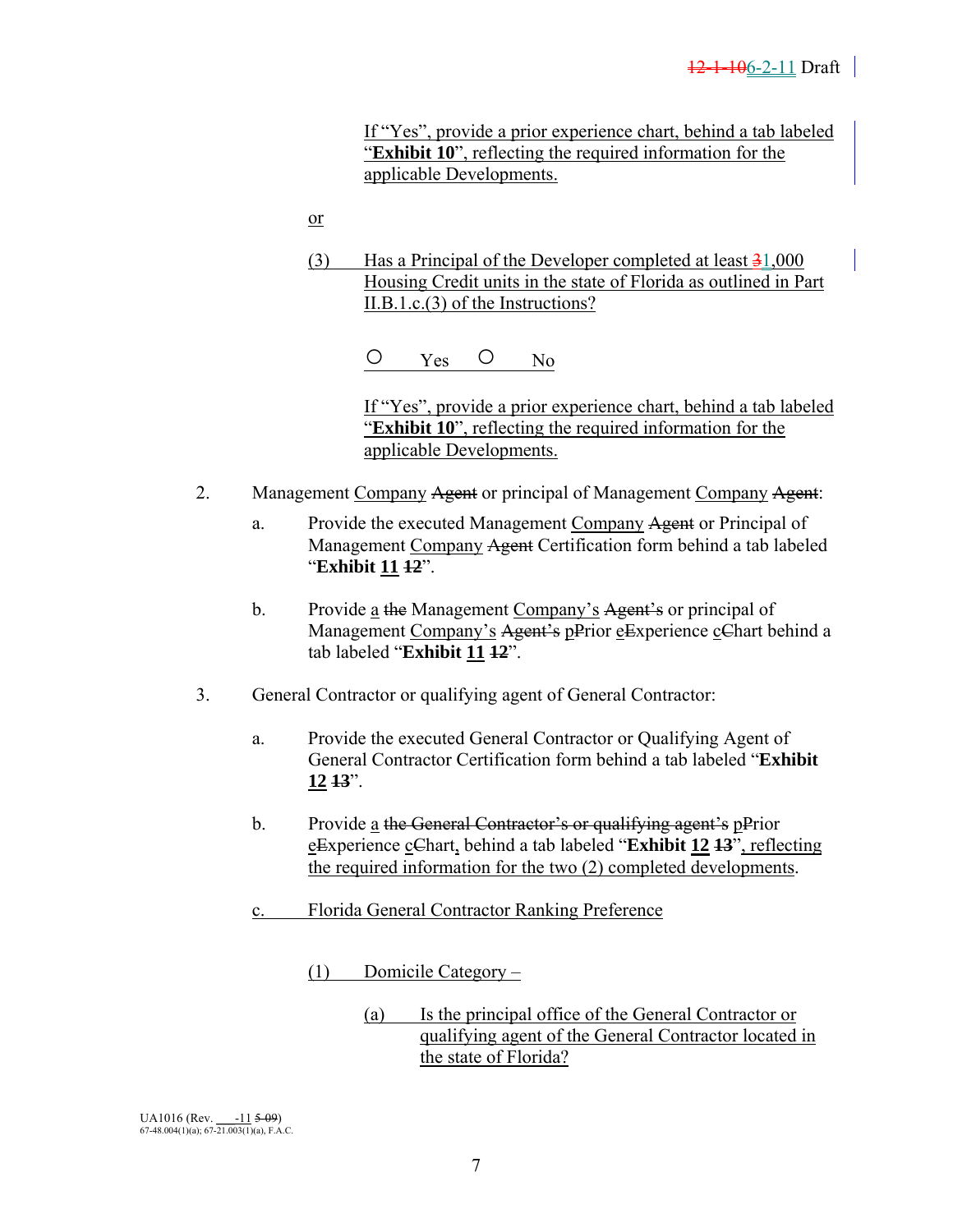O Yes O No

If "Yes", indicate which party meets this criteria:

○ General Contractor

○ Qualifying agent of the General Contractor

and

 (b) Do a majority of the principals and financial beneficiaries of the General Contractor or qualifying agent of the General Contractor (as defined in Part II.B.3.c.(1)(b) of the Instructions) reside in the state of Florida?

O Yes O No

 If "Yes", indicate which party meets this criteria and provide a list of the principals and financial beneficiaries of the applicable party (General Contractor or qualifying agent) behind a tab labeled "**Exhibit 12**".

- General Contractor
- Qualifying agent of the General Contractor

<u>or</u>

(2) Substantial Experience Category –

Has the General Contractor or qualifying agent of the General Contractor completed at least five (5) Developments using funds either provided by or administered by Florida Housing as outlined in Part II.B.3.c.(2) of the Instructions?

O Yes O No

 If "Yes", provide a prior experience chart, behind a tab labeled "**Exhibit 12**", reflecting the required information for the five (5) Florida Housing funded Developments.

4. Architect or Engineer: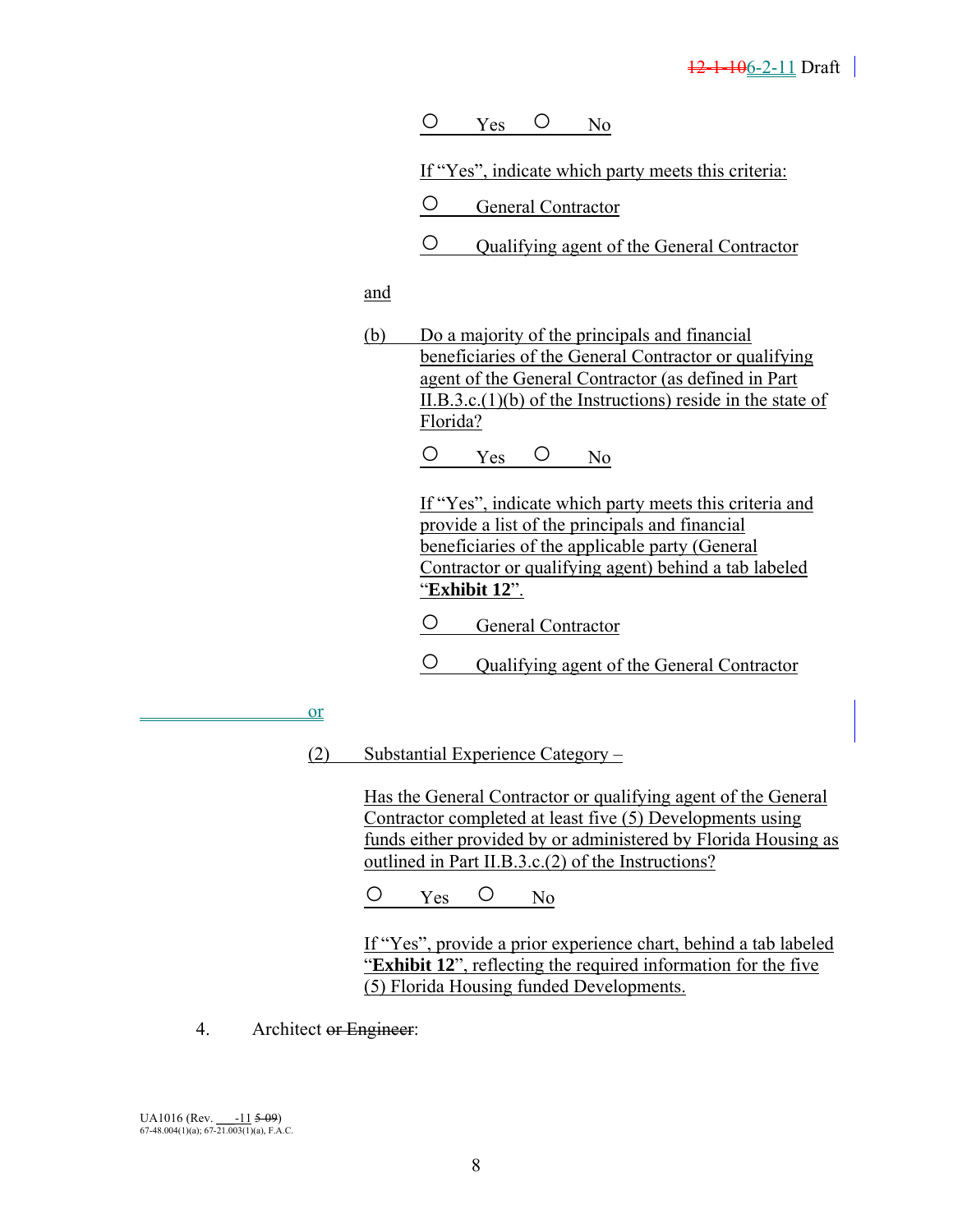Provide the executed Architect or Engineer Certification form behind a tab labeled "**Exhibit 13 14**".

- 5. Attorney:
	- a. MMRB and HOME Applicants provide the executed Attorney (MMRB or HOME) Certification form behind a tab labeled "**Exhibit 14 15**".
	- b. HC Applicants provide the executed Attorney (HC) Certification form behind a tab labeled "**Exhibit 15 16**".
- 6. Accountant:

Provide the executed Accountant Certification form behind a tab labeled "**Exhibit 16 17**".

- 7. Service Provider (Assisted Living Facility (ALF) Developments only):
	- a. Provide the executed Service Provider or Principal of Service Provider Certification form behind a tab labeled "**Exhibit 17 18**".
	- b. Provide a the Service Provider's or principal of Service Provider's pPrior eExperience cChart behind a tab labeled "**Exhibit 17 18**".
- 8. Guarantor(s) Information (MMRB Applicants only):

Provide the Guarantor Information Chart behind a tab labeled "**Exhibit 18 19"**.

# **Part III. Proposed Development**

### **A. General Development Information**

- 1. Name of proposed Development:
- 2. Location of Development Site:
	- a. County:
	- b. Address of Development Site:

 Select question (1) or question (2) below and provide the applicable information. If question (2) is selected, the Applicant must also select either question  $(2)(a)$  or question  $(2)(b)$  below and, if question  $(2)(a)$  is selected, the name of the city must be stated.

○ (1) The following address has been assigned by the USPS:

UA1016 (Rev.  $\frac{-11}{2}$  5-09)<br>67-48.004(1)(a); 67-21.003(1)(a), F.A.C.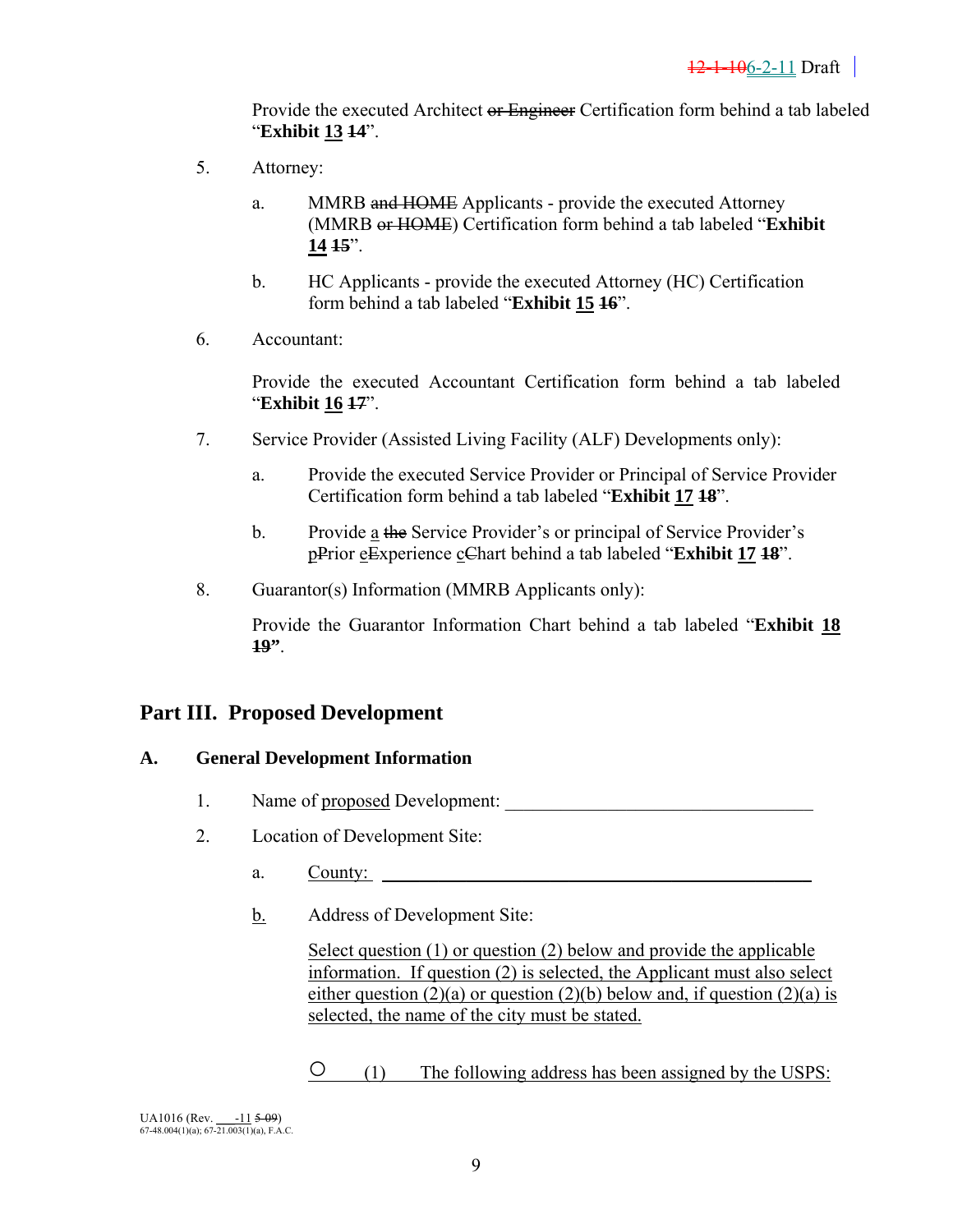# $12-1-106-2-11$  Draft

|                      |         |                              |                            | (Address Number and Street) |                 |                                                                                                                                                |
|----------------------|---------|------------------------------|----------------------------|-----------------------------|-----------------|------------------------------------------------------------------------------------------------------------------------------------------------|
|                      |         |                              | $\overline{\text{(City)}}$ |                             |                 |                                                                                                                                                |
|                      | 0r      |                              |                            |                             |                 |                                                                                                                                                |
|                      | U       | (2)                          |                            |                             |                 | The address has not yet been assigned by the USPS:                                                                                             |
|                      |         |                              |                            |                             |                 | (Street Name and closest designated intersection)                                                                                              |
|                      |         | and                          |                            |                             |                 |                                                                                                                                                |
|                      |         | O                            | (a)                        |                             | city limits of: | The proposed Development is located within the<br>(Name of City)                                                                               |
|                      |         | 0r                           |                            |                             |                 |                                                                                                                                                |
|                      |         | O                            | (b)                        |                             |                 | The proposed Development is located within the                                                                                                 |
|                      |         |                              |                            |                             |                 | unincorporated area of the County.                                                                                                             |
| c. b.                |         |                              |                            |                             |                 | Will the Development consist of Scattered Sites?                                                                                               |
|                      | O       | Yes                          |                            | $\circ$                     | No              |                                                                                                                                                |
|                      |         | tab labeled "Exhibit 19 20". |                            |                             |                 | If "Yes", for each of the Scattered Ssites, provide the Address, total<br>number of units, and the latitude and longitude coordinates behind a |
| $\underline{d}$ . e. | F.A.C.? |                              |                            |                             |                 | Does the location of the proposed Development qualify as an Urban<br>In-Fill Development, as defined in Rule Chapters 67-21 and 67-48,         |
|                      | O       | Yes                          |                            |                             | O               | N <sub>0</sub>                                                                                                                                 |

 If "Yes", to qualify as an Urban In-Fill Development for purposes of this Application, provide a properly completed and executed Local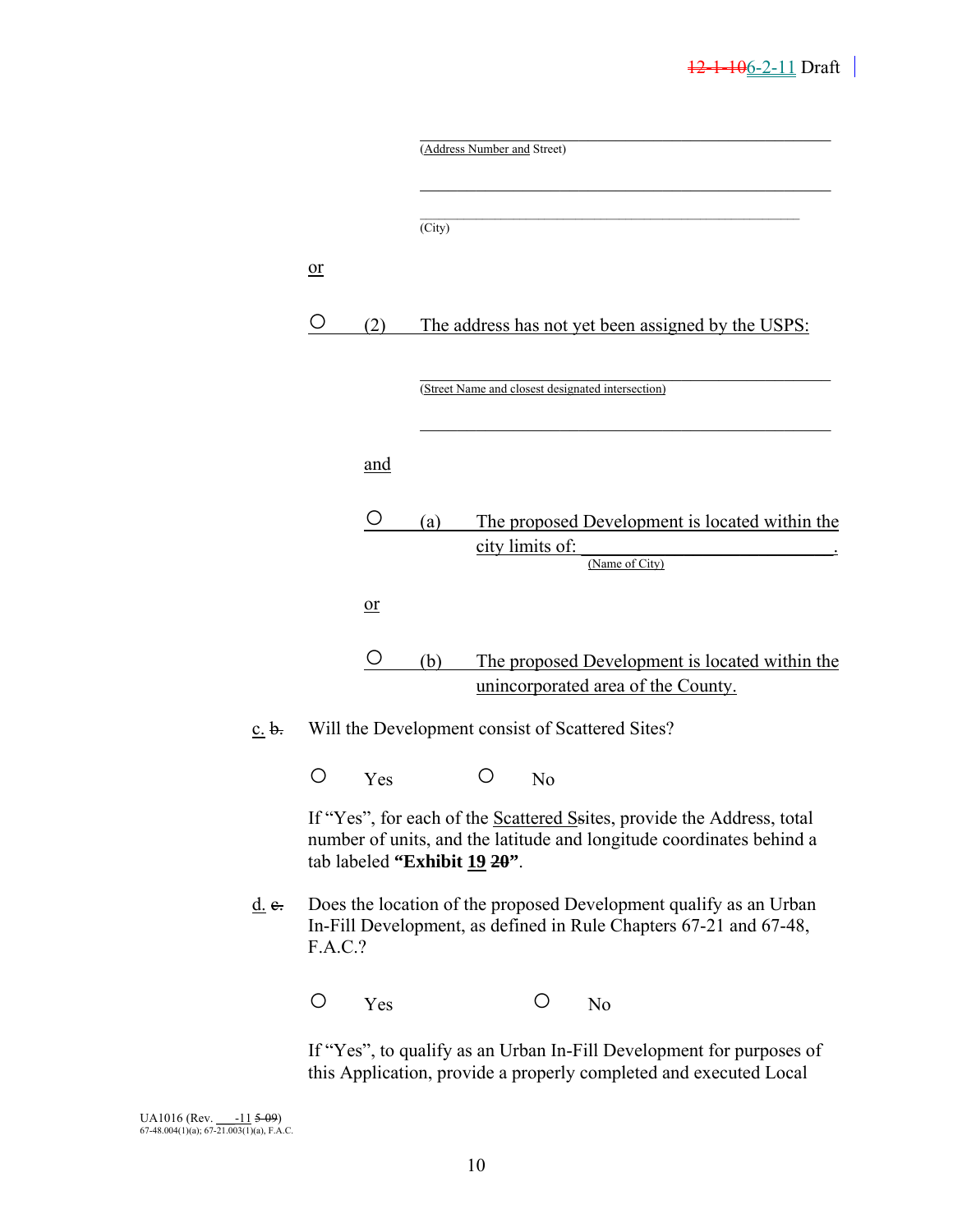Government Verification of Qualification as Urban In-Fill Development form behind a tab labeled **"Exhibit 20 21"**.

 e. Does the Application involve a site with an existing Declaration of Trust between a Public Housing Authority and HUD?

O Yes O No

 If "Yes", to be eligible for the Proximity Tie-Breaker Tier 1 Score boost the Applicant must meet the criteria outlined in Part III.A.2.e. of the Instructions and provide the required documentation behind a tab labeled "**Exhibit 20**".

 f. Does the proposed Development qualify as a Public Housing Revitalization Development?

O Yes O No

 If "Yes", to qualify as a Public Housing Revitalization Development for purposes of this Application, the Applicant must meet the criteria outlined in Part III.A.2.f. of the Instructions and provide a properly completed and executed Local Government Certification of Public Housing Revitalization in a Local Community Redevelopment or Revitalization Plan form behind a tab labeled "**Exhibit 20**".

 g. d. Is the proposed Development being revitalized utilizing HOPE VI funding?

O Yes O No

 If "Yes", to qualify as a HOPE VI Development for purposes of this Application, the proposed Development must meet the requirements set out in Part III.A.2.g. of the Instructions and the Applicant must provide the required documentation behind a tab labeled **"Exhibit 20 21"** .

 $e.$  County:

All Applicants must answer "Yes" or "No" to question (1) below. All HOME Applicants must also answer question (2) below.

h. Does the proposed Development qualify as a TOD Development?

O Yes O No

| <b>UA1016</b> (Rev.                            | $-11509$ |
|------------------------------------------------|----------|
| $67-48.004(1)(a)$ ; $67-21.003(1)(a)$ , F.A.C. |          |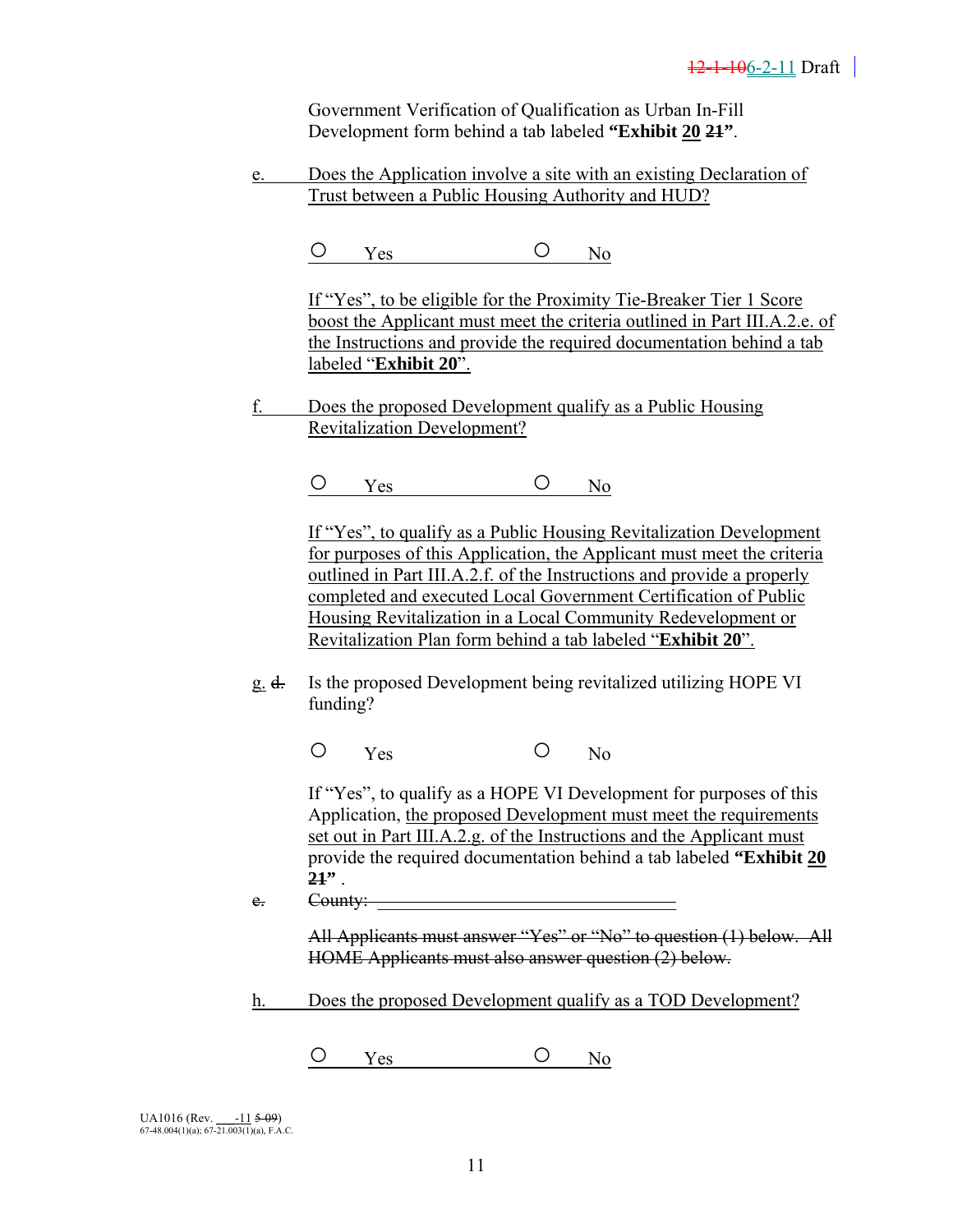| If "Yes", to qualify as a TOD Development for purposes of this       |
|----------------------------------------------------------------------|
| Application, the proposed Development must meet all of the criteria  |
| outlined in Part III.A.2.h. of the Instructions—The and the properly |
| completed and executed Local Government Verification of              |
| Qualification as a TOD Development form must be provided behind a    |
| tab labeled "Exhibit 20".                                            |

- $i. (1)$  Is proposed Development located in the Florida Keys Area?
	- O Yes O No
	- (2) HOME Applicants must answer the following questions:

Will the proposed HOME Development be located in either Alachua County or Leon County?

 $\Theta$  yes  $\Theta$  No

If "Yes", complete either (a) or (b) below, as applicable:

 (a) Alachua County Developments - Is the Development located within Alachua County, but outside the boundaries of incorporated Gainesville?

 $\Theta$  Yes  $\Theta$  No

 If "Yes", provide the required letter from Alachua County behind a tab labeled "**Exhibit 22**".

 (b) Leon County Developments - Is the Development located within Leon County but outside the boundaries of incorporated Tallahassee?

 $\Theta$  Yes  $\Theta$  No

 If "Yes", provide the required letter from Leon County behind a tab labeled "**Exhibit 22**".

- j. f. Local Jurisdiction:
	- (1) Name of local jurisdiction where Development is located: \_\_\_\_\_\_\_\_\_\_\_\_\_\_\_\_\_\_\_\_\_\_\_\_. If Development is located within a municipality (incorporated city, town, or village) the municipality must be specified.
	- (2) Chief elected official of jurisdiction: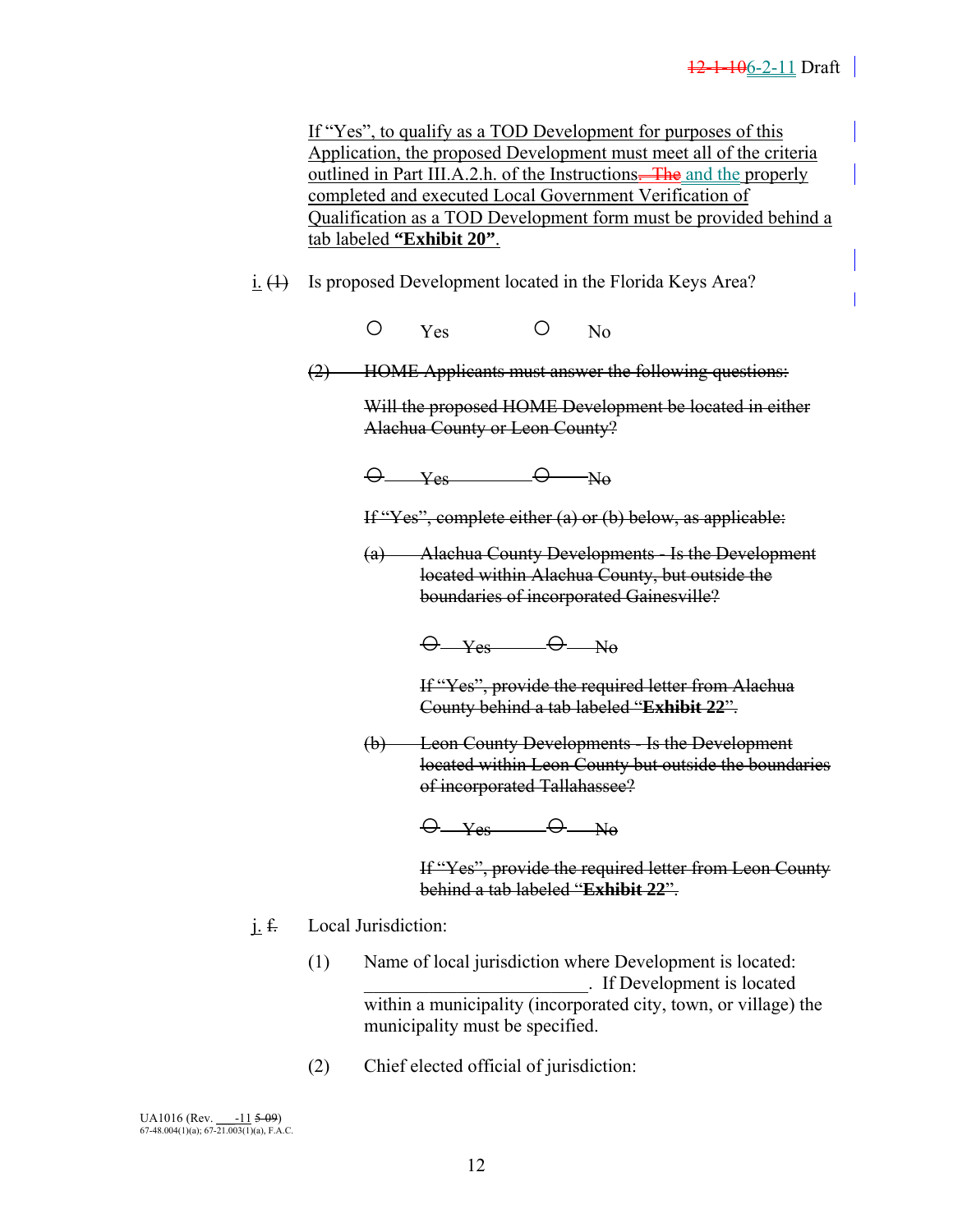# $\frac{12-1-106-2-11}{2}$  Draft |

|          |     |     |                                                                                       |                | Title:                                                                                                                                                                                                                                                  |  |
|----------|-----|-----|---------------------------------------------------------------------------------------|----------------|---------------------------------------------------------------------------------------------------------------------------------------------------------------------------------------------------------------------------------------------------------|--|
|          |     |     |                                                                                       |                | Street Address: <u>City:</u> State: <u>City:</u> State: <u>City:</u> City: <u>City:</u> State: City: <u>City:</u> City: City: City: City: City: City: City: City: City: City: City: City: City: City: City: City: City: City: City: City: City: City: C |  |
| $k$ . g. |     |     | questions $(1)$ through $(4)$ below:                                                  |                | Competitive HC and non-competitive HC Applicants must complete                                                                                                                                                                                          |  |
|          | (1) |     | Tract (QCT):                                                                          |                | Difficult Development Area (DDA) and Qualified Census                                                                                                                                                                                                   |  |
|          |     | (a) | or in the $\frac{20112012}{2012}$                                                     |                | Is the proposed Development located in a DDA, as<br>defined in Section $42(d)(5)(B)(e)(iii)$ , IRC, as amended,                                                                                                                                         |  |
|          |     |     | O<br>Yes                                                                              | Ő              | N <sub>o</sub>                                                                                                                                                                                                                                          |  |
|          |     |     |                                                                                       |                | If "Yes", indicate which DDA:                                                                                                                                                                                                                           |  |
|          |     | (b) |                                                                                       |                | Is the proposed Development located in a QCT as<br>defined in Section $42(d)(5)(\underline{B})(e)(ii)$ , IRC, as amended?                                                                                                                               |  |
|          |     |     | O<br>Yes                                                                              | Ő              | N <sub>o</sub>                                                                                                                                                                                                                                          |  |
|          |     |     | a tab labeled "Exhibit 21 23".                                                        |                | If "Yes", indicate QCT Number:<br>and<br>provide a copy of a letter from the local planning office<br>or census bureau which verifies that the proposed<br>Development is located in the referenced QCT behind                                          |  |
|          |     | (c) | multiphase Development, as defined in Part<br>$III.A.2.k.(1)(c)$ of the Instructions? |                | If the answer to question $(1)(a)$ and/or $(1)(b)$ above is<br>"Yes", is the proposed Development the first phase of a                                                                                                                                  |  |
|          |     |     | Yes                                                                                   |                | N <sub>0</sub>                                                                                                                                                                                                                                          |  |
|          | (2) |     | acquisition expenses?                                                                 |                | Is the Applicant applying for Housing Credits for eligible                                                                                                                                                                                              |  |
|          |     | O   | O<br>Yes                                                                              | N <sub>o</sub> |                                                                                                                                                                                                                                                         |  |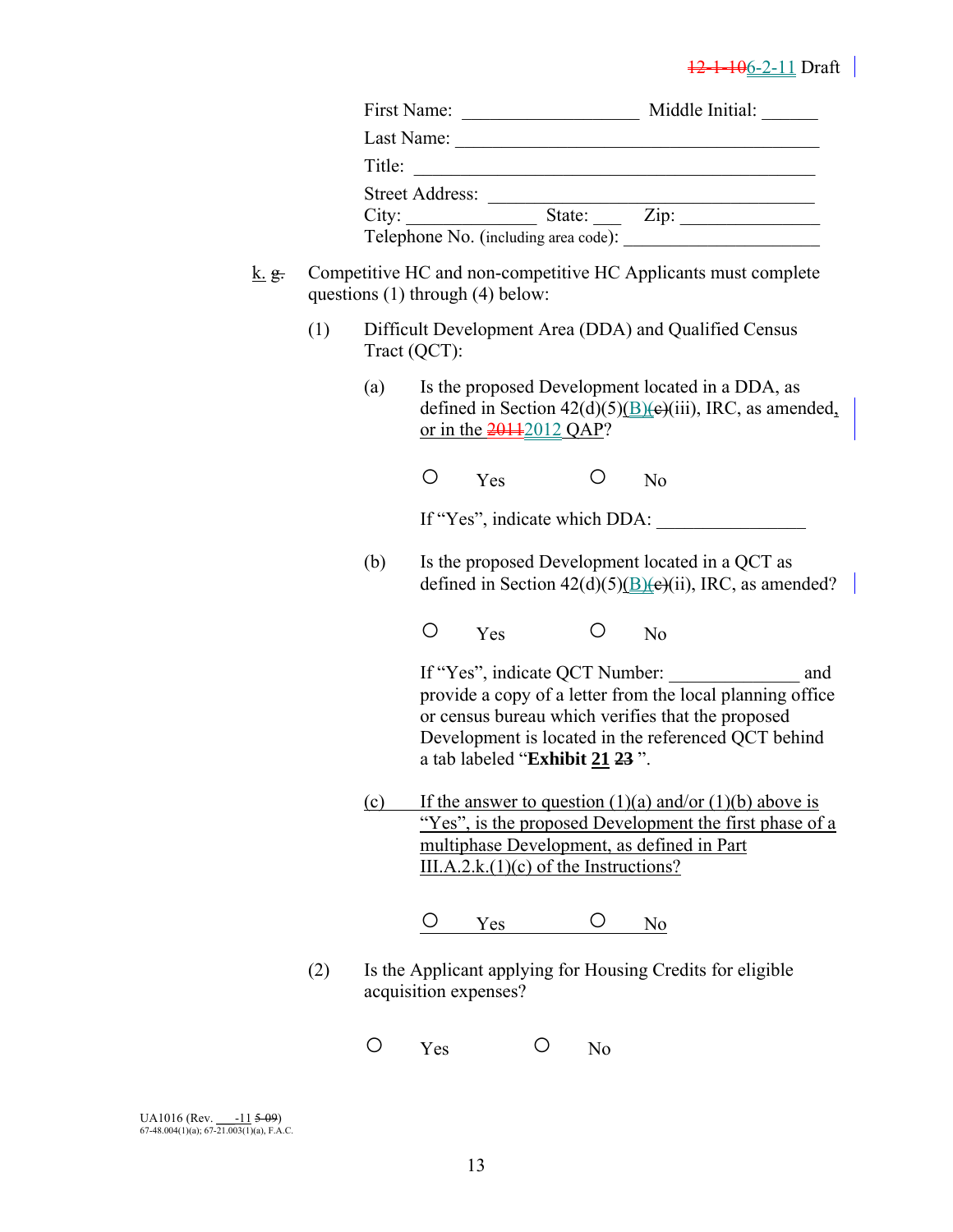If "Yes", answer questions (a) through (g) below:

(a) Is/are the building(s) acquired or to be acquired from a related party?

|     |     | ◯   | Yes                                  |   | О              | N <sub>o</sub>                                                                                                |
|-----|-----|-----|--------------------------------------|---|----------------|---------------------------------------------------------------------------------------------------------------|
|     | (b) |     |                                      |   |                | Name of previous owner:                                                                                       |
|     | (c) |     |                                      |   |                |                                                                                                               |
|     | (d) |     |                                      |   |                | Date Development originally placed in service:<br>(mm/dd/yyyy)                                                |
|     | (e) |     |                                      |   |                | Date (mm/dd/yyyy) and cost of last rehabilitation:                                                            |
|     | (f) |     | Section 42(d), IRC ("10-year rule"): |   |                | Describe acquisition facts and circumstances relative to                                                      |
|     | (g) |     | Applicant?                           |   |                | Is a waiver of the 10-year rule being sought by the                                                           |
|     |     | O   | Yes<br>Explain why or why not:       |   | Ő              | N <sub>o</sub>                                                                                                |
| (3) |     |     |                                      |   |                | Will this Development receive historic Housing Credits?                                                       |
|     | О   | Yes |                                      | O | N <sub>o</sub> |                                                                                                               |
|     |     |     | Development receive? \$              |   |                | If "Yes", what amount of historic Housing Credits will the                                                    |
| (4) |     |     | Rehabilitation expenses?             |   |                | Is the Applicant applying for Housing Credits for eligible                                                    |
|     |     | Yes |                                      |   | N <sub>o</sub> |                                                                                                               |
|     |     |     |                                      |   |                | If "Yes", answer questions (a) and (b) below:                                                                 |
|     | (a) |     | than 10%?                            |   |                | Will the Rehabilitation cost as a percentage of the<br>adjusted basis of each building be equal to or greater |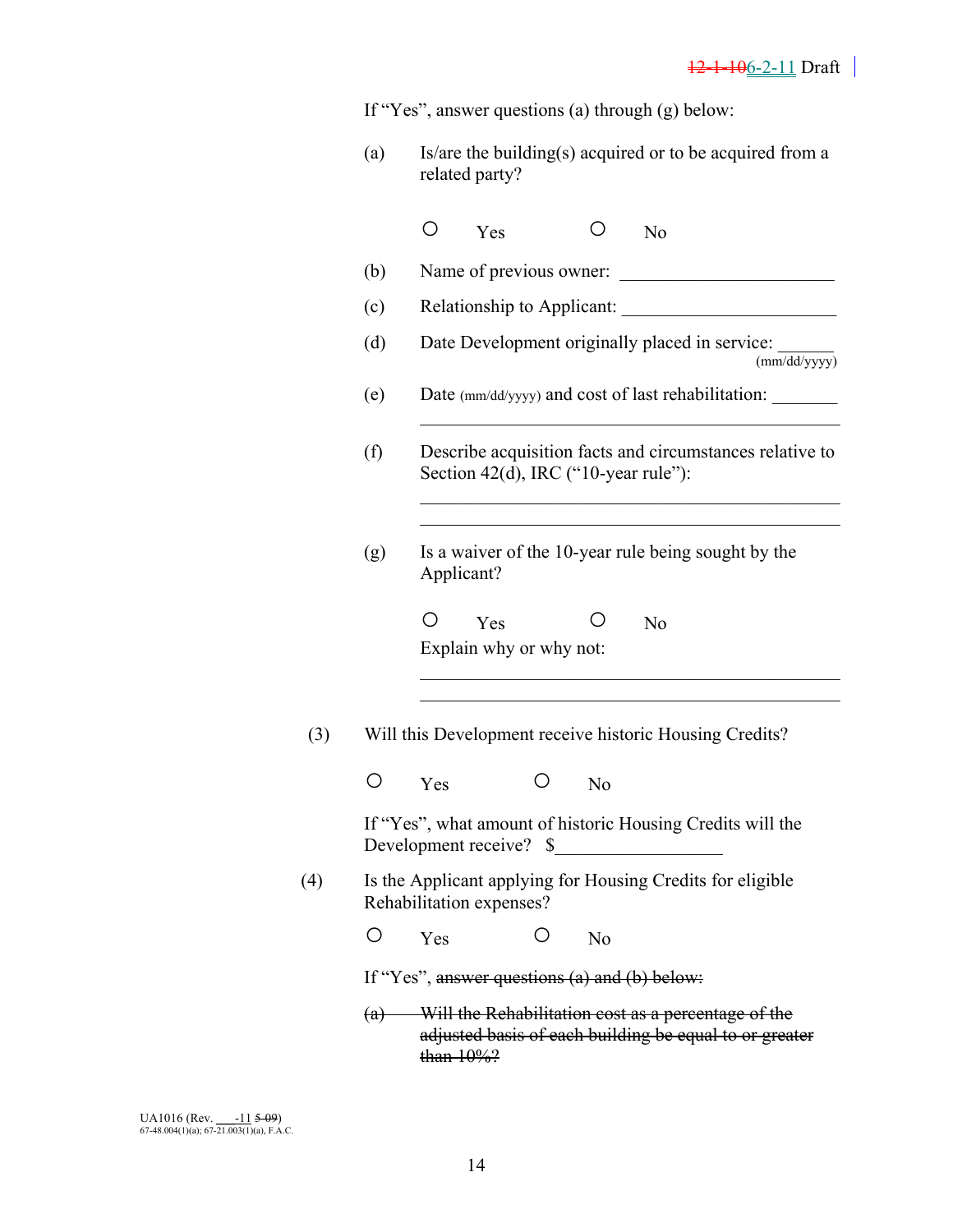

- (b) wWhat is the estimated qualified basis in Rehabilitation expenses per set-aside unit within one 24-month period for the building(s) being Rehabilitated?  $\$
- l. Applicants requesting MMRB (with or without non-competitive HC) and Applicants requesting non-competitive HC only must provide the properly completed and executed Surveyor Certification of Development Location Point for MMRB and Non-Competitive HC form behind a tab labeled **"Exhibit 22"**.
- m. Applicants requesting HOME must answer the following questions:
	- Will the proposed HOME Development be located in Alachua County, Leon County, or Sarasota County?
		- $O$  Yes  $O$  No
		- If "Yes", complete (1) or (2) or (3) below, as applicable:
- (1) Alachua County Developments Is the Development located within Alachua County, but outside the boundaries of incorporated Gainesville?
	- O Yes O No
- If "Yes", provide the required letter from Alachua County behind a tab labeled "**Exhibit 22-A**".
	- (2) Leon County Developments Is the Development located within Leon County but outside the boundaries of incorporated Tallahassee?
		- $O$  Yes  $O$  No
		- If "Yes", provide the required letter from Leon County behind a tab labeled "**Exhibit 22-A**".
- (3) Sarasota County Developments Is the Development located within Sarasota County but outside the boundaries of incorporated Sarasota?

 $O$  Yes  $O$  No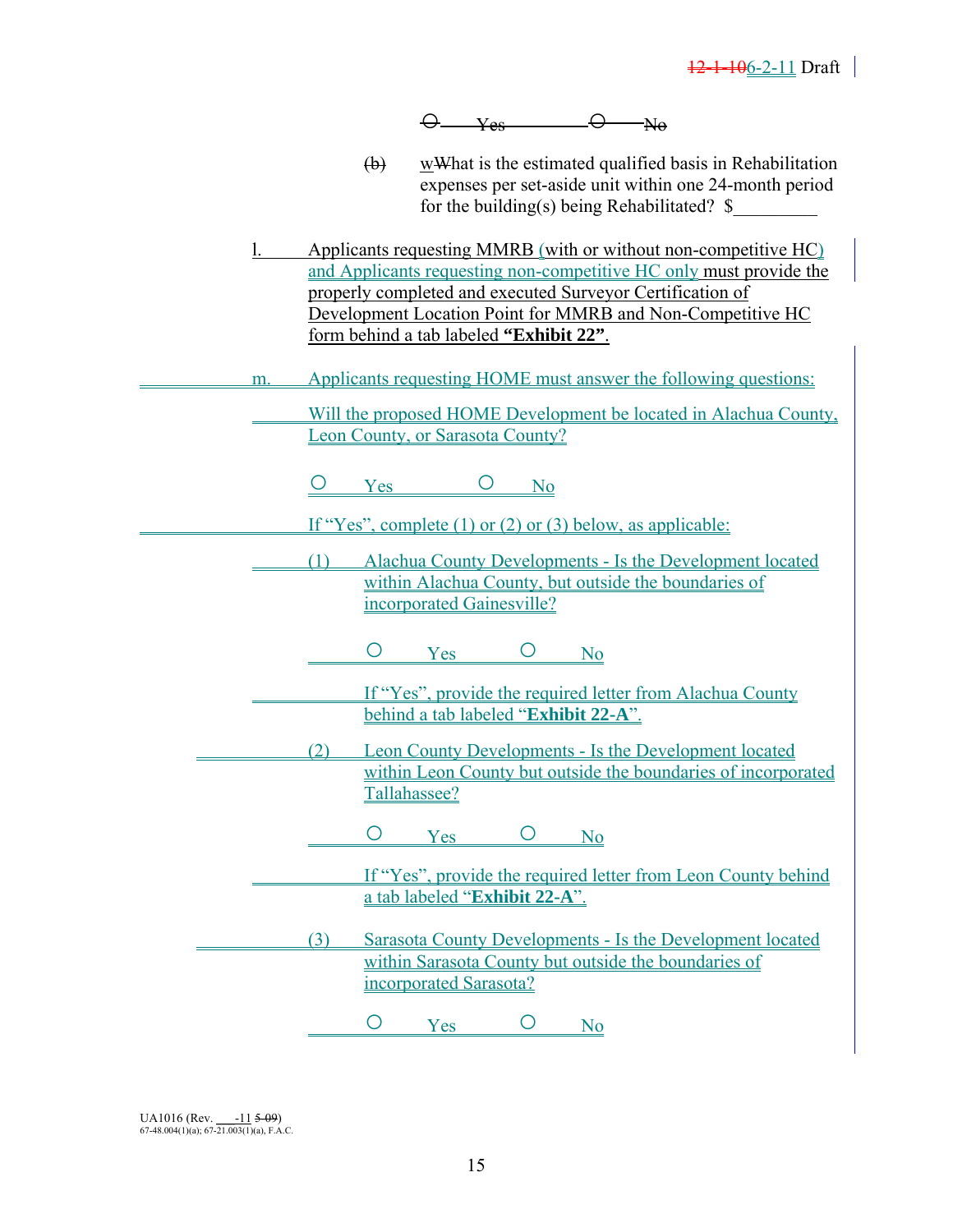If "Yes", provide the required letter from Sarasota County behind a tab labeled "**Exhibit 22-A**".

- 3. Development Category:
	- a. Select one category:

 If selecting New Construction or Rehabilitation (with or without Acquisition), to be considered for a Rental Assistance (RA) Level other than RA Level 6, provide, behind a tab labeled **"Exhibit 23"**, the required information, as outlined at Part III.A.3.a.(1) of the Instructions.

 If selecting Redevelopment or Acquisition and Redevelopment, the Applicant must meet the required criteria and provide, behind a tab labeled **"Exhibit 23"**, the required information, as outlined at Part III.A.3.a.(2) of the Instructions.

 If selecting Preservation or Acquisition and Preservation, the Applicant must meet the required criteria and provide, behind a tab labeled **"Exhibit 23"**, the required information, as outlined at Part III.A.3.a.(3) of the Instructions.

- New Construction (where 50% or more of the units are new Construction)
- $\Theta$  Acquisition and New Construction (acquisition plus 50% or more of the units are new construction) – Available for Applications requesting HOME Only
- $\Theta$  Rehabilitation (where less than 50% of the units are new construction)
- $\Theta$  Acquisition and Rehabilitation (acquisition plus less than 50% of the units are new construction)
- b. Does the proposed Development meet the requirements to be considered to be concrete construction?

O Yes O No

- $c. b.$  If applying for MMRB, will each residential building consist of two (2) or more dwelling units?
	- O Yes O No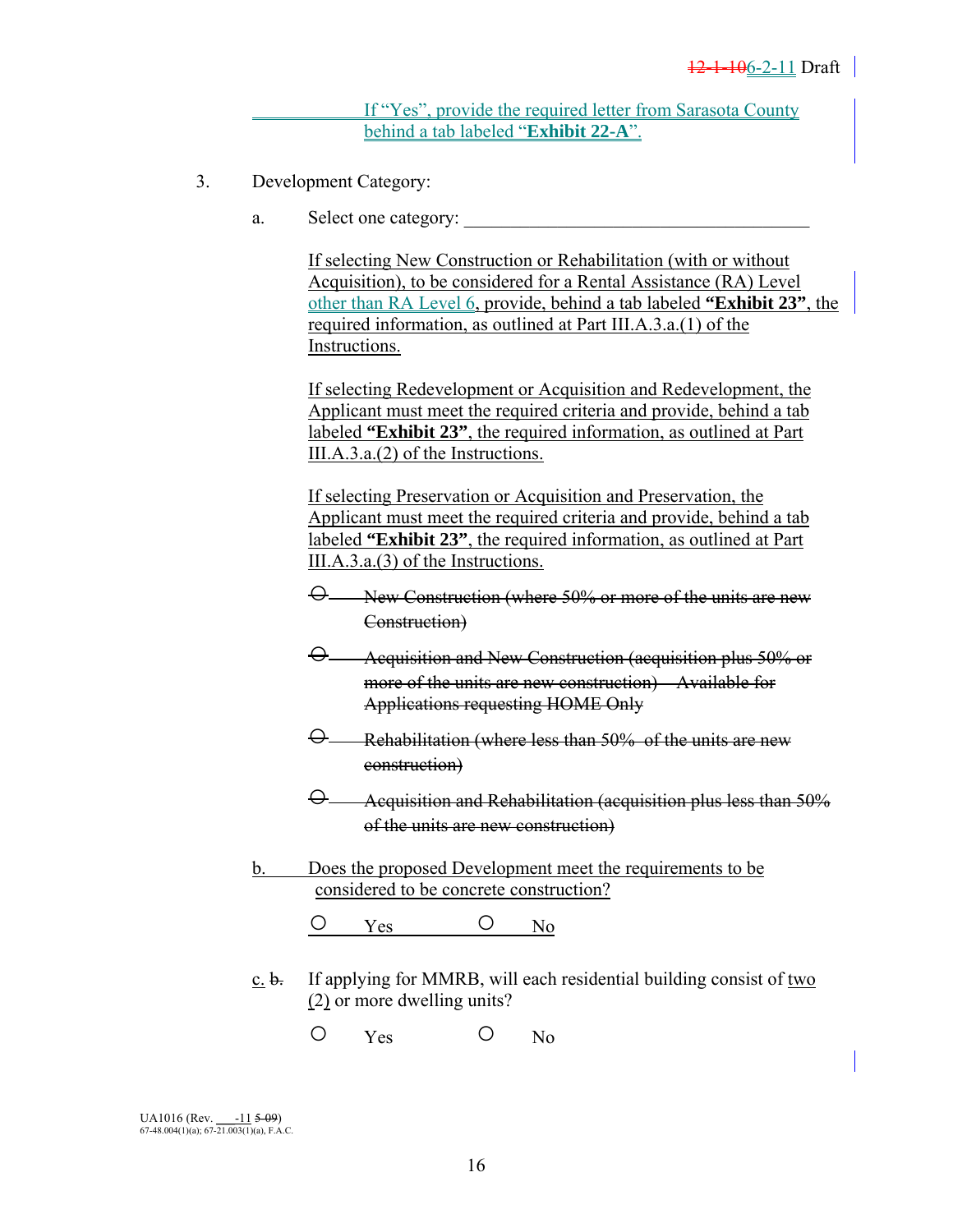requesting SAIL funding, will each residential building in the proposed Development consist of five (5) or more dwelling units

 $V_{\infty}$   $\ominus$ 

- 4. Development Type: \_\_\_\_\_\_\_\_\_\_\_\_\_\_\_\_\_\_\_\_\_\_\_\_\_\_\_\_
- 5. Number of buildings with dwelling units**: \_\_\_\_\_\_\_\_\_\_\_\_\_\_\_\_\_\_\_\_\_\_\_\_**
- 6. Number of Units in Proposed Development:
	- a. Total number of units**: \_\_\_\_\_\_\_\_\_\_\_\_\_\_\_\_\_\_\_\_\_\_\_\_\_\_\_\_\_\_\_\_\_**
	- b. Indicate which statement applies to the proposed Development:
		- The proposed Development consists of 100% new construction units.
		- The proposed Development consists of 100% rehabilitation units.
		- The proposed Development will involve the following quantity of both new construction units and rehabilitation units:
			- new construction units and rehabilitation units
	- c. Total number of rental assistance units<sup>\*</sup>:

 \*The number of units that receive and/or will receive PBRA, ACC and/or other form of long-term rental assistance, as applicable, will be used to determine the Application's RA Level classification, as outlined in Part III.A.3.a. of the Instructions, and must be stated in the Application by the Application Deadline without the ability to "cure", as outlined in Part III.A.6.c. of the Instructions.

7. Unit Mix:

| # of Bedrooms per<br>Unit | # of Baths per Unit | # of Units per Bedroom<br>Type |
|---------------------------|---------------------|--------------------------------|
|                           |                     |                                |
|                           |                     |                                |
|                           |                     |                                |
|                           |                     |                                |
|                           |                     |                                |
|                           |                     |                                |

8. Previous Underwriting: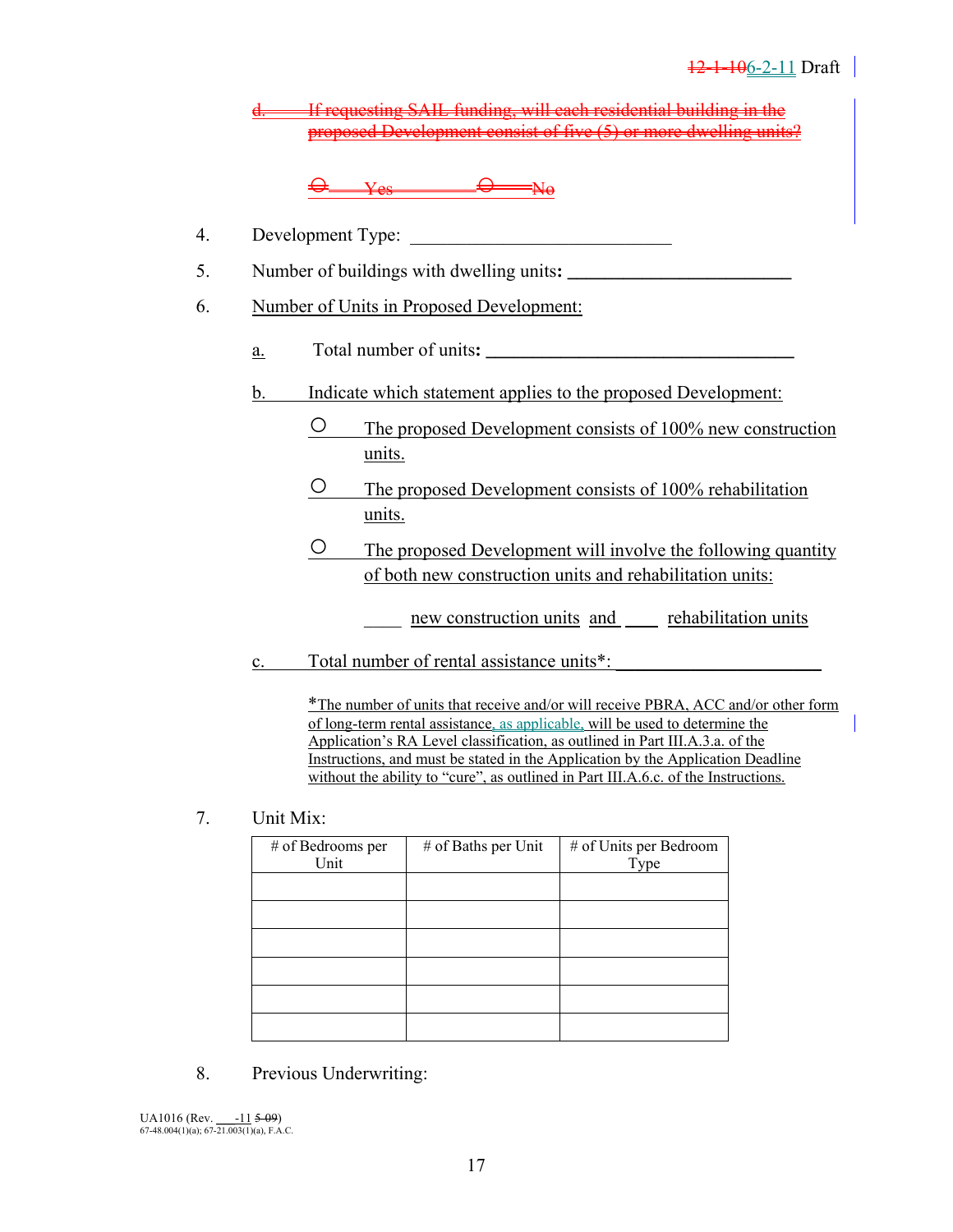a. Is this Development currently being underwritten or has it been underwritten previously by any Credit Underwriter under contract with Florida Housing Finance Corporation?

O Yes O No

If "Yes", identify the Credit Underwriter or state "unknown":

 b. Is there an existing LURA and/or EUA on any portion of the proposed Development site?

O Yes O No

If "Yes" , answer the following questions:

 $(1)$  If and the Applicant is requesting HOME or Competitive HC, does the proposed Development meet one of the permitted exceptions outlined in paragraph  $67-48.018(1)(c)$ , F.A.C., for HOME, and/or paragraph  $67-48.023(1)(c)$ , F.A.C., for Competitive HC?

O Yes O No

 (2) State the name of the Development as reflected in the recorded LURA and/or EUA:

(3) State the Zip Code of the existing Development:

- 9. Development Status:
	- a. Has the Rehabilitation or New Construction work proposed in this Application commenced?
		- O Yes O No
		- (1) If "Yes" and Application is for New Construction, when were the building permits issued?  $\frac{1}{\frac{(\text{mm}/dd/vvvv)}{\frac{1}{\text{mm}}}}$
		- (2) If "Yes" and Application is for Rehabilitation, were building permits or site development permits required?

 $\overline{O}$  Yes – when were the building permits issued?

(mm/dd/yyyy)

 $\overline{O}$  No - when did the work commence?

(mm/dd/yyyy)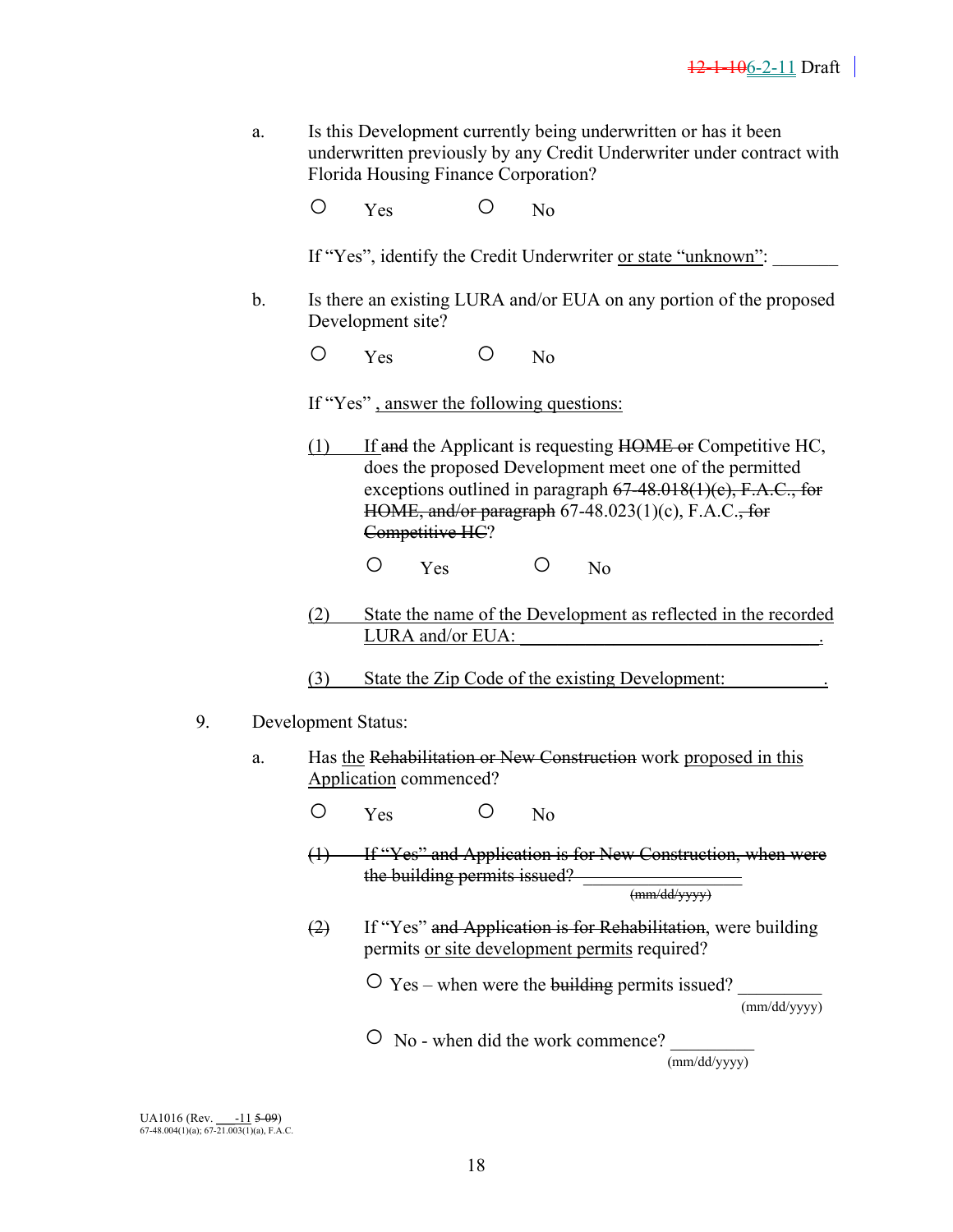b. Has the work proposed in this Application been completed Is the Development complete?

O Yes O No

 If "Yes", when were the certificates of occupancy issued?  $(mm/dd/yyyy)$ 

 If certificates of occupancy were issued on more than one date, provide a listing of the issue-date for each certificate building behind a tab

labeled "**Exhibit 24**".

c. If the proposed Development involves any rehabilitation work, aAre any of the existing units currently occupied?

O Yes O No

 d. If the work proposed in this Application Development is not yet complete, what is the anticipated placed-in-service date?

 $(mm/dd/yyyy)$ 

- 10. Proximity (Applications Requesting Competitive HC Applications Only):
	- For Applications involving a Public Housing Authority, provide the required information behind a tab labeled **"Exhibit 25"** and proceed to Part III. B. below-

 NOTE: Applications that achieve a total Proximity Tie-Breaker Score of less than 20 points will only be considered for funding under the applicable circumstances outlined in Section 6. of the Ranking and Selection Criteria section of the Instructions.

- a. (1) All Applicants seeking points for Transit, Tier 1 and Tier 2 services must pProvide the properly completed and executed Surveyor Certification for Competitive HC Applications form behind a tab labeled **"Exhibit 25"**.
	- (2) Indicate the services that the Applicant is seeking proximity tie-breaker points for:

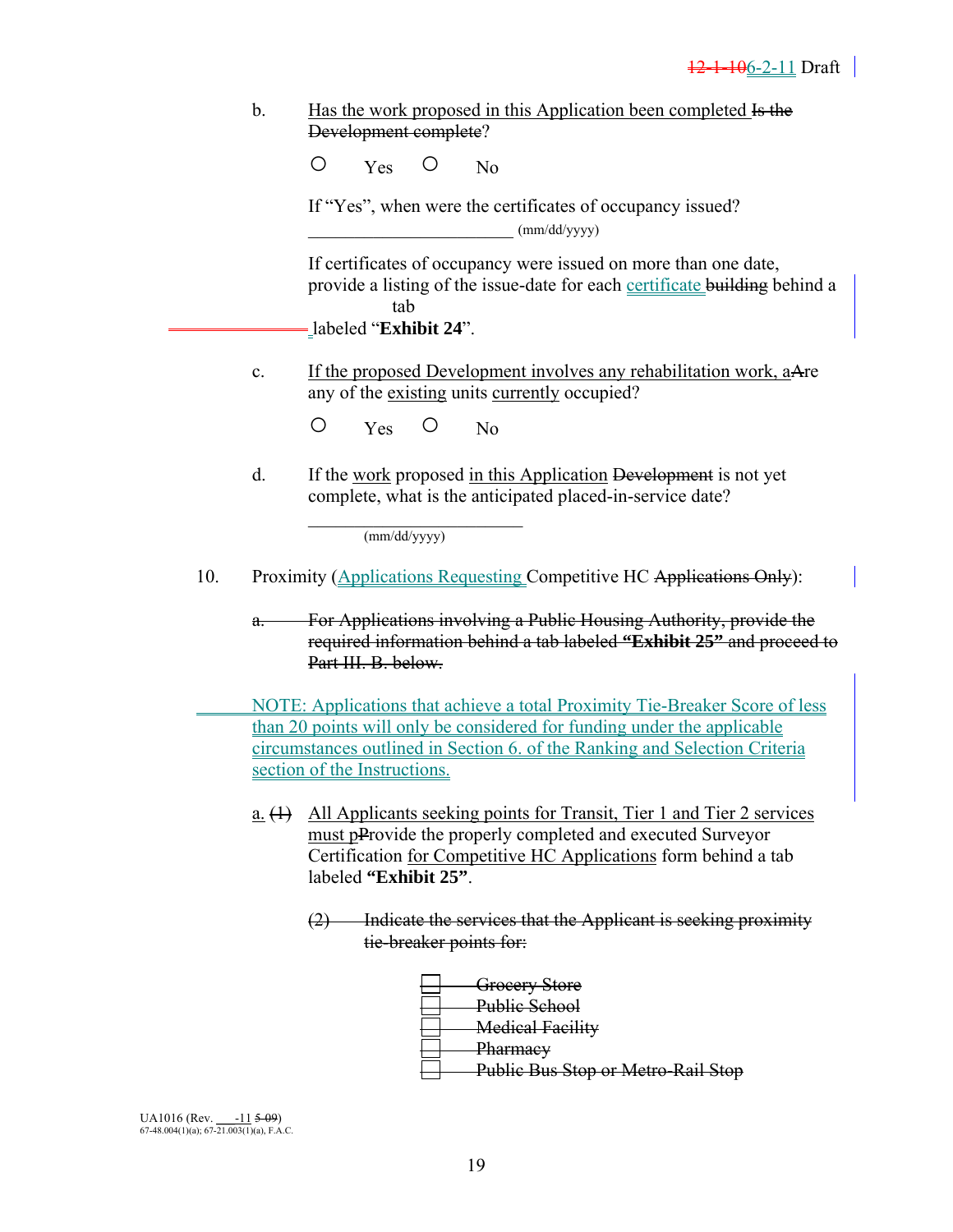- b.e. For proximity of the proposed Development to the closest Development Address or latitude and longitude coordinates identified on the FHFC Development Proximity List (the List) (Maximum 10 3.75 Tie-Breaker Points), indicate which of the following applies (Items (1) through (8) below) to this Application (Applicant may make only one selection even if more than one applies to the proposed Development):
	- $\overline{O}$  (1) The proposed Development is located in a Large County **AND** the location of the proposed Development qualified as an Urban In-Fill Development at Part III.A.2.d.e. of the Application **AND** either the proposed Development (i) does not qualify as a Set-Aside Location A Development at Part III.E.1.b.(1) of the Application, **OR** (ii) qualifies as a Set-Aside Location A Development **AND** is classified as RA Level 1 or RA Level 2\*.
	- $\overline{O}$  (2) The proposed Development is located in a Medium-Large County **AND** the location of the proposed Development (i) qualified  $\leftrightarrow$  as an Urban In-Fill Development at Part III.A.2.d. $\epsilon$  of the Application and (ii) is classified as a DDA and/or QCT as outlined in Part III.A.2.k.g.  $(1)(a)$ and/or (b) of the Application. **AND** (iii) Additionally, the proposed Development either (i) does not qualify as a Set-Aside Location A Development at Part III.E.1.b.(1) of the Application **OR** (ii) qualifies as a Set-Aside Location A Development **AND** is classified as RA Level 1 or RA Level 2\*.
	- $\circ$  (3) The Application qualified as a HOPE VI Development at Part III.A.2.g,  $d$  of the Application **AND** the proposed Development either (i) does not qualify as a Set-Aside Location A Development at Part III.E.1.b.(1) of the Application **OR** (ii) qualifies as a Set-Aside Location A Development **AND** is classified as RA Level 1 or RA Level  $2^{*}$ .
	- $\overline{O}$  (4) The Applicant selected and qualified for the Homeless Demographic Commitment at Part III.D. of the Application **AND** the proposed Development either (i) does not qualify as a Set-Aside Location A Development at Part III.E.1.b.(1) of the Application,  $OR$  (ii) qualifies as a Set-Aside Location A Development **AND** is classified as RA Level 1 or RA Level 2\*.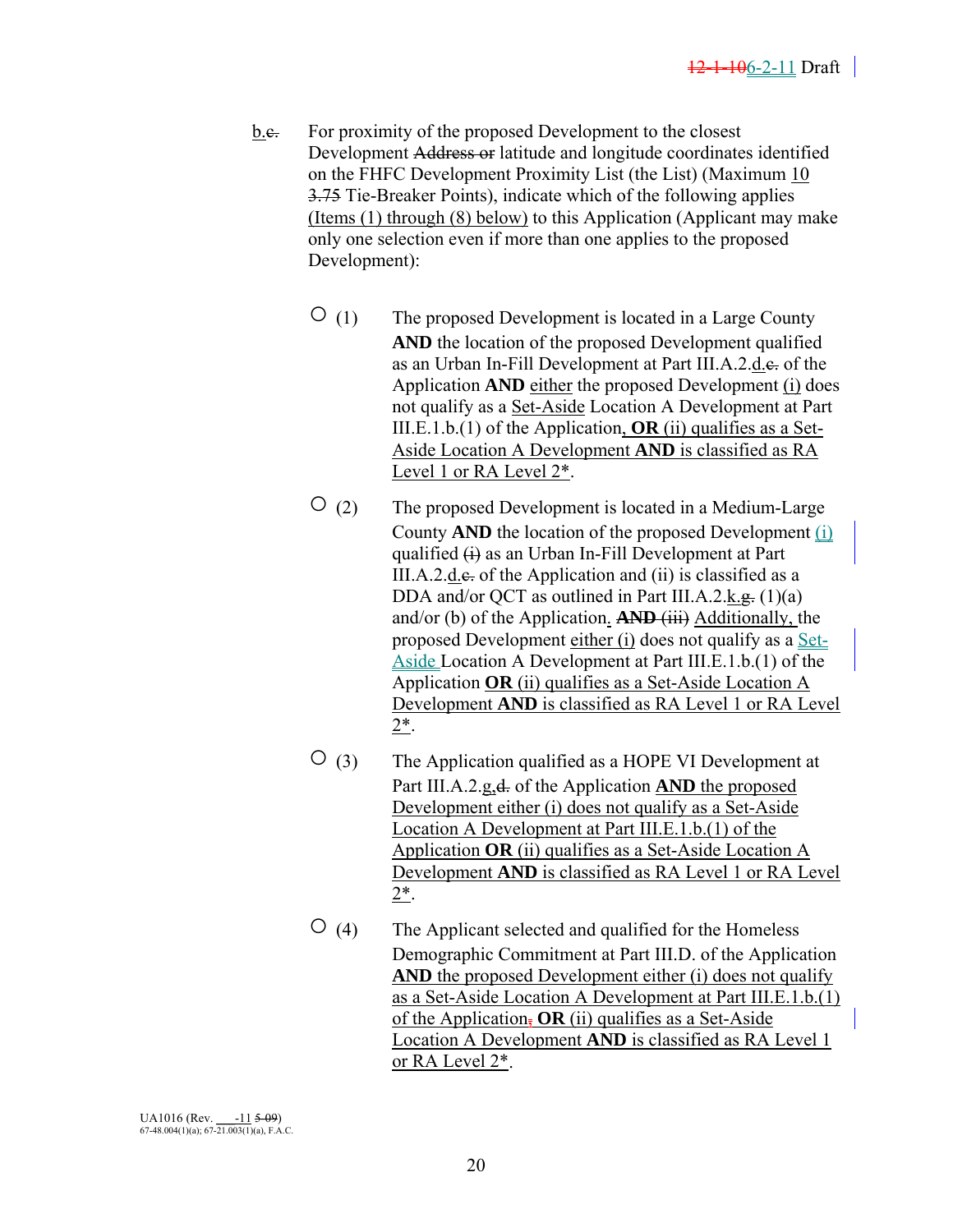- $\Theta$  (5) The Applicant selected and qualified for the Farmworker/Commercial Fishing Worker Demographic Commitment at Part III.D. of the Application.
- $\circ$  (5) (6) The Applicant selected the Rehabilitation or Acquisition and Rehabilitation Development Category at Part III.A.3.a. of the Application **AND** the proposed Development (i) involves the Rehabilitation of an existing, occupied residential rental property currently in operation as of the Application Deadline, **AND** (ii) the proposed Development does not qualify as a Set-Aside Location A Development at Part III.E.1.b.(1) of the Application **AND** (iii) is classified as RA Level 1, 2, 3, or 4\*.
- (6) The Applicant selected and qualified for the Preservation or Acquisition and Preservation Development Category at Part III.A.3.a. of the Application **AND** the proposed Development (i) qualifies as a Set-Aside Location A Development at Part III.E.1.b.(1) of the Application **AND** (ii) is classified as RA Level 1 or RA Level 2\*.
- (7) The Applicant selected and qualified for the Preservation, Acquisition and Preservation, Redevelopment, or Acquisition and Redevelopment Development Category at Part III.A.3.a. of the Application **AND** the proposed Development (i) does not qualify as a Set-Aside Location A Development at Part III.E.1.b.(1) of the Application AND (ii) is classified as RA Level 1, 2, 3, or 4<sup>\*</sup>.

 $\circ$  (8)  $\leftrightarrow$  None of the above applies to this Application.

- \* RA Levels are described in Part III.A.3.a. of the Instructions and in Section 5. of the Ranking and Selection Criteria section of the Instructions.
- c. Do the proposed Development and any Development(s) on the List have the same Financial Beneficiaries and are they contiguous or divided by a street or easement, or divided by a prior phase of the proposed Development?

 $O$  Yes  $O$  No

If "Yes", identify the name of the Development(s) on the List: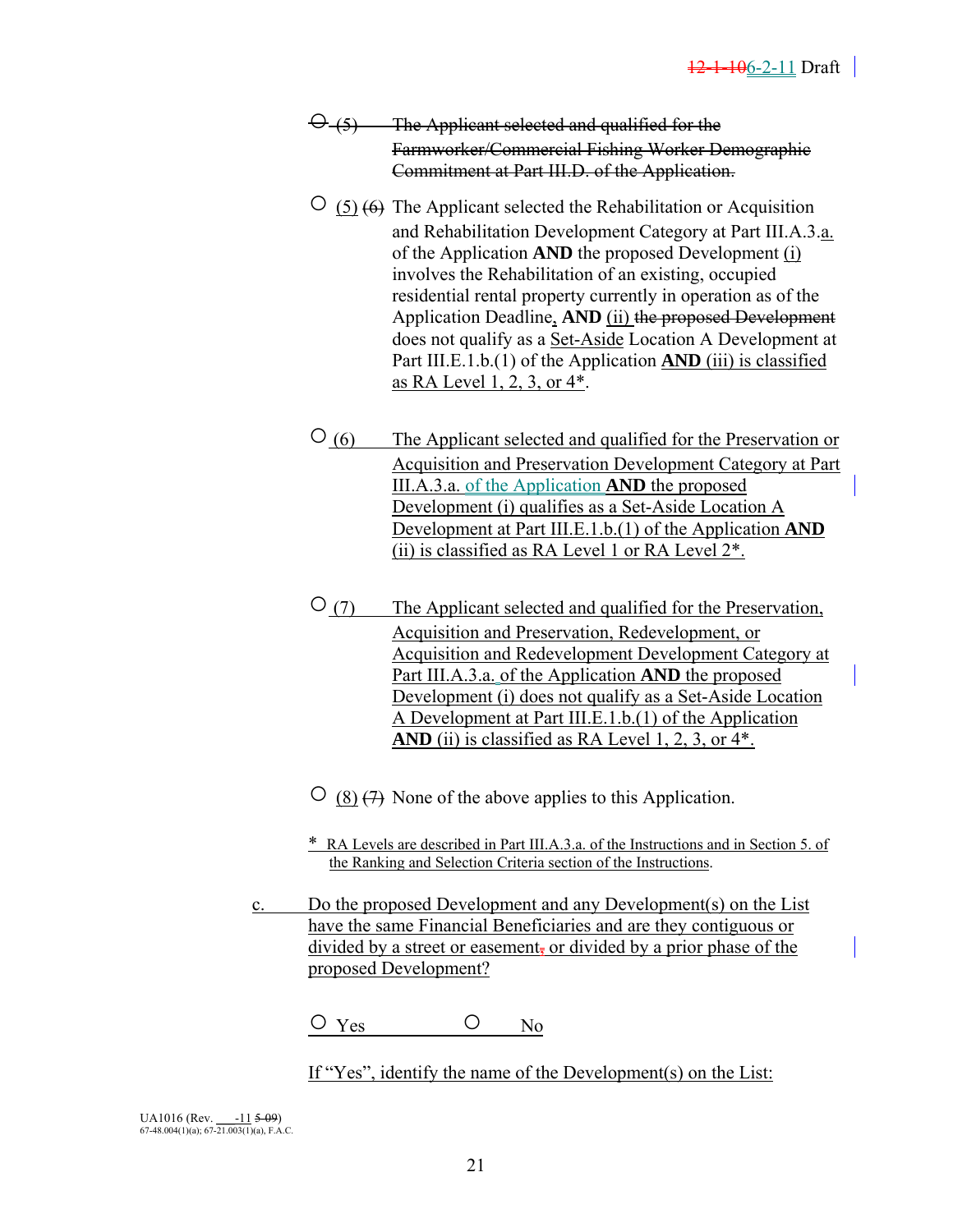#### **B. Construction Features and Amenities**

1. Required General Features and Amenities for All Developments:

 $\mathcal{L}_\mathcal{L} = \{ \mathcal{L}_\mathcal{L} = \{ \mathcal{L}_\mathcal{L} = \{ \mathcal{L}_\mathcal{L} = \{ \mathcal{L}_\mathcal{L} = \{ \mathcal{L}_\mathcal{L} = \{ \mathcal{L}_\mathcal{L} = \{ \mathcal{L}_\mathcal{L} = \{ \mathcal{L}_\mathcal{L} = \{ \mathcal{L}_\mathcal{L} = \{ \mathcal{L}_\mathcal{L} = \{ \mathcal{L}_\mathcal{L} = \{ \mathcal{L}_\mathcal{L} = \{ \mathcal{L}_\mathcal{L} = \{ \mathcal{L}_\mathcal{$ 

 $\mathcal{L}_\text{max} = \mathcal{L}_\text{max} = \mathcal{L}_\text{max} = \mathcal{L}_\text{max} = \mathcal{L}_\text{max} = \mathcal{L}_\text{max} = \mathcal{L}_\text{max} = \mathcal{L}_\text{max} = \mathcal{L}_\text{max} = \mathcal{L}_\text{max} = \mathcal{L}_\text{max} = \mathcal{L}_\text{max} = \mathcal{L}_\text{max} = \mathcal{L}_\text{max} = \mathcal{L}_\text{max} = \mathcal{L}_\text{max} = \mathcal{L}_\text{max} = \mathcal{L}_\text{max} = \mathcal{$ 

Does the Applicant commit to provide the required general features and amenities (outlined at Part III.B.1. of the Instructions) following items, as applicable, for the proposed Development?

O Yes O No

a. All Units for All Developments:

- Air conditioning in all units (window units are not allowed; however, through-wall units are permissible for rehabilitation);

- Window treatments for each window and glass door inside each unit;

- Termite prevention and pest control throughout the entire

- affordability period;
- Peephole on all exterior doors;
- Exterior lighting in open and common areas.
- b. All Units in All Developments Except SRO:

- Cable or satellite TV hook-up in all units;

- Full-size range, oven and refrigerator in all units;
- At least two full bathrooms in all 3 bedroom or larger new
- construction units;
- Bathtub with shower in at least one bathroom in at least 90% of the new construction non-Elderly units;
- c. All SRO Developments:

- Minimum unit size of 110 square feet;

- Each unit must contain at least one full size single bed, a lockable storage compartment or chest of drawers and a vertical clothes
- closet measuring at least three feet wide;
- Each unit must contain a sink;
- At least one set of bathroom facilities for every 16 units (each
- bathroom facility must contain a ratio of at least one sink, one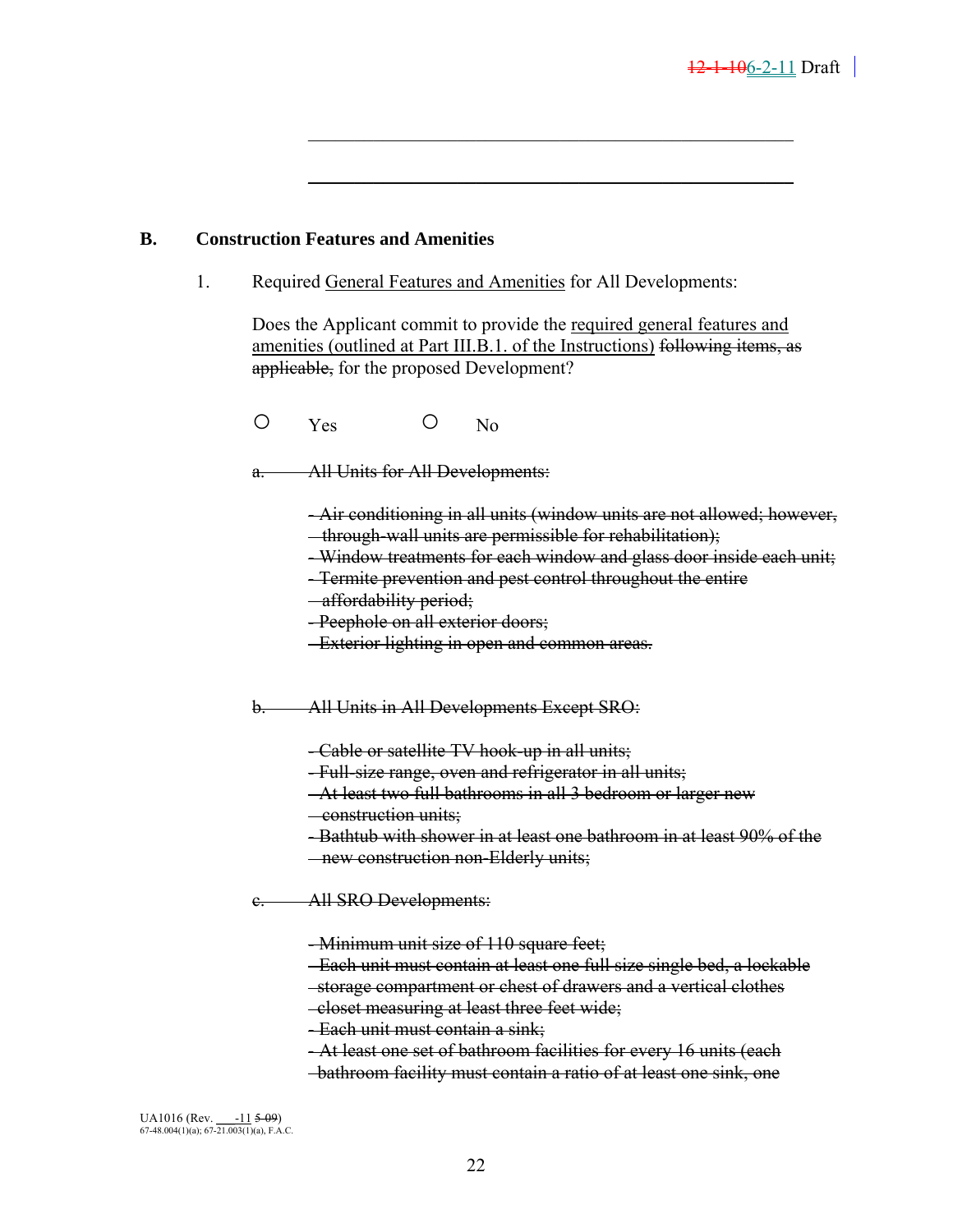shower with curtain or door and one toilet with door for every 4  $-\text{units}$ : - Community center or meeting room featuring a television with cable

or satellite TV hook-up;

- Public transportation within  $\frac{1}{2}$  mile.

- 2. Required Universal Design and Visitability Features:
	- a. For proposed Developments involving new construction units, regardless of the Development Category selected at Part III.A.3.a. of the Application, does the Applicant commit to provide the required universal design and visitability features and amenities (outlined at Part A.1. of the Manual) in all of the new construction units?

 $O$  Yes  $O$  No

b. For proposed Developments involving rehabilitation units, regardless of the Development Category selected at Part III.A.3.a. of the Application, does the Applicant commit to provide feasible universal design and visitability features (outlined at Part B.1. of the Manual) as determined by a capital needs assessment performed during credit underwriting?

 $O$  Yes  $O$  No

3. 2. Optional Features and Amenities:

 For MMRB and HC Applicants, Iif the proposed Development will consist of Scattered Sites (as stated by the Applicant at Part III.A.2.c.b.), does the Applicant make a commitment to locate each selected feature and amenity that is not unit-specific on each of the Scattered Sites, or no more than 1/16 mile from the Scattered Ssite with the most units, or a combination of both?

O Yes O No

a. Optional General Unit Features and Amenities fFor all nNew cConstruction units and all rehabilitation units, regardless of the Development Category selected at Part III.A.3.a. of the Application Developments (Maximum available points for this category is 9 points):

> 30 Year expected life roofing on all buildings (2 points) Gated community with "carded" entry or security guard, or if 2 or more stories, "carded" secure entry to building (2 points)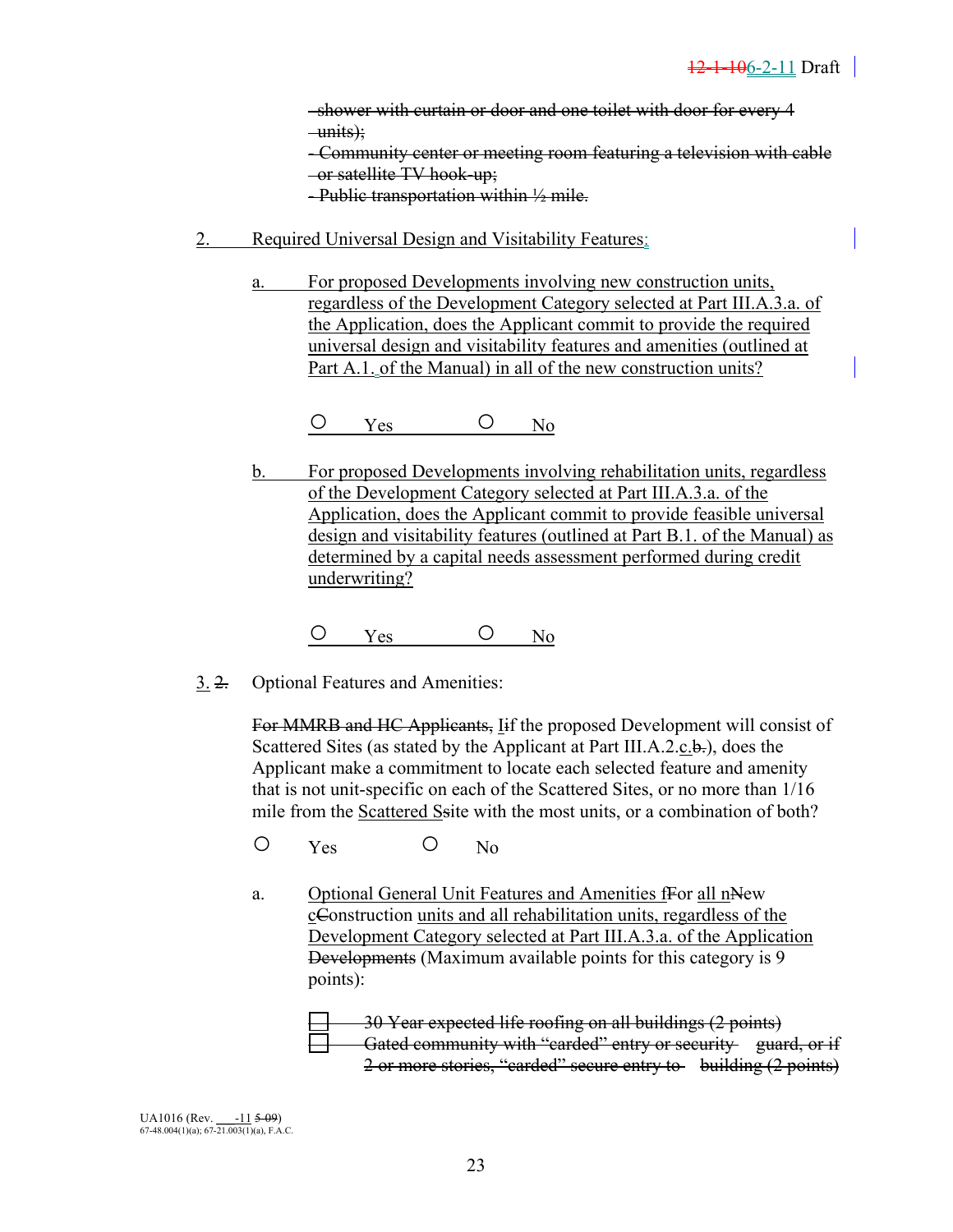$\overline{\phantom{a}}$ 

|  | Ceramic tile bathroom floors in all units (2 points)                     |
|--|--------------------------------------------------------------------------|
|  | Microwave oven in each unit (1 point)                                    |
|  | Marble window sills in all units (1 point)                               |
|  | Steel exterior entry door frames for all exterior doors for all          |
|  | units $(1 point)$                                                        |
|  | At least $1\frac{1}{2}$ bathrooms (one full bath and one with at least a |
|  | toilet and sink) in all 2-bedroom new construction units (2              |
|  | points) Note: In order to be -eligible to select this feature, the       |
|  | Development must have at least one 2-bedroom new                         |
|  | construction unit.                                                       |
|  | Double compartment kitchen sink in all units (1 point)                   |
|  |                                                                          |
|  | Pantry in kitchen area in all new construction units- must be no         |
|  | less than 20 cubic feet of storage space. Pantry cannot be just          |
|  | an under- or over-the-counter cabinet. (2 points)                        |
|  | Dishwasher in all new construction units (1 point)                       |
|  | Garbage disposal in all new construction units (1 point)                 |
|  | New kitchen cabinets and counter top(s) in all rehabilitation            |
|  | units $(3 \text{ points})$                                               |
|  | New bathroom cabinet(s), excluding medicine cabinet, in all              |
|  | rehabilitation units (1 point)                                           |
|  | New plumbing fixtures in kitchen and bathroom(s) in all                  |
|  | rehabilitation units [minimum of new sink and new faucets in             |
|  | <u>kitchen and minimum of new tub, new toilet, new sink and new</u>      |
|  | faucets in bathroom(s)] $(3 \text{ points})$                             |
|  |                                                                          |
|  | For Rehabilitation Developments (Maximum available points for this       |
|  | eategory is 9 points):                                                   |
|  |                                                                          |
|  | New kitchen cabinets and counter top(s) in all units $(3)$               |
|  | points)                                                                  |
|  | 30 Year expected life roofing on all buildings (2 points)                |
|  | Gated community with "carded" entry or security guard, or if             |
|  | 2 or more stories, "carded" secure entry to building (2 points)          |
|  | Ceramic tile bathroom floors in all units (2 points)                     |
|  | Microwave oven inside each unit (1 point)                                |
|  | Marble window sills in all units (1 point)                               |
|  | Dishwasher inside each unit (1 point)                                    |
|  | Garbage disposals inside each unit (1 point)                             |
|  |                                                                          |
|  | Steel exterior entry door frames for all units (1 point)                 |
|  | Double compartment kitchen sink in all units (1 point)                   |
|  | New bathroom cabinet(s), excluding medicine cabinet, in all              |
|  | units (1 point)                                                          |
|  |                                                                          |
|  | New full-size range and oven in all units (1 point)                      |
|  | New full-size refrigerator in all units (1<br>point)                     |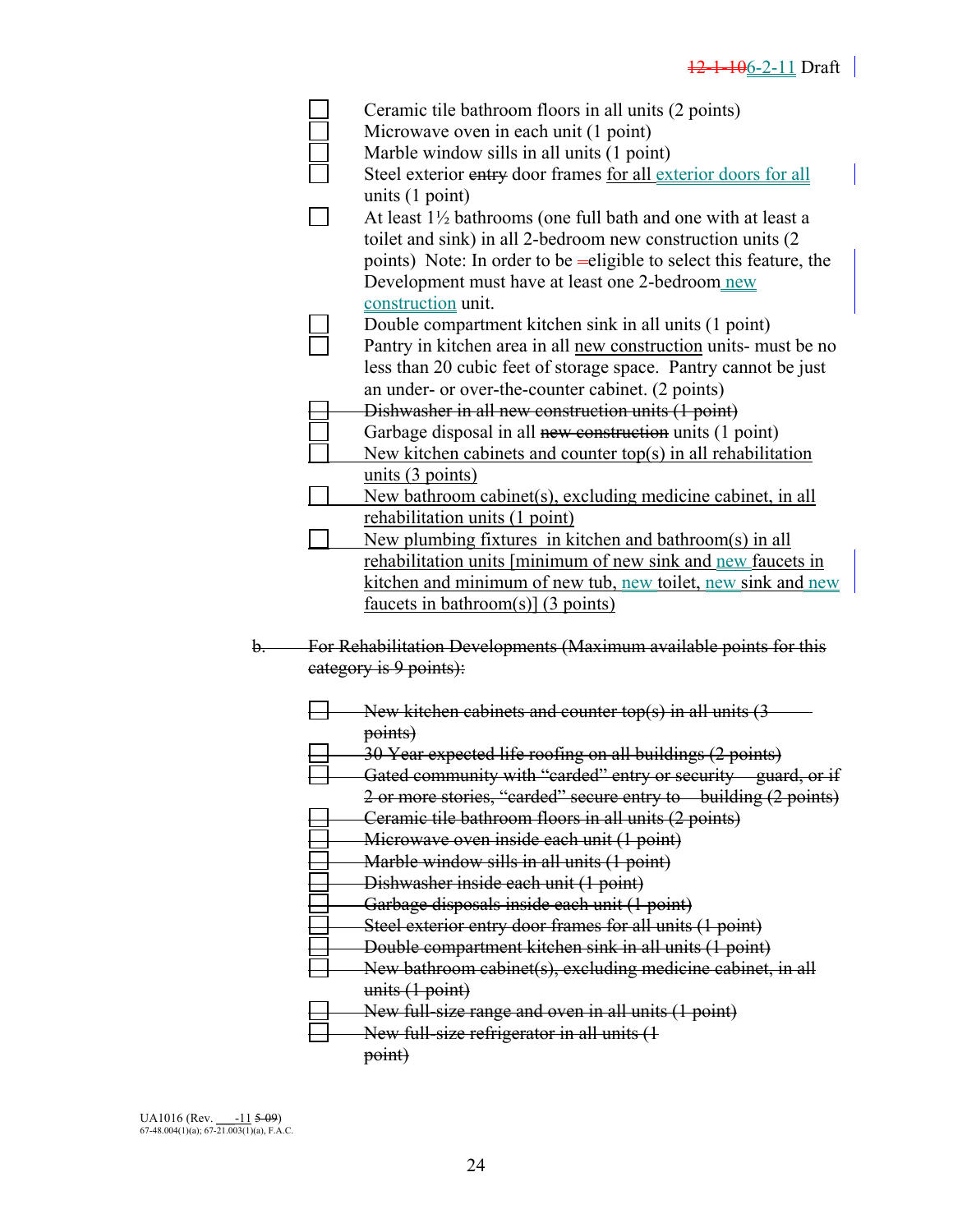$\Box$ New plumbing fixtures in kitchen and bathroom(s) in all units  $\overrightarrow{(1 \text{ point})}$ 

b. e. Optional Features and Amenities for All Developments Except SRO (Maximum available points for this category is 12 points):

|   | 30 Year expected life roofing on all buildings (2 points)                                                               |
|---|-------------------------------------------------------------------------------------------------------------------------|
|   | Gated community with "carded" or "touchpad" entry or<br>security guard, or if 2 or more stories, "carded" or "touchpad" |
|   | secure entry to each building (2 points)                                                                                |
|   | Emergency call service in all units (3 points)                                                                          |
|   | Exercise room with appropriate equipment (1 point)                                                                      |
|   | Community center or clubhouse (3 points)                                                                                |
|   | Swimming pool (2 points)                                                                                                |
|   | Playground/tot lot, accessible to children with disabilities (must                                                      |
|   | be sized in proportion to Development's size and expected                                                               |
|   | resident population with age-appropriate equipment) (2 points)                                                          |
|   | Car care area (for car cleaning/washing/vacuuming) (1 point)                                                            |
|   | Two or more parking spaces per total number of units (1 point)                                                          |
|   | Picnic area with hard cover permanent roof of a design                                                                  |
|   | compatible with the Development, open on all sides, containing                                                          |
|   | at least three permanent picnic tables with benches and an                                                              |
|   | adjoining permanent outdoor grill (1 point)                                                                             |
|   | Outside recreation facility (such as shuffleboard court, putting                                                        |
|   | green, tennis court, full basketball court, volleyball court, etc.).                                                    |
|   | Facility must be identified here: _____________________(2 points)                                                       |
|   | Library consisting of a minimum of 100 books and 5 current                                                              |
|   | magazine subscriptions (1 point)                                                                                        |
|   | Computer lab on-site with minimum one computer per $30,50$                                                              |
|   | units, with basic word processing, spreadsheets and assorted                                                            |
|   | educational and entertainment software programs and at least                                                            |
|   | one printer (1 point)                                                                                                   |
|   | Each unit wired for high speed internet (1 point)                                                                       |
|   | Applicant may select only one of the following two items:                                                               |
|   |                                                                                                                         |
|   | Outside recreation facility consisting of shuffleboard court and                                                        |
|   | appropriate equipment, bocce ball court or lawn bowling court                                                           |
|   | and appropriate equipment, tennis court, full basketball court or                                                       |
|   | volleyball court. (Specific facility will be committed to during                                                        |
|   | credit underwriting) (2 points)                                                                                         |
| O | Outside recreation <b>facility</b> facilities. Applicant must identify                                                  |
|   | $two(2)$ separate facilities here:<br>and                                                                               |
|   | (Facilities must be approved by Corporation                                                                             |
|   | staff and servicers during credit underwriting) (2 points)                                                              |
|   |                                                                                                                         |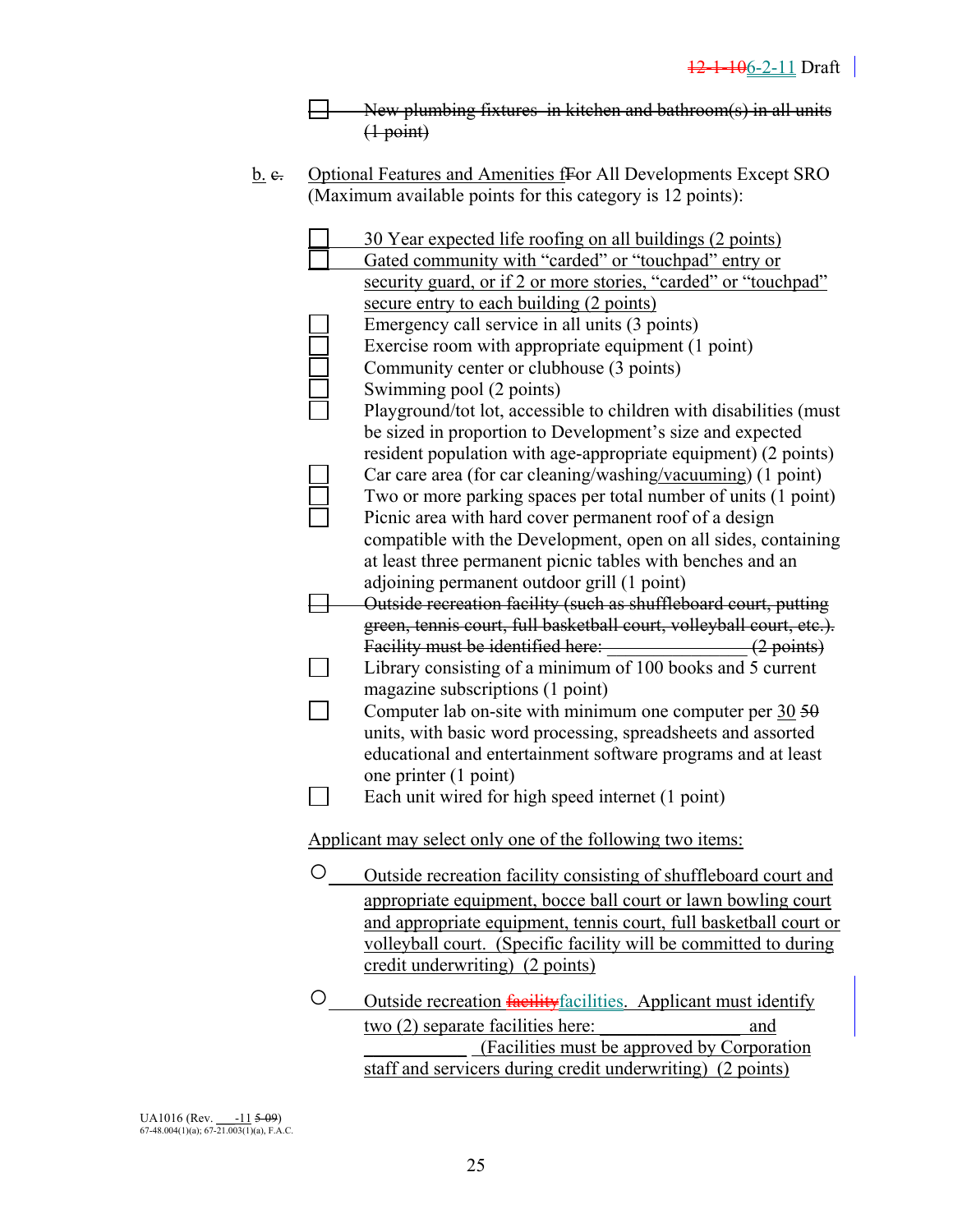Applicant may select only one of the following two items:

- Laundry hook-ups and space for full-size washer and dryer inside each unit (1 point)
- O Dryer and Energy Star qualified wWasher and dryer in a dedicated space with hook-ups within each unit, provided at no charge to the resident during the term of any lease (3 points)

Applicant may select only one of the following two items:

- Laundry facilities with full-size dryers and Energy Star qualified washers and dryers available in at least one common area on site – minimum 1 washer and 1 dryer for every 12 units (1 point)
- Laundry facilities with full-size dryers and Energy Star qualified washers and dryers available in at least one common area on every floor in each building of the Development if Development consists of more than one building and/or more than one story – minimum 1 washer and 1 dryer for every 12 units (2 points)

Applicants that selected Single Family Rental, Duplexes, or Quadraplexes at Part III.A.4. may select any of the following:

| Garage for each unit which consists of a permanent, fully        |
|------------------------------------------------------------------|
| enclosable structure designed to accommodate one or more         |
| automobiles, either attached to the unit or detached but located |
| on the same property, provided at no charge to the resident (3)  |
| points)                                                          |

- Carport for each unit which consists of a permanent covered and paved area, attached to the unit and designed to accommodate one or more automobiles, provided at no charge to the resident (2 points)
- $\Box$  Fenced back yard for each unit which consists of a portion of the property behind each unit that is enclosed by a wood, privacy or chain link fence of a minimum height of 48". Direct access to the fenced back yard for each unit must be afforded solely by a door from that unit and no other unit. (2 points)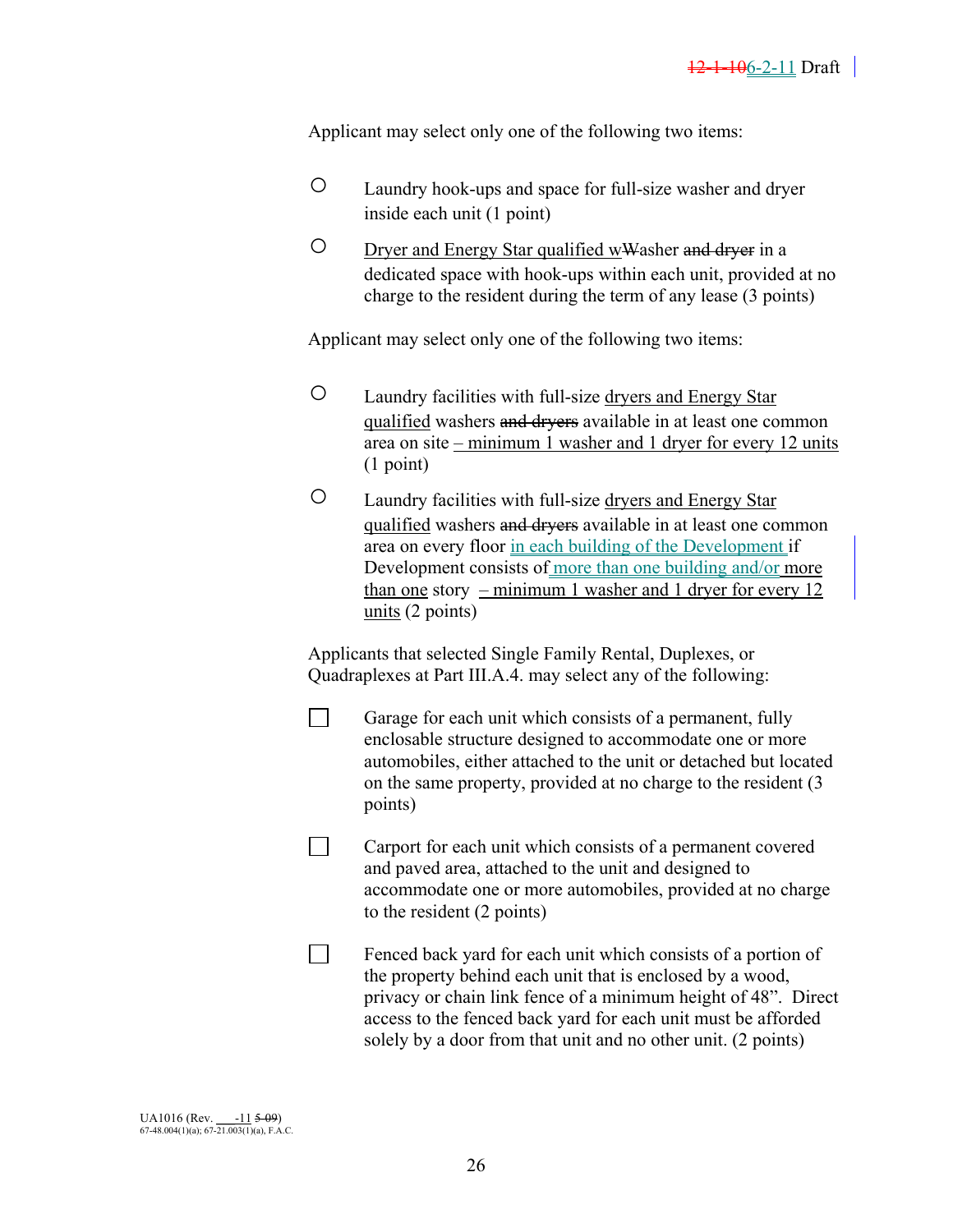c. d. Optional Features and Amenities from SRO Developments (Maximum available points for this category is 12 points):

|   | 30 Year expected life roofing on all buildings (2 points)                                                         |
|---|-------------------------------------------------------------------------------------------------------------------|
|   | Gated community with "carded" or "touchpad" entry or                                                              |
|   | security guard, or if 2 or more stories, "carded" or "touchpad"                                                   |
|   | secure entry to each building (2 points)                                                                          |
|   | Emergency call service in all units (3 points)                                                                    |
|   | Exercise room with appropriate equipment (2 points)                                                               |
|   | Secure, enclosed bicycle storage provided at no charge to the                                                     |
|   | resident $(1 \text{ point})$                                                                                      |
|   | Cable or satellite TV hook-up in each unit and, if the<br>Development offers cable or satellite TV service to the |
|   | residents, the price cannot exceed the market rate for service of                                                 |
|   | similar quality available to the Development's residents from a                                                   |
|   | primary provider of cable or satellite TV (1 point)                                                               |
|   | Picnic area with hard cover permanent roof of a design                                                            |
|   | compatible with the Development, open on all sides, containing                                                    |
|   | at least three permanent picnic tables with benches and an                                                        |
|   | adjoining permanent outdoor grill (1 point)                                                                       |
|   | Outside recreation facility (such as shuffleboard court, putting                                                  |
|   | green, tennis court, full basketball court, volleyball court, etc.).                                              |
|   |                                                                                                                   |
|   | Library consisting of a minimum of 100 books and 5 current                                                        |
|   | magazine subscriptions (1 point)                                                                                  |
|   | Computer lab on-site with minimum one computer per $30\overline{50}$                                              |
|   | units, with basic word processing, spreadsheets and assorted                                                      |
|   | educational and entertainment software programs and at least                                                      |
|   | one printer (1 point)                                                                                             |
|   | Applicant may select only one of the following two items:                                                         |
|   |                                                                                                                   |
| О | Outside recreation facility consisting of shuffleboard court and                                                  |
|   | appropriate equipment, bocce ball court or lawn bowling court                                                     |
|   | and appropriate equipment, tennis court, full basketball court or                                                 |
|   | <u>volleyball court.</u> (Specific facility will be committed to during                                           |
|   | credit underwriting) (2 points)                                                                                   |
| О | Outside recreation facility facilities. Applicant must identify                                                   |
|   | two (2) separate facilities here:<br>and                                                                          |
|   | (Facilities must be approved by Corporation                                                                       |
|   | staff and servicers during credit underwriting) (2 points)                                                        |
|   | Applicant may select only one of the following two items:                                                         |
| O |                                                                                                                   |
|   | Laundry facilities with full-size dryers and Energy Star                                                          |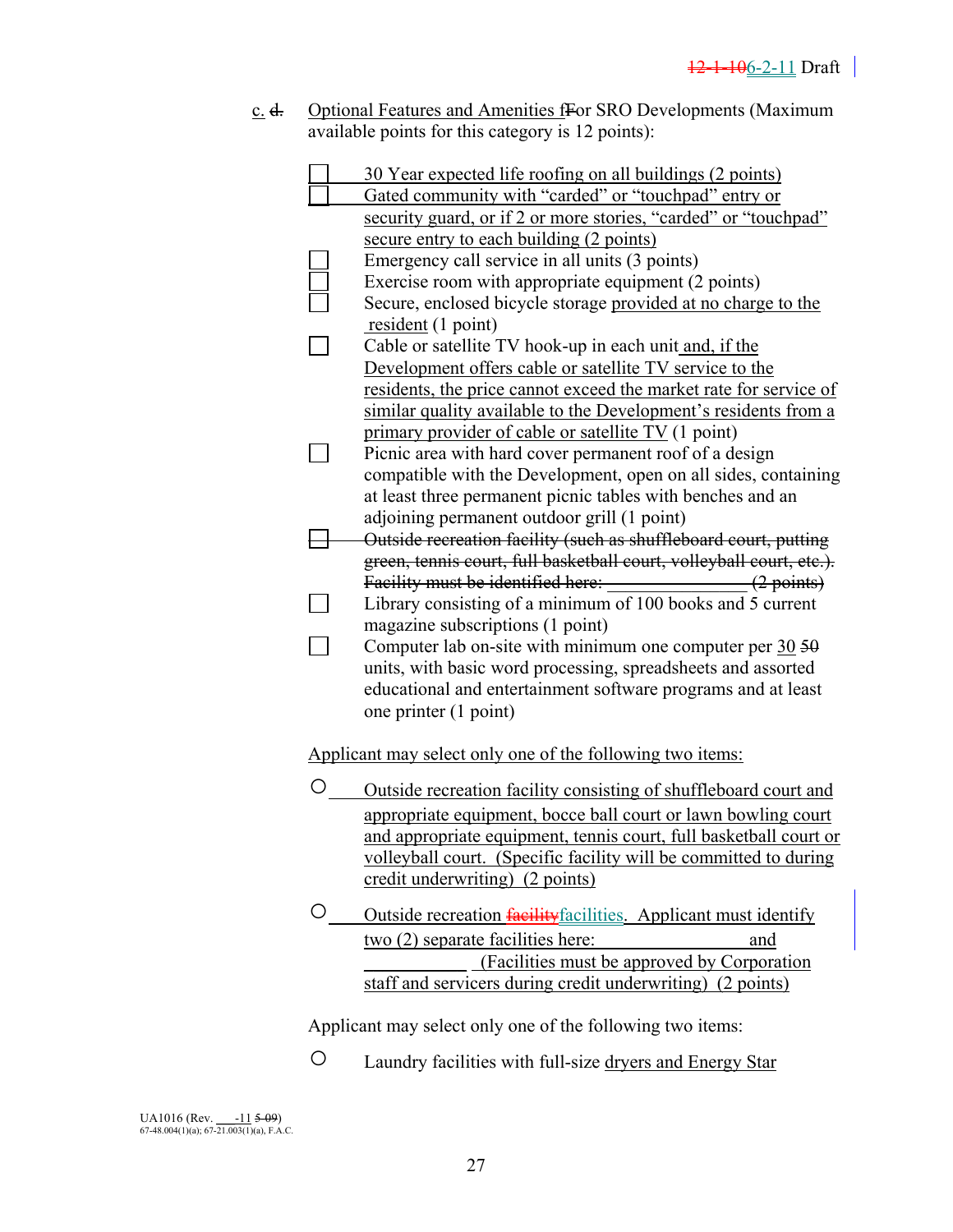qualified washers and dryers available in at least one common area on site – minimum 1 washer and 1 dryer for every 12 units (1 point)

- Laundry facilities with full-size dryers and Energy Star qualified washers and dryers available in at least one common area on every floor in each building of the Development if Development consists of more than one building and/or more than one story – minimum 1 washer and 1 dryer for every 12 units (2 points)
- d. Optional Universal Design and Visitability Unit Features (10 Points)

Does the Applicant commit to (i) provide all of the Optional Universal Design and Visitability features (outlined in Part A.2. of the Manual) in at least 15 percent of the proposed Development's new construction units, if any, and (ii) provide as many of the Optional Universal Design and Visitability features (outlined in Part B.2. of the Manual) as feasible, based on the capital needs assessment, in at least 15 percent of the proposed Development's rehabilitation units, if any?

 $O$  Yes  $O$  No

- 4. e. Energy Conservation Features for all units in the Development (Maximum available points for this category is 9 points):
	- a. For proposed Developments involving new construction units, regardless of the Development Category selected at Part III.A.3.a. of the Application, does the Applicant commit that (i) each new construction unit in the proposed Development that is eligible for the Energy Star New Homes (Florida standard) will achieve a Home Energy Rating System (HERS) Index of 77 or below, and (ii) each new construction unit in the proposed Development that is not eligible for the Energy Star New Homes will include, at a minimum, the energy features set out in Part III.B.4.a. of the Instructions?

O Yes O No

 b. For proposed Developments involving rehabilitation units, regardless of the Development Category selected at Part III.A.3.a. of the Application, does the Applicant commit to provide feasible energy features (outlined in Part III.B.4.b. of the Instructions) as determined by a capital needs assessment performed during credit underwriting for all rehabilitation units?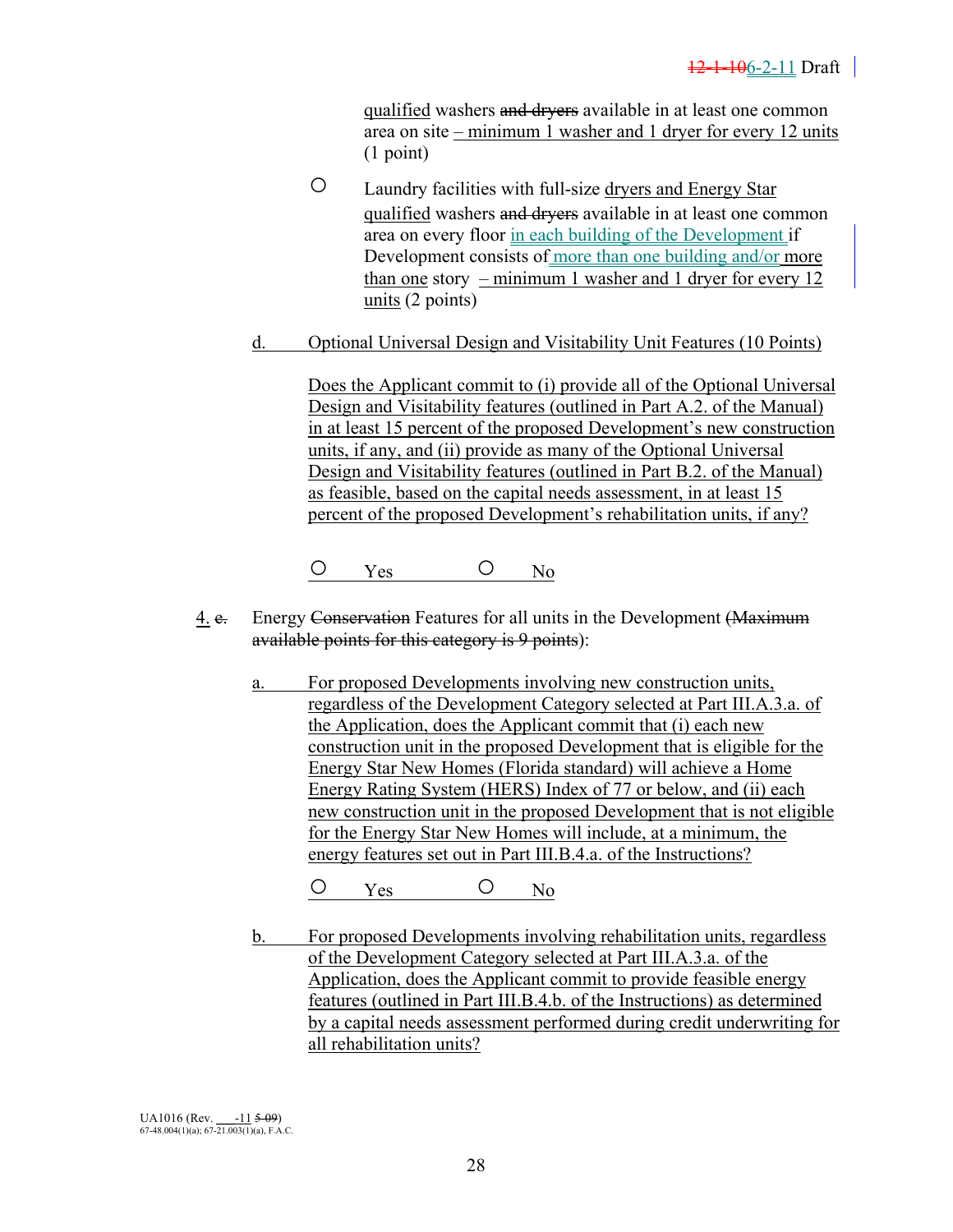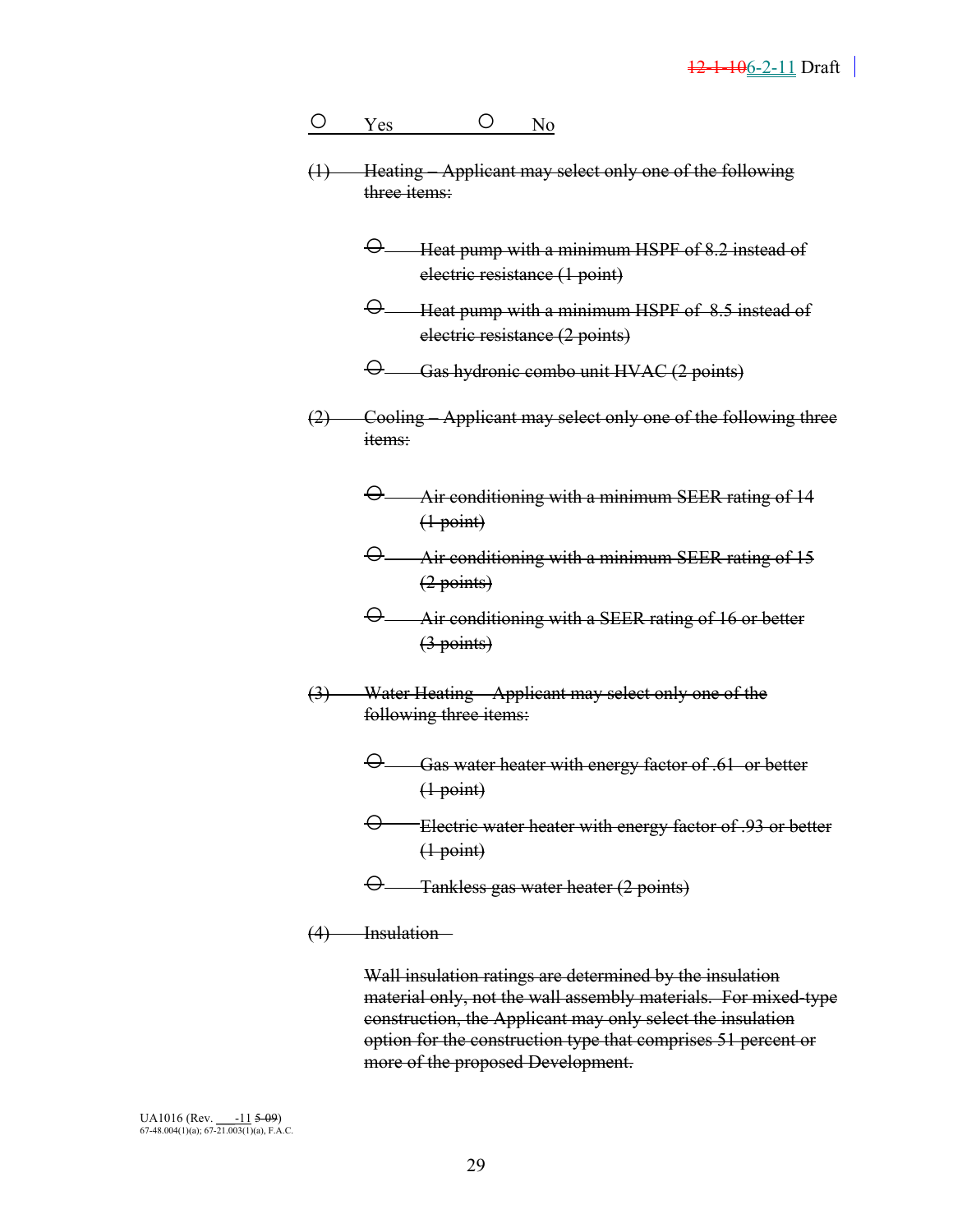- (a) Frame built construction (Applicant may select only one of the following two items):
	- $\Theta$  Wall insulation of a minimum of R-13 (1 point)
	- Wall insulation of R-15 or better (2 points)
- (b) Masonry/concrete block construction (Applicant may select only one of the following two items):

 $\Theta$  Wall insulation of a minimum of R-7 (1 point)

 $\Theta$  Wall insulation of R-10 or better (2 points)

 In addition, Applicant may select only one of the following two items:

- Attic insulation of R-30 or better (1 point)
- $\Theta$  Insulation of R-19 with radiant barrier on top floor only  $(1$  point)
- (5) Windows (excluding windows on doors and sidelights) Applicant may select only one of the following five items:
	- $\Theta$  Solar screens on all west and east facing windows (1 point)
	- $\Theta$  Double-pane glass on all windows (2 points)
	- $\Theta$  All windows double-pane with minimum solar heat gain coefficient of  $\leq 50$  and minimum of .75 U Value (2 points)
	- $\Theta$  All windows single-pane with minimum solar heat gain coefficient of .58 or better (2 points)
	- $\Theta$  All windows single-pane with shading coefficient of .67 or better (2 points)
- (6) Energy Star Appliances:

Energy Star certified refrigerator and dishwasher in each unit (1 point)

 $(7)$  Other: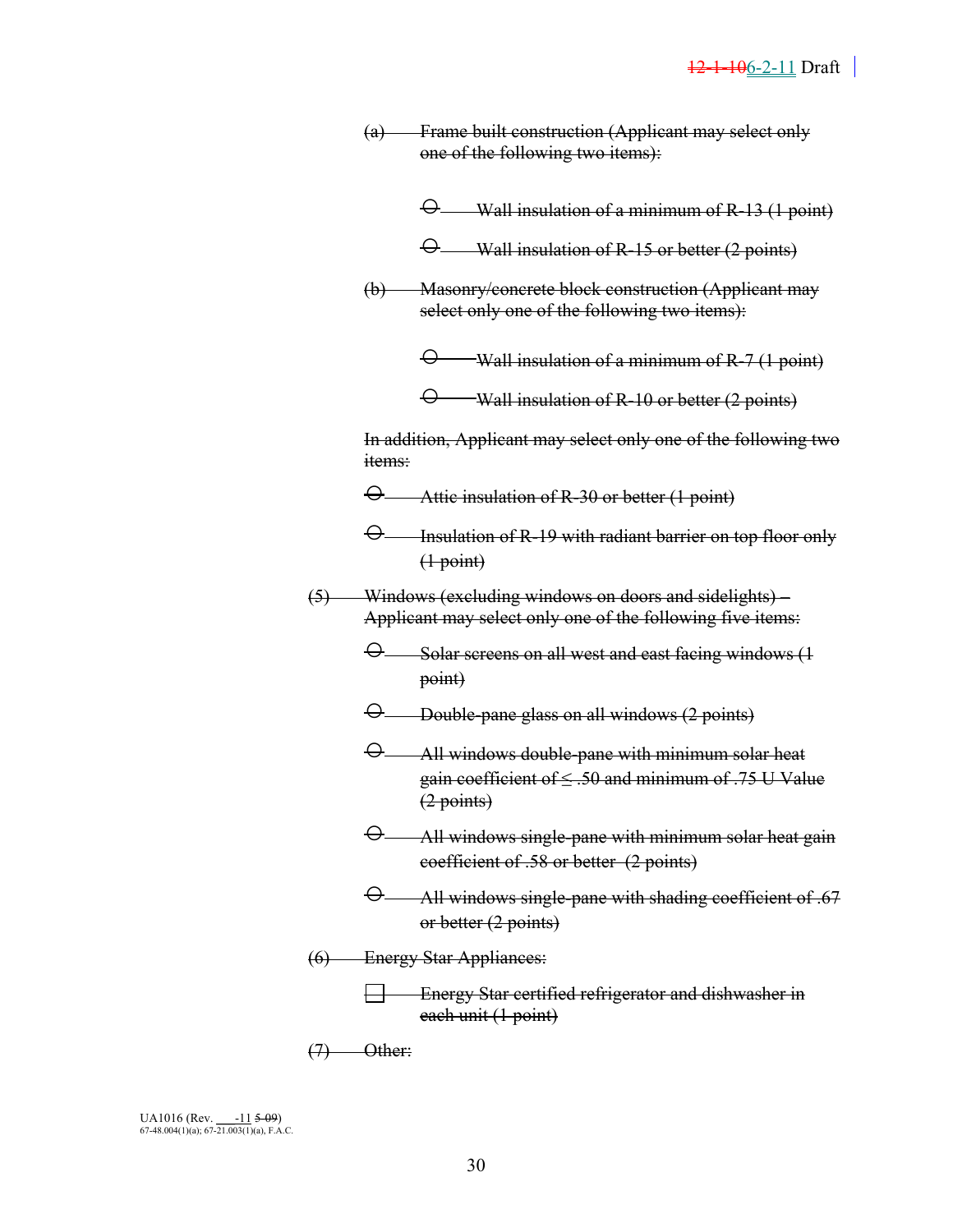┕ Ceiling fans in all bedrooms and living area in each unit (2 points)

5. 3. Green Building (5 points):

| The Applicant may select one (1) of the following Green                                                                                                                                                               |  |
|-----------------------------------------------------------------------------------------------------------------------------------------------------------------------------------------------------------------------|--|
| Building options:                                                                                                                                                                                                     |  |
| O<br>(1)<br>Green Building Features (7 points)                                                                                                                                                                        |  |
| By making this selection, t <sub>The Applicant</sub><br>commits to provide at least 10 of the Green<br>Building features outlined options listed at Part<br>III.B. $5.a.(1)$ of the Application Instructions.<br>$or$ |  |
| $\bigcirc$<br>(2)<br>Green Building Certification (10 points)                                                                                                                                                         |  |
| By making this selection, <del>[The</del> the Applicant]<br>commits to achieve one of the Green Building<br>Certifications listed at Part III.B.5.a.(2) of the<br>Application Instructions.                           |  |
| $or$                                                                                                                                                                                                                  |  |
| Ő<br>b.<br>Green Building Option for Applications with the Development<br>Category of Rehabilitation or Preservation (with or without                                                                                 |  |

 By making this selection, the Applicant commits to provide the Green Building features outlined at Part III.B.5.b. of the Application Instructions.

#### **C. Ability to Proceed**

1. Status of Site Plan Approval or Plat Approval:

Acquisition) (10 points)

 a. Multifamily Developments must provide a properly completed and executed Local Government Verification of Status of Site Plan Approval for Multifamily Developments form behind a tab labeled "**Exhibit 26"**.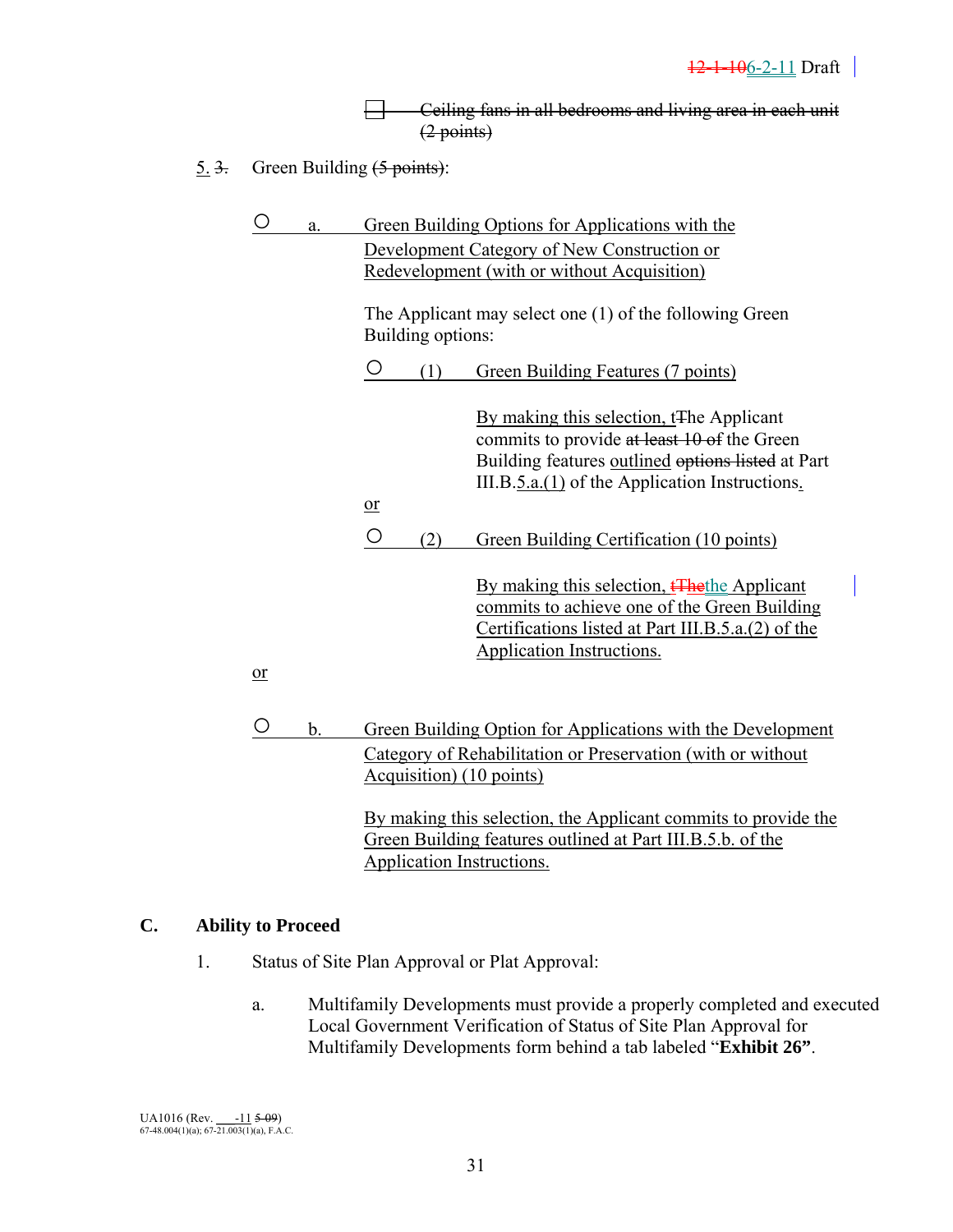#### $\Theta$ <sub>R</sub> or

- b. Single-Family Rental Developments must provide a properly completed and executed Local Government Verification of Status of Plat Approval for Single-Family Rental Developments form behind a tab labeled "**Exhibit 26**".
- 2. Evidence of Site Control:

 Applicant must demonstrate site control by providing the following documentation:

 a. Provide a fully executed qualified contract for purchase and sale for the subject property behind a tab labeled "**Exhibit 27**".

#### $\overline{QR}$ or

 b. Provide a recorded deed or recorded certificate of title behind a tab labeled "**Exhibit 27**".

#### $\overline{QR}$

#### or

- c. Provide a copy of the fully executed long-term lease behind a tab labeled "**Exhibit 27**".
- 3. Evidence of Infrastructure Availability:
	- a. Electricity Provide a letter from the provider or a properly completed and executed Verification of Availability of Infrastructure – Electricity form behind a tab labeled "**Exhibit 28**".
	- b. Water Provide a letter from the provider or a properly completed and executed Verification of Availability of Infrastructure – Water form behind a tab labeled "**Exhibit 29**".
	- c. Sewer, Package Treatment or Septic Tank Provide a letter from the provider or a properly completed and executed Verification of Availability of Infrastructure – Sewer Capacity, Package Treatment, or Septic Tank form behind a tab labeled "**Exhibit 30**".
	- d. Roads Provide a letter from the appropriate Local Government or a properly completed and executed Verification of Availability of Infrastructure – Roads form behind a tab labeled "**Exhibit 31**".
- 4. Evidence of Appropriate Zoning:
	- a. New Construction and Redevelopment Developments (at Part III.A.3.a. of the Application) – Provide a properly completed and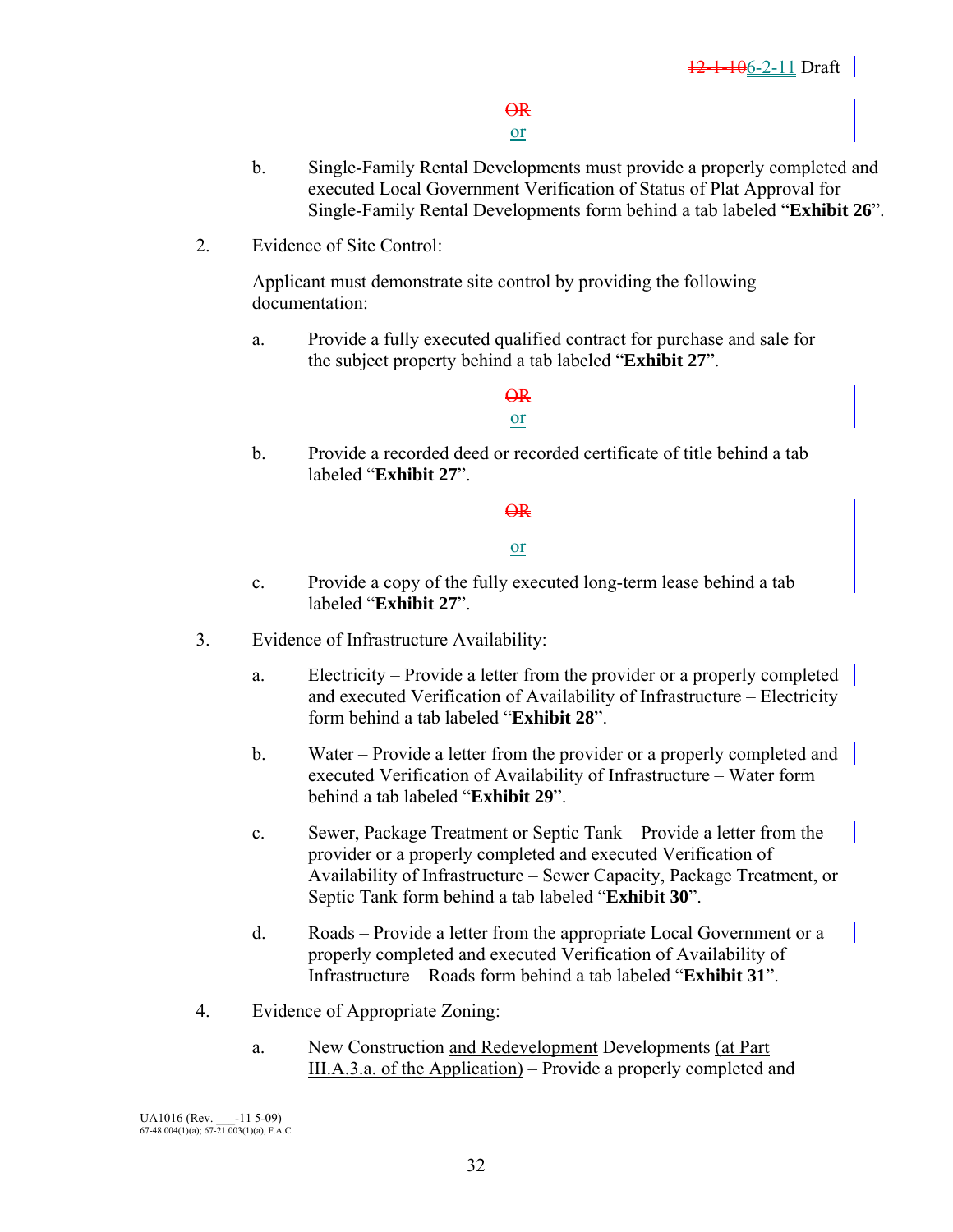executed Local Government Verification That Development Is Consistent With Zoning And Land Use Regulations form behind a tab labeled "**Exhibit 32**".

### $\overline{\Theta}$

### or

- b. Rehabilitation and Preservation Developments (at Part III.A.3.a. of the Application) – Provide a properly completed and executed Local Government Verification That Development Is Consistent With Zoning And Land Use Regulations form or a properly completed and executed Local Government Verification That Permits Are Not Required For This Development form behind a tab labeled "**Exhibit 32**".
- 5. Environmental Site Assessment (ESA):
	- a. Phase I ESAProvide a properly completed and executed Verification of Environmental Safety – Phase I Site Assessment form behind a tab labeled "**Exhibit 33**".
	- b. Phase II ESA If applicable, provide a properly completed and executed Verification of Environmental Safety – Phase II Site Assessment form behind a tab labeled "**Exhibit 34**".

### **D. Demographic Commitment**

- $\bigcirc$  1. Elderly
	- a. Will the proposed Development be an ALF?
		- O Yes O No

 b. For all counties except Miami-Dade County and Broward County, if the Applicant selected the Development Category of Rehabilitation or Preservation (with or without Acquisition) at Part III.A.3.a. of the Application, does the proposed Development constitute an existing, occupied elderly housing facility that is operating as an elderly housing facility as set forth in the Federal Fair Housing Act as of the Application Deadline for the 2011 Universal Application Cycle?

O Yes O No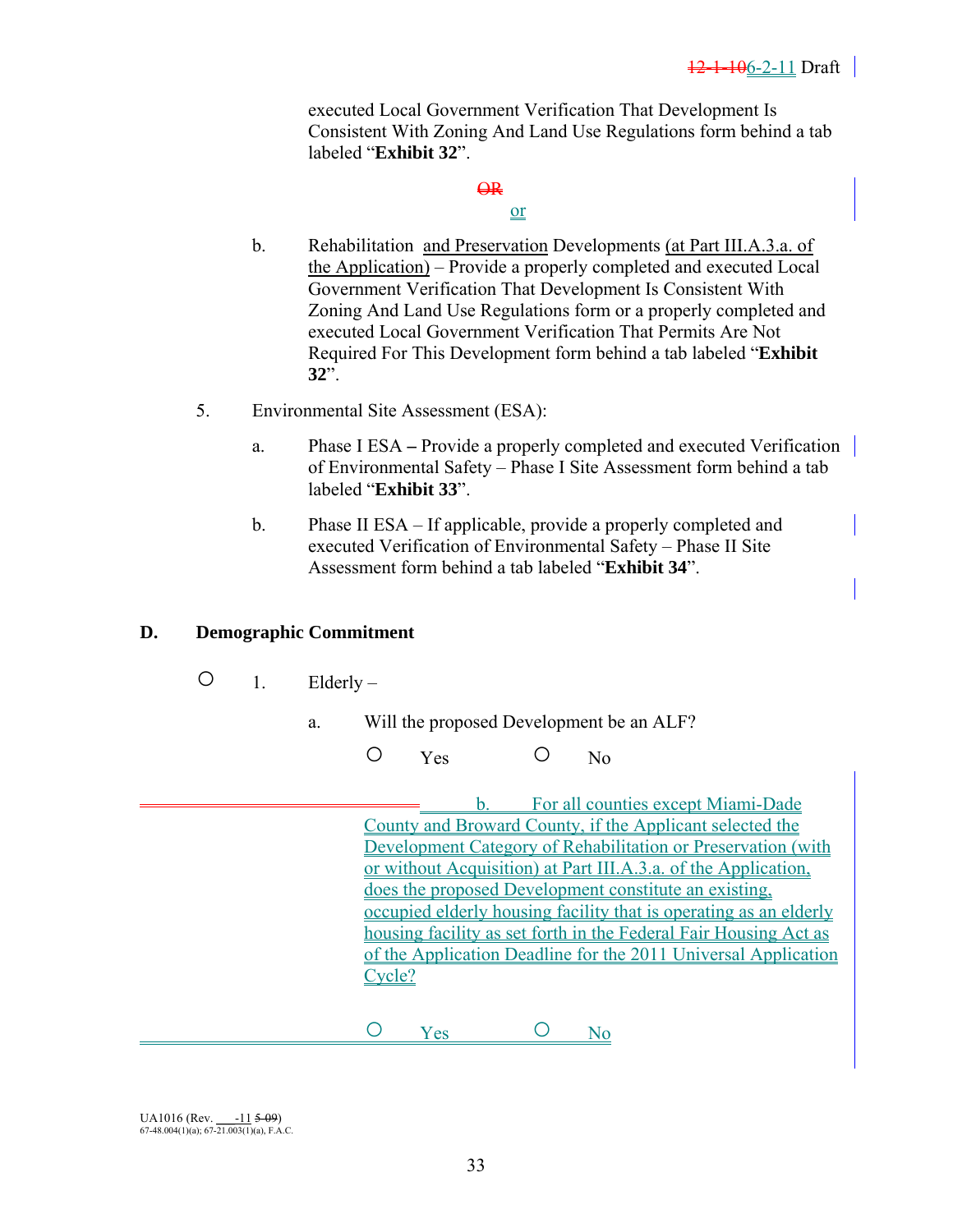- $c. b.$  Provide evidence of a local need for low-income Elderly housing (non-ALF or ALF) behind a tab labeled "**Exhibit 35**".
- 2. Farmworker or Commercial Fishing Worker Provide evidence of a local need for Farmworker or Commercial Fishing Worker housing behind a tab labeled "**Exhibit 35**".
- 3. Homeless Provide a properly completed and executed Verification of Inclusion in Local Homeless Continuum of Care Plan by Lead Agency form behind a tab labeled "**Exhibit 35**". If no Local Homeless Assistance Continuum of Care Plan exists, evidence of a local need for Homeless housing must be provided behind a tab labeled **"Exhibit 35"**.
- 4. Family Development will serve the general population.

### **E. Set-Aside Commitments**

- 1. MMRB and HC Applications:
	- a. Minimum Set-Aside**:**

Select one of the following:

- 20% of units at 50% Area Median Income (AMI) or lower or
- $\degree$  40% of units at 60% AMI or lower

or and the state of the state of the state of the state of the state of the state of the state of the state of the state of the state of the state of the state of the state of the state of the state of the state of the sta

- HC Applicants Only Deep rent skewing option as defined in Section 42, IRC, as amended
- b. Set-Aside Commitment:
	- (1) If requesting Competitive HC or MMRB, dDoes Does the proposed Development qualify as a Set-Aside Location A Development?
- O Yes O No
	- (2) If requesting Competitive HC, does the Applicant commit to (i) set aside at least 50 percent of the ELI units for Special Needs Households and (ii) develop and execute a Memorandum of Understanding with at least one designated Special Needs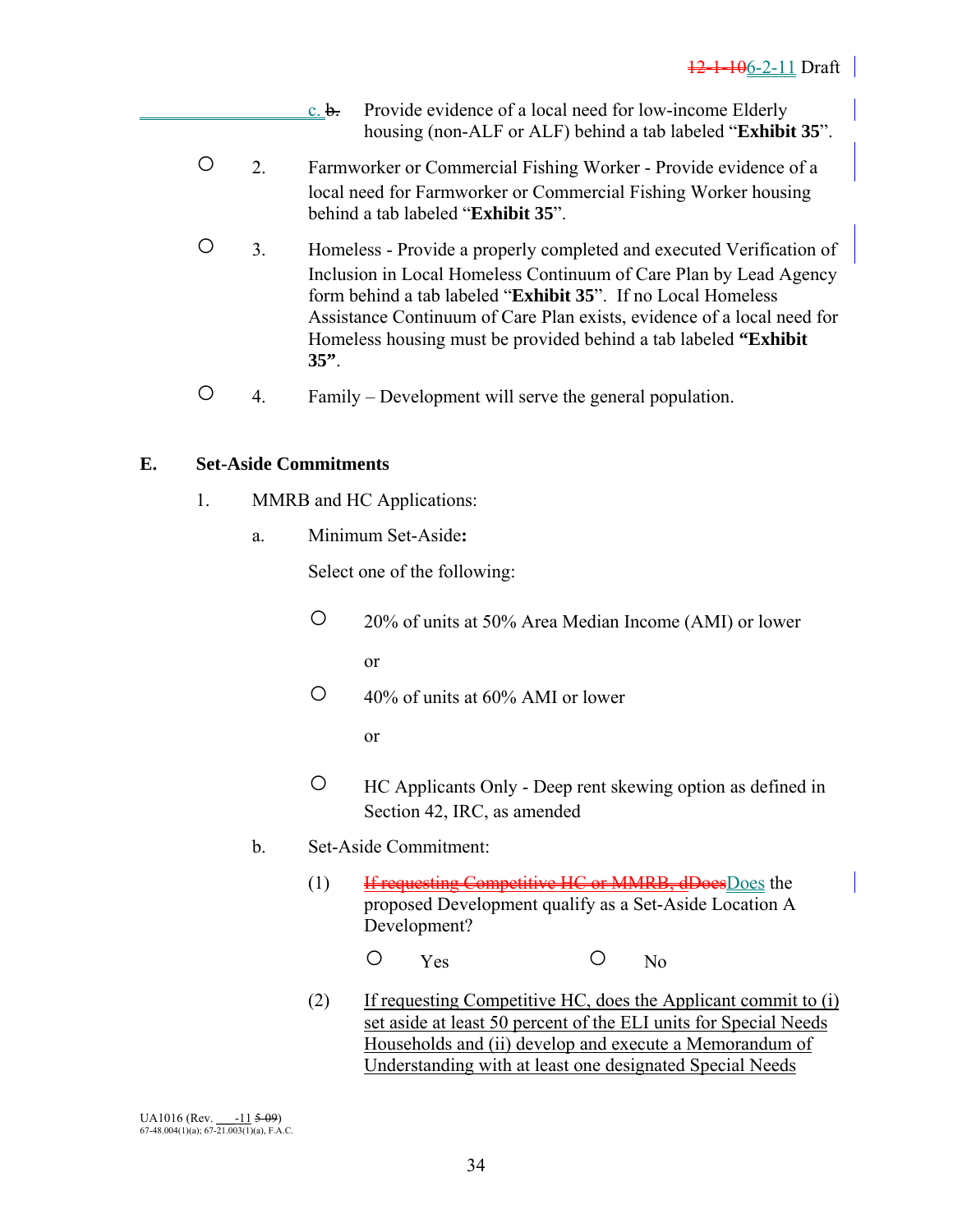Household Referral Agency included on the Special Needs Household Referral Agency Participation List for the county where the proposed Development will be located?

 $O$  Yes  $O$  No

 If "Yes", the Applicant must provide a properly completed and executed Applicant Notification to Special Needs Household Referral Agency form behind a tab labeled **"Exhibit 36"**.

- (3) All Applicants must enter all set-aside commitments (required set-asides and additional set-asides) on the total set-aside breakdown chart at either section (a) or (b) below. The Applicant should complete each column of the applicable chart.
	- (a) If applying for Competitive HC\* or non-competitive HC only with Local Government-issued Tax-Exempt Bonds:

|                 | Percentage of Residential Units |
|-----------------|---------------------------------|
| AMI Level       | Commitment for                  |
|                 | Competitive HC (with            |
|                 | or without SAIL) or             |
|                 | non-competitive HC only         |
| At or Below 25% | $\frac{0}{0}$                   |
| At or Below 28% | $\frac{0}{0}$                   |
| At or Below 30% | $\frac{0}{0}$                   |
| At or Below 33% | $\frac{0}{0}$                   |
| At or Below 35% | $\frac{0}{0}$                   |
| At or Below 40% | $\frac{0}{0}$                   |
| At or Below 45% | $\frac{0}{0}$                   |
| At or Below 50% | $\frac{0}{0}$                   |
| At or Below 60% | $\frac{0}{0}$                   |

Total Set-Percentage: |

> \* One of the requirements for a proposed Development to qualify as a TOD Development is that at least 50 of the Development's set-aside units must be located within the designated TOD area. Set-aside units are calculated using the methodology described in Section 3.b. of the Ranking and Selection Criteria section of the Instructions.

(b) If applying for MMRB with or without and noncompetitive HC Only:

| Percentage of Residential Units |                    |                 |
|---------------------------------|--------------------|-----------------|
| Commitment for                  | Commitment for     | AMI Level       |
| <b>MMRB</b>                     | non-competitive HC |                 |
|                                 |                    |                 |
| $\%$                            | $\%$               | At or Below 25% |
| $\%$                            | $\frac{0}{0}$      | At or Below 28% |
| $\%$                            | $\%$               | At or Below 30% |
| $\%$                            | $\frac{0}{0}$      | At or Below 33% |
| $\%$                            | $\frac{0}{0}$      | At or Below 35% |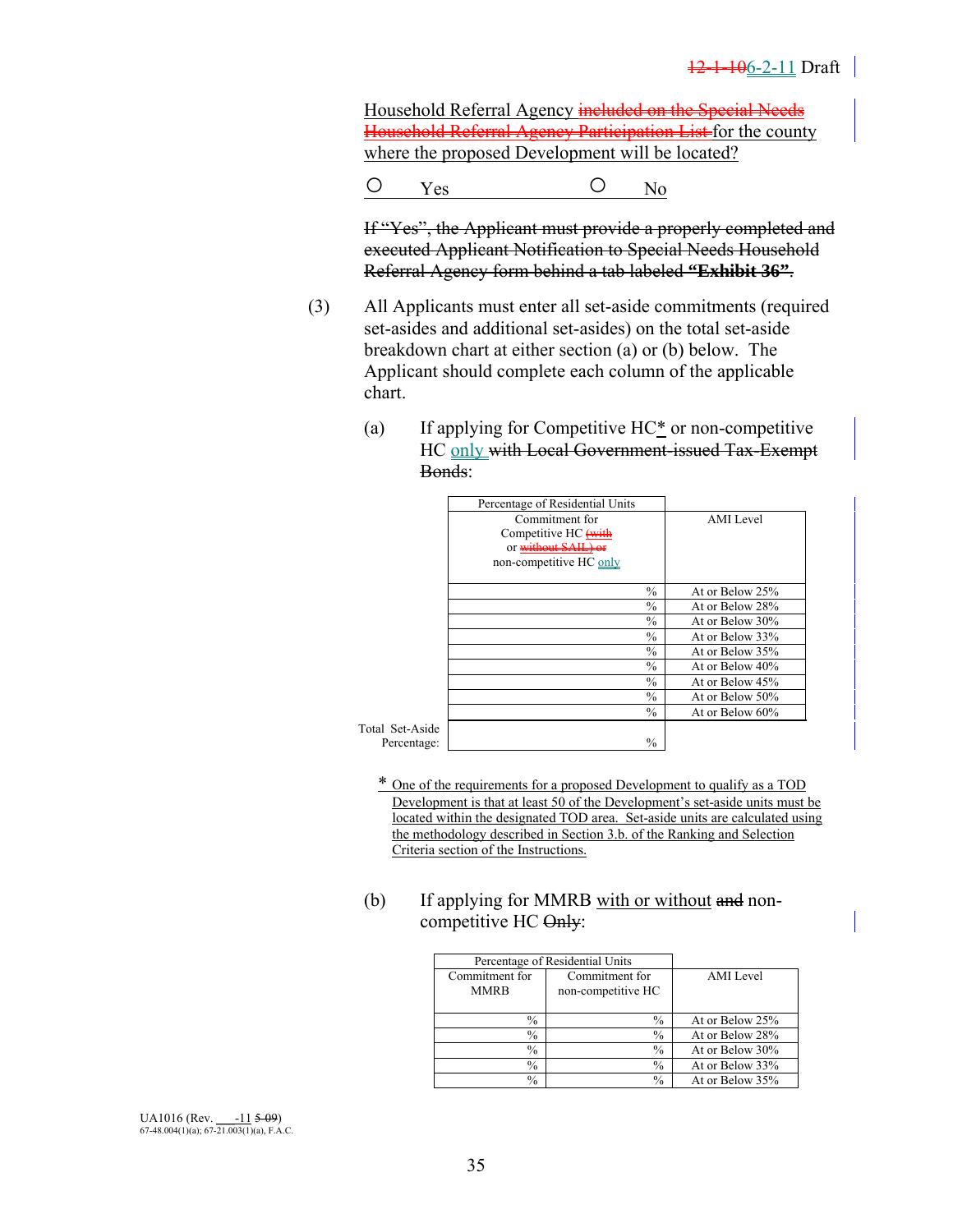| $\frac{0}{0}$<br>$\frac{0}{0}$<br>At or Below 45%<br>$\%$<br>$\%$<br>At or Below 50%<br>$\frac{0}{6}$<br>$\frac{0}{0}$<br>At or Below 60%<br>Total Set-Aside<br>$\%$<br>$\%$<br>Percentage:<br>2.<br><b>HOME Applications:</b><br>Minimum Number of HOME-Assisted Units Required by<br>a.<br>HUD (Applicants requesting HOME Only or Competitive HC and<br>HOME):<br>\$<br>(1)<br>HOME loan requested:<br>\$<br>(2)<br><b>Total Development Cost:</b><br>Percentage % of Total Development Cost<br>(3)<br>-provided by HOME Loan<br>$\frac{0}{0}$<br>(Divide a $\frac{(-1)}{2}$ ) by a $\frac{(-1)}{2}$ and round up to the<br>next whole<br>percentage number)<br>(4)<br>Total<br>number<br>of<br>units<br>Development:<br>in<br>Minimum number of HOME-Assisted Units<br>(5)<br>Required by HUD:<br>(Multiply a= $\left(\frac{1}{4}\right)$ by a= $\left(\frac{1}{4}\right)$ , round up<br>to the next whole<br>number)<br>Minimum number of HOME-Assisted Units<br>(6)<br>as a percentage:<br>$\frac{0}{0}$<br>(Divide a= $\left(\frac{1}{2}\right)$ by a= $\left(\frac{1}{2}\right)$ and round<br>percentage to two<br>decimal places)<br>Total Set-Aside Commitment (Applicants requesting HOME Only):<br>b.<br>Commitment to Set Aside Units Beyond the Minimum:<br>$\leftrightarrow$<br>Does the Applicant commit to set aside additional HOME- | $\%$ | $\frac{0}{0}$ | At or Below 40% |  |  |  |
|--------------------------------------------------------------------------------------------------------------------------------------------------------------------------------------------------------------------------------------------------------------------------------------------------------------------------------------------------------------------------------------------------------------------------------------------------------------------------------------------------------------------------------------------------------------------------------------------------------------------------------------------------------------------------------------------------------------------------------------------------------------------------------------------------------------------------------------------------------------------------------------------------------------------------------------------------------------------------------------------------------------------------------------------------------------------------------------------------------------------------------------------------------------------------------------------------------------------------------------------------------------------------------------------------------------------------------------------------------|------|---------------|-----------------|--|--|--|
|                                                                                                                                                                                                                                                                                                                                                                                                                                                                                                                                                                                                                                                                                                                                                                                                                                                                                                                                                                                                                                                                                                                                                                                                                                                                                                                                                        |      |               |                 |  |  |  |
|                                                                                                                                                                                                                                                                                                                                                                                                                                                                                                                                                                                                                                                                                                                                                                                                                                                                                                                                                                                                                                                                                                                                                                                                                                                                                                                                                        |      |               |                 |  |  |  |
|                                                                                                                                                                                                                                                                                                                                                                                                                                                                                                                                                                                                                                                                                                                                                                                                                                                                                                                                                                                                                                                                                                                                                                                                                                                                                                                                                        |      |               |                 |  |  |  |
|                                                                                                                                                                                                                                                                                                                                                                                                                                                                                                                                                                                                                                                                                                                                                                                                                                                                                                                                                                                                                                                                                                                                                                                                                                                                                                                                                        |      |               |                 |  |  |  |
|                                                                                                                                                                                                                                                                                                                                                                                                                                                                                                                                                                                                                                                                                                                                                                                                                                                                                                                                                                                                                                                                                                                                                                                                                                                                                                                                                        |      |               |                 |  |  |  |
|                                                                                                                                                                                                                                                                                                                                                                                                                                                                                                                                                                                                                                                                                                                                                                                                                                                                                                                                                                                                                                                                                                                                                                                                                                                                                                                                                        |      |               |                 |  |  |  |
|                                                                                                                                                                                                                                                                                                                                                                                                                                                                                                                                                                                                                                                                                                                                                                                                                                                                                                                                                                                                                                                                                                                                                                                                                                                                                                                                                        |      |               |                 |  |  |  |
|                                                                                                                                                                                                                                                                                                                                                                                                                                                                                                                                                                                                                                                                                                                                                                                                                                                                                                                                                                                                                                                                                                                                                                                                                                                                                                                                                        |      |               |                 |  |  |  |
|                                                                                                                                                                                                                                                                                                                                                                                                                                                                                                                                                                                                                                                                                                                                                                                                                                                                                                                                                                                                                                                                                                                                                                                                                                                                                                                                                        |      |               |                 |  |  |  |
|                                                                                                                                                                                                                                                                                                                                                                                                                                                                                                                                                                                                                                                                                                                                                                                                                                                                                                                                                                                                                                                                                                                                                                                                                                                                                                                                                        |      |               |                 |  |  |  |
|                                                                                                                                                                                                                                                                                                                                                                                                                                                                                                                                                                                                                                                                                                                                                                                                                                                                                                                                                                                                                                                                                                                                                                                                                                                                                                                                                        |      |               |                 |  |  |  |
|                                                                                                                                                                                                                                                                                                                                                                                                                                                                                                                                                                                                                                                                                                                                                                                                                                                                                                                                                                                                                                                                                                                                                                                                                                                                                                                                                        |      |               |                 |  |  |  |
|                                                                                                                                                                                                                                                                                                                                                                                                                                                                                                                                                                                                                                                                                                                                                                                                                                                                                                                                                                                                                                                                                                                                                                                                                                                                                                                                                        |      |               |                 |  |  |  |
|                                                                                                                                                                                                                                                                                                                                                                                                                                                                                                                                                                                                                                                                                                                                                                                                                                                                                                                                                                                                                                                                                                                                                                                                                                                                                                                                                        |      |               |                 |  |  |  |
|                                                                                                                                                                                                                                                                                                                                                                                                                                                                                                                                                                                                                                                                                                                                                                                                                                                                                                                                                                                                                                                                                                                                                                                                                                                                                                                                                        |      |               |                 |  |  |  |
|                                                                                                                                                                                                                                                                                                                                                                                                                                                                                                                                                                                                                                                                                                                                                                                                                                                                                                                                                                                                                                                                                                                                                                                                                                                                                                                                                        |      |               |                 |  |  |  |
|                                                                                                                                                                                                                                                                                                                                                                                                                                                                                                                                                                                                                                                                                                                                                                                                                                                                                                                                                                                                                                                                                                                                                                                                                                                                                                                                                        |      |               |                 |  |  |  |
|                                                                                                                                                                                                                                                                                                                                                                                                                                                                                                                                                                                                                                                                                                                                                                                                                                                                                                                                                                                                                                                                                                                                                                                                                                                                                                                                                        |      |               |                 |  |  |  |
|                                                                                                                                                                                                                                                                                                                                                                                                                                                                                                                                                                                                                                                                                                                                                                                                                                                                                                                                                                                                                                                                                                                                                                                                                                                                                                                                                        |      |               |                 |  |  |  |
|                                                                                                                                                                                                                                                                                                                                                                                                                                                                                                                                                                                                                                                                                                                                                                                                                                                                                                                                                                                                                                                                                                                                                                                                                                                                                                                                                        |      |               |                 |  |  |  |
|                                                                                                                                                                                                                                                                                                                                                                                                                                                                                                                                                                                                                                                                                                                                                                                                                                                                                                                                                                                                                                                                                                                                                                                                                                                                                                                                                        |      |               |                 |  |  |  |
|                                                                                                                                                                                                                                                                                                                                                                                                                                                                                                                                                                                                                                                                                                                                                                                                                                                                                                                                                                                                                                                                                                                                                                                                                                                                                                                                                        |      |               |                 |  |  |  |
|                                                                                                                                                                                                                                                                                                                                                                                                                                                                                                                                                                                                                                                                                                                                                                                                                                                                                                                                                                                                                                                                                                                                                                                                                                                                                                                                                        |      |               |                 |  |  |  |
|                                                                                                                                                                                                                                                                                                                                                                                                                                                                                                                                                                                                                                                                                                                                                                                                                                                                                                                                                                                                                                                                                                                                                                                                                                                                                                                                                        |      |               |                 |  |  |  |
|                                                                                                                                                                                                                                                                                                                                                                                                                                                                                                                                                                                                                                                                                                                                                                                                                                                                                                                                                                                                                                                                                                                                                                                                                                                                                                                                                        |      |               |                 |  |  |  |
|                                                                                                                                                                                                                                                                                                                                                                                                                                                                                                                                                                                                                                                                                                                                                                                                                                                                                                                                                                                                                                                                                                                                                                                                                                                                                                                                                        |      |               |                 |  |  |  |
|                                                                                                                                                                                                                                                                                                                                                                                                                                                                                                                                                                                                                                                                                                                                                                                                                                                                                                                                                                                                                                                                                                                                                                                                                                                                                                                                                        |      |               |                 |  |  |  |
|                                                                                                                                                                                                                                                                                                                                                                                                                                                                                                                                                                                                                                                                                                                                                                                                                                                                                                                                                                                                                                                                                                                                                                                                                                                                                                                                                        |      |               |                 |  |  |  |
|                                                                                                                                                                                                                                                                                                                                                                                                                                                                                                                                                                                                                                                                                                                                                                                                                                                                                                                                                                                                                                                                                                                                                                                                                                                                                                                                                        |      |               |                 |  |  |  |
|                                                                                                                                                                                                                                                                                                                                                                                                                                                                                                                                                                                                                                                                                                                                                                                                                                                                                                                                                                                                                                                                                                                                                                                                                                                                                                                                                        |      |               |                 |  |  |  |
|                                                                                                                                                                                                                                                                                                                                                                                                                                                                                                                                                                                                                                                                                                                                                                                                                                                                                                                                                                                                                                                                                                                                                                                                                                                                                                                                                        |      |               |                 |  |  |  |
|                                                                                                                                                                                                                                                                                                                                                                                                                                                                                                                                                                                                                                                                                                                                                                                                                                                                                                                                                                                                                                                                                                                                                                                                                                                                                                                                                        |      |               |                 |  |  |  |
|                                                                                                                                                                                                                                                                                                                                                                                                                                                                                                                                                                                                                                                                                                                                                                                                                                                                                                                                                                                                                                                                                                                                                                                                                                                                                                                                                        |      |               |                 |  |  |  |
|                                                                                                                                                                                                                                                                                                                                                                                                                                                                                                                                                                                                                                                                                                                                                                                                                                                                                                                                                                                                                                                                                                                                                                                                                                                                                                                                                        |      |               |                 |  |  |  |
|                                                                                                                                                                                                                                                                                                                                                                                                                                                                                                                                                                                                                                                                                                                                                                                                                                                                                                                                                                                                                                                                                                                                                                                                                                                                                                                                                        |      |               |                 |  |  |  |
|                                                                                                                                                                                                                                                                                                                                                                                                                                                                                                                                                                                                                                                                                                                                                                                                                                                                                                                                                                                                                                                                                                                                                                                                                                                                                                                                                        |      |               |                 |  |  |  |
|                                                                                                                                                                                                                                                                                                                                                                                                                                                                                                                                                                                                                                                                                                                                                                                                                                                                                                                                                                                                                                                                                                                                                                                                                                                                                                                                                        |      |               |                 |  |  |  |
|                                                                                                                                                                                                                                                                                                                                                                                                                                                                                                                                                                                                                                                                                                                                                                                                                                                                                                                                                                                                                                                                                                                                                                                                                                                                                                                                                        |      |               |                 |  |  |  |
|                                                                                                                                                                                                                                                                                                                                                                                                                                                                                                                                                                                                                                                                                                                                                                                                                                                                                                                                                                                                                                                                                                                                                                                                                                                                                                                                                        |      |               |                 |  |  |  |
|                                                                                                                                                                                                                                                                                                                                                                                                                                                                                                                                                                                                                                                                                                                                                                                                                                                                                                                                                                                                                                                                                                                                                                                                                                                                                                                                                        |      |               |                 |  |  |  |
|                                                                                                                                                                                                                                                                                                                                                                                                                                                                                                                                                                                                                                                                                                                                                                                                                                                                                                                                                                                                                                                                                                                                                                                                                                                                                                                                                        |      |               |                 |  |  |  |
|                                                                                                                                                                                                                                                                                                                                                                                                                                                                                                                                                                                                                                                                                                                                                                                                                                                                                                                                                                                                                                                                                                                                                                                                                                                                                                                                                        |      |               |                 |  |  |  |
| Assisted Units beyond the minimum required by HUD?                                                                                                                                                                                                                                                                                                                                                                                                                                                                                                                                                                                                                                                                                                                                                                                                                                                                                                                                                                                                                                                                                                                                                                                                                                                                                                     |      |               |                 |  |  |  |
| $N_{\theta}$<br>Yes-                                                                                                                                                                                                                                                                                                                                                                                                                                                                                                                                                                                                                                                                                                                                                                                                                                                                                                                                                                                                                                                                                                                                                                                                                                                                                                                                   |      |               |                 |  |  |  |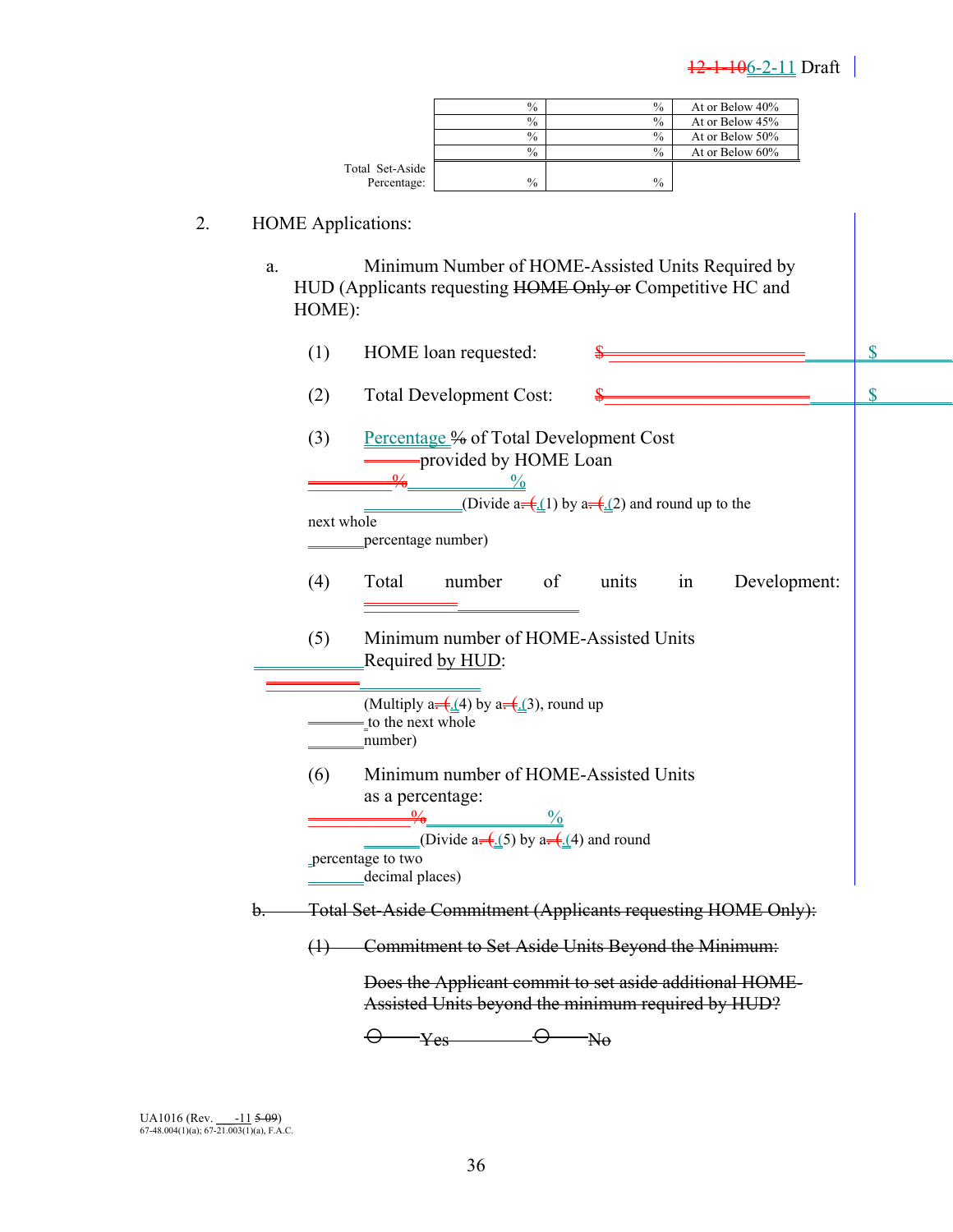If "Yes", answer the following questions:

- $(a)$  How many?
- (b) Percentage of ADDITIONAL HOME-Assisted Units:  $\frac{9}{6}$  (divide number shown in b.(1)(a) by a.(4) and round percentage to two decimal places)
- (c) Is the minimum number of HOME-Assisted Units required, as shown at a.(5), plus the additional HOME-Assisted Units, as shown at b.(1)(a), either equal to or less than the total number of units in the Development?

 $\Theta$  yes  $\Theta$  No  $\Theta$ 

- (2) Total Set-Aside Percentage: \_\_\_\_\_\_\_\_\_%  $(add a.6)$  and  $b.(1)(b)$  and round percentage to two decimal places)
- $-\underline{b}$ . (3) Summary of HOME-Assisted Units:

 $\triangleq (1)(a)$  Low HOME Rent Units

 $\rightarrow$  (2)(b) High HOME Rent Units

 $\left(3\right)\left(\text{e}\right)$  Total HOME -Assisted Units

2.3. Affordability Period for MMRB, HOME and HC Applications:

Applicant irrevocably commits to set aside units in the proposed Development for a total of \_\_\_\_\_\_\_\_\_\_\_ years.

#### **F. Resident Programs**

1. Qualified Resident Programs for Non-Elderly and Non-Homeless Developments (Maximum 6 Points):

a. Welfare to Work or Self-Sufficiency Type Programs (1 point)

Identify the program and the contact person:

(Name of welfare to work or self-sufficiency type program)

 $\mathcal{L}_\text{max}$  and  $\mathcal{L}_\text{max}$  are the contract of the contract of the contract of the contract of the contract of the contract of the contract of the contract of the contract of the contract of the contract of the contr

 $\mathcal{L}_\text{max}$  and  $\mathcal{L}_\text{max}$  are the contract of the contract of the contract of the contract of the contract of the contract of the contract of the contract of the contract of the contract of the contract of the contr

(Name of Contact Person) (Telephone Number)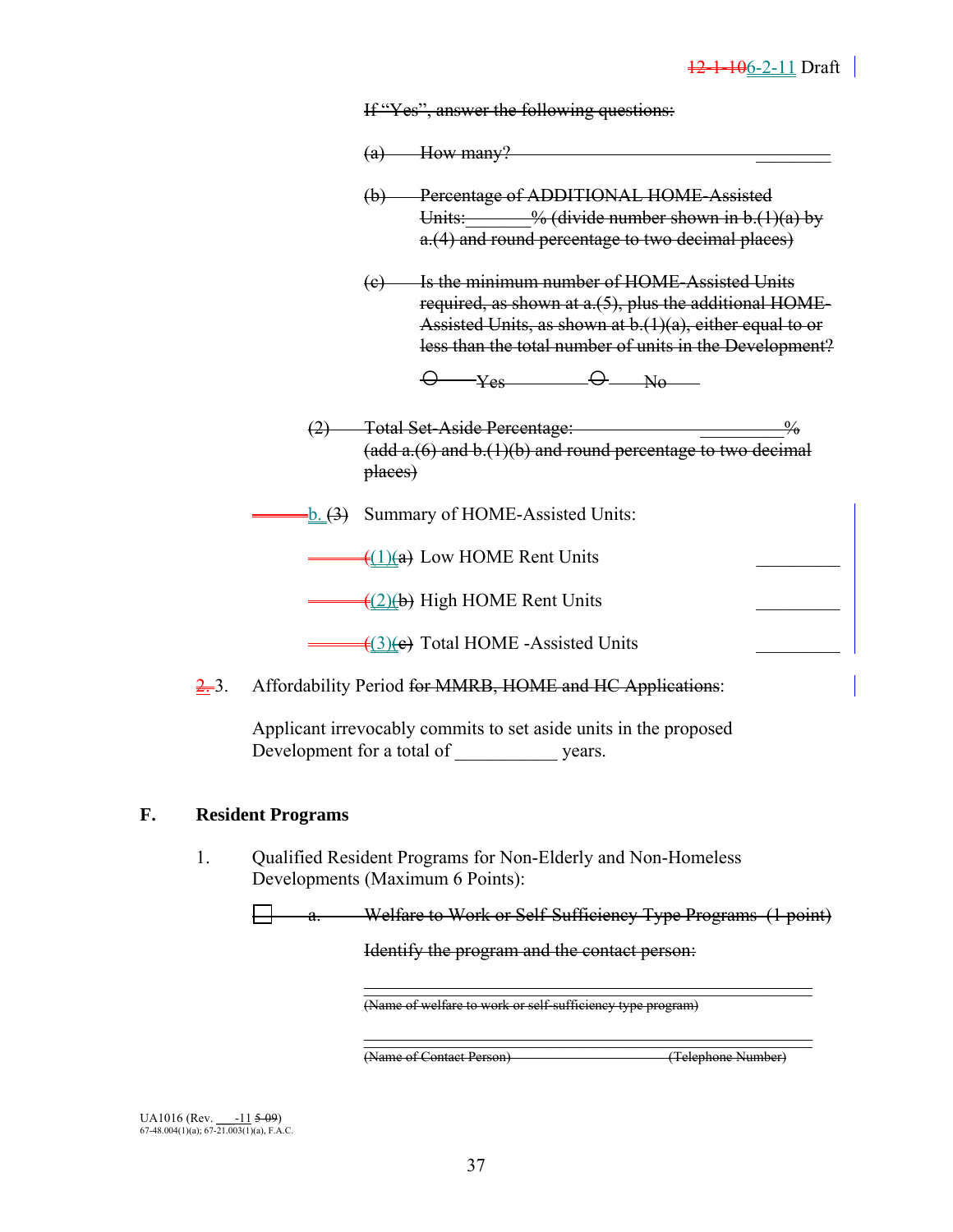|    |               |                                 | (Address)                                                                                       |                              |     |                                                                              |
|----|---------------|---------------------------------|-------------------------------------------------------------------------------------------------|------------------------------|-----|------------------------------------------------------------------------------|
|    |               | a.b.                            |                                                                                                 |                              |     | Homeownership Opportunity Program:                                           |
|    |               |                                 | O                                                                                               | (1)                          |     | Financial Assistance with Purchase of a<br>Home (2 points)                   |
|    |               |                                 |                                                                                                 |                              |     | OR For HC Single Family Rental Developments Only                             |
|    |               |                                 | O                                                                                               | (2)                          |     | Financial Assistance with Purchase of a Unit<br>in the Development (1 point) |
|    |               | $\underline{b}.\underline{e}$ . |                                                                                                 |                              |     | After School Program for Children (3 points)                                 |
|    |               | c.d.                            |                                                                                                 |                              |     | First Time Homebuyer Seminars (1 point)                                      |
|    |               | d.e.                            |                                                                                                 | Literacy Training (2 points) |     |                                                                              |
|    |               | e.f.                            |                                                                                                 |                              |     | Employment Assistance Program Job Training (2 points)                        |
|    |               |                                 |                                                                                                 |                              |     | OR                                                                           |
| 2. |               |                                 | Qualified Resident Programs for Homeless Developments - SRO and Non-<br>SRO (Maximum 6 Points): |                              |     |                                                                              |
|    | a.            | only:                           |                                                                                                 |                              |     | The following resident programs are available for SRO Developments           |
|    |               |                                 | (1)                                                                                             |                              |     | Staffed kitchen/Cafeteria (3 points)                                         |
|    |               |                                 | (2)                                                                                             |                              |     | Daily Activities (3 points)                                                  |
|    | $\mathbf b$ . |                                 | Developments only:                                                                              |                              |     | The following resident programs are available for Non-SRO                    |
|    |               |                                 | (1)                                                                                             |                              |     | Homeownership Opportunity Program:                                           |
|    |               |                                 |                                                                                                 | O                            | (a) | Financial Assistance with Purchase of a<br>Home (2 points)                   |
|    |               |                                 |                                                                                                 |                              |     | OR for HC Single Family Rental Developments Only                             |
|    |               |                                 |                                                                                                 | Ő                            | (b) | Financial Assistance with Purchase of a<br>Unit in the Development (1 point) |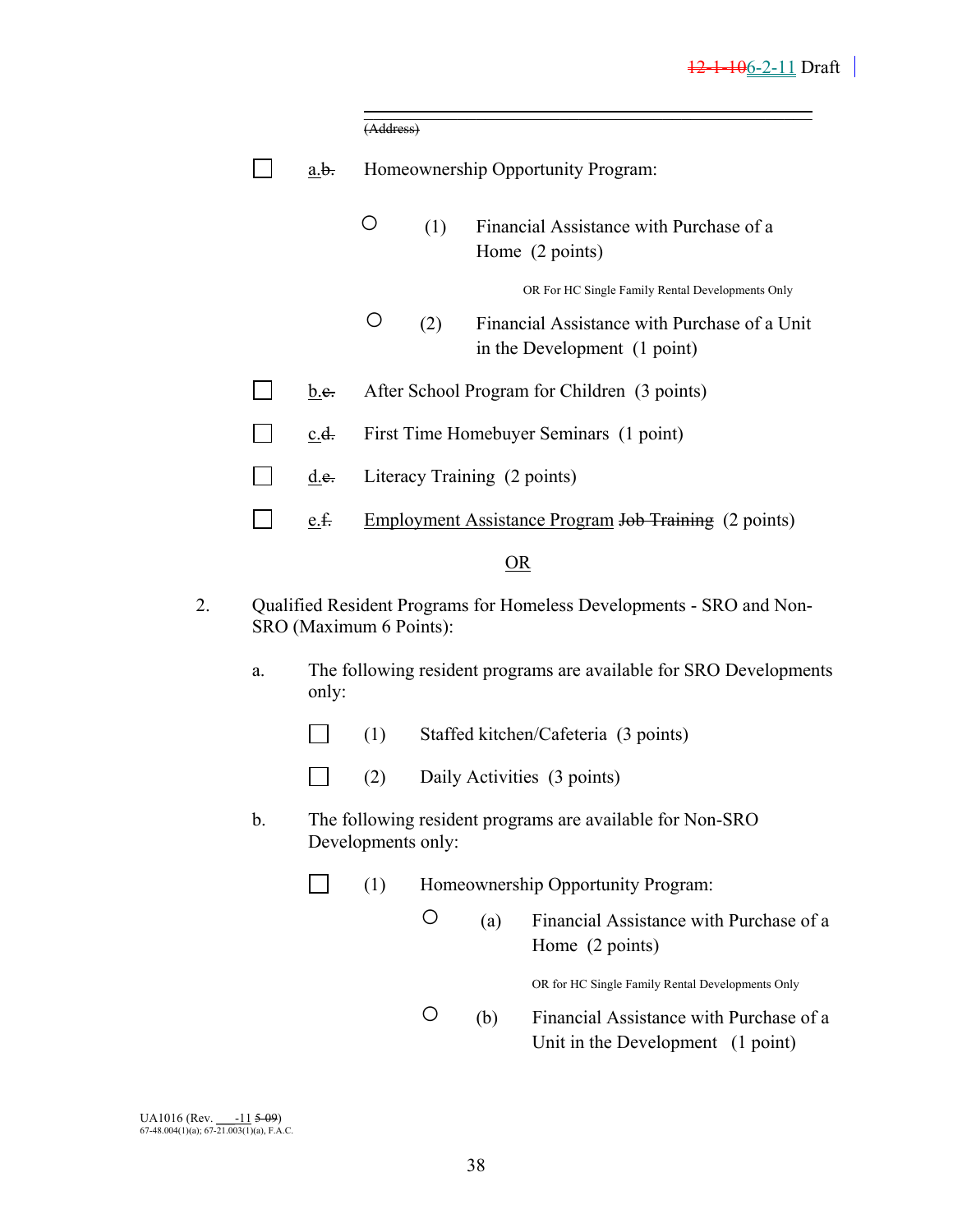- (2) After School Program for Children (3 points)
- $\Box$ (3) First Time Homebuyer Seminars (1 point)
- c. The following resident programs are available for both SRO and Non-SRO Developments:

(1) Welfare to Work or Self-Sufficiency Type Programs (1 point)

Identify the program and the contact person:

(Name of welfare to work or self-sufficiency type program)

 $\frac{1}{\sqrt{2}}$  ,  $\frac{1}{\sqrt{2}}$  ,  $\frac{1}{\sqrt{2}}$  ,  $\frac{1}{\sqrt{2}}$  ,  $\frac{1}{\sqrt{2}}$  ,  $\frac{1}{\sqrt{2}}$  ,  $\frac{1}{\sqrt{2}}$  ,  $\frac{1}{\sqrt{2}}$  ,  $\frac{1}{\sqrt{2}}$  ,  $\frac{1}{\sqrt{2}}$  ,  $\frac{1}{\sqrt{2}}$  ,  $\frac{1}{\sqrt{2}}$  ,  $\frac{1}{\sqrt{2}}$  ,  $\frac{1}{\sqrt{2}}$  ,  $\frac{1}{\sqrt{2}}$ (Name of Contact Person) (Telephone Number)

 $\overline{\phantom{a}}$  , and the contract of the contract of the contract of the contract of the contract of the contract of the contract of the contract of the contract of the contract of the contract of the contract of the contrac (Address)

> $\mathcal{L}^{\text{max}}$  $(1)(2)$  Literacy Training (2 points)

 $\mathcal{L}_\mathcal{L} = \mathcal{L}_\mathcal{L} = \mathcal{L}_\mathcal{L} = \mathcal{L}_\mathcal{L} = \mathcal{L}_\mathcal{L} = \mathcal{L}_\mathcal{L} = \mathcal{L}_\mathcal{L} = \mathcal{L}_\mathcal{L} = \mathcal{L}_\mathcal{L} = \mathcal{L}_\mathcal{L} = \mathcal{L}_\mathcal{L} = \mathcal{L}_\mathcal{L} = \mathcal{L}_\mathcal{L} = \mathcal{L}_\mathcal{L} = \mathcal{L}_\mathcal{L} = \mathcal{L}_\mathcal{L} = \mathcal{L}_\mathcal{L}$ 

 $\Box$  $(2)(3)$  Employment Assistance Program Job Training (2) points)

#### OR

- 3. Qualified Resident Programs for Elderly Developments (Maximum 6 Points):
	- a. The following resident programs are available for Elderly Non-ALF Developments only:
		- $\Box$  (1) Daily Activities (3 points)
		- (2) Assistance with Light Housekeeping, Grocery Shopping and/or Laundry (1 point)
		- (3) Resident Assurance Check-In Program (2 points)
		- (4) Manager On-Site Call 24 Hours Per Day (3 2 points)
	- b. The following resident programs are available for Elderly ALF Developments only:
		- $\Box$  (1) Medication Administration (3 points)

| UA1016 (Rev.                                   | $-11509$ |
|------------------------------------------------|----------|
| $67-48.004(1)(a)$ ; $67-21.003(1)(a)$ , F.A.C. |          |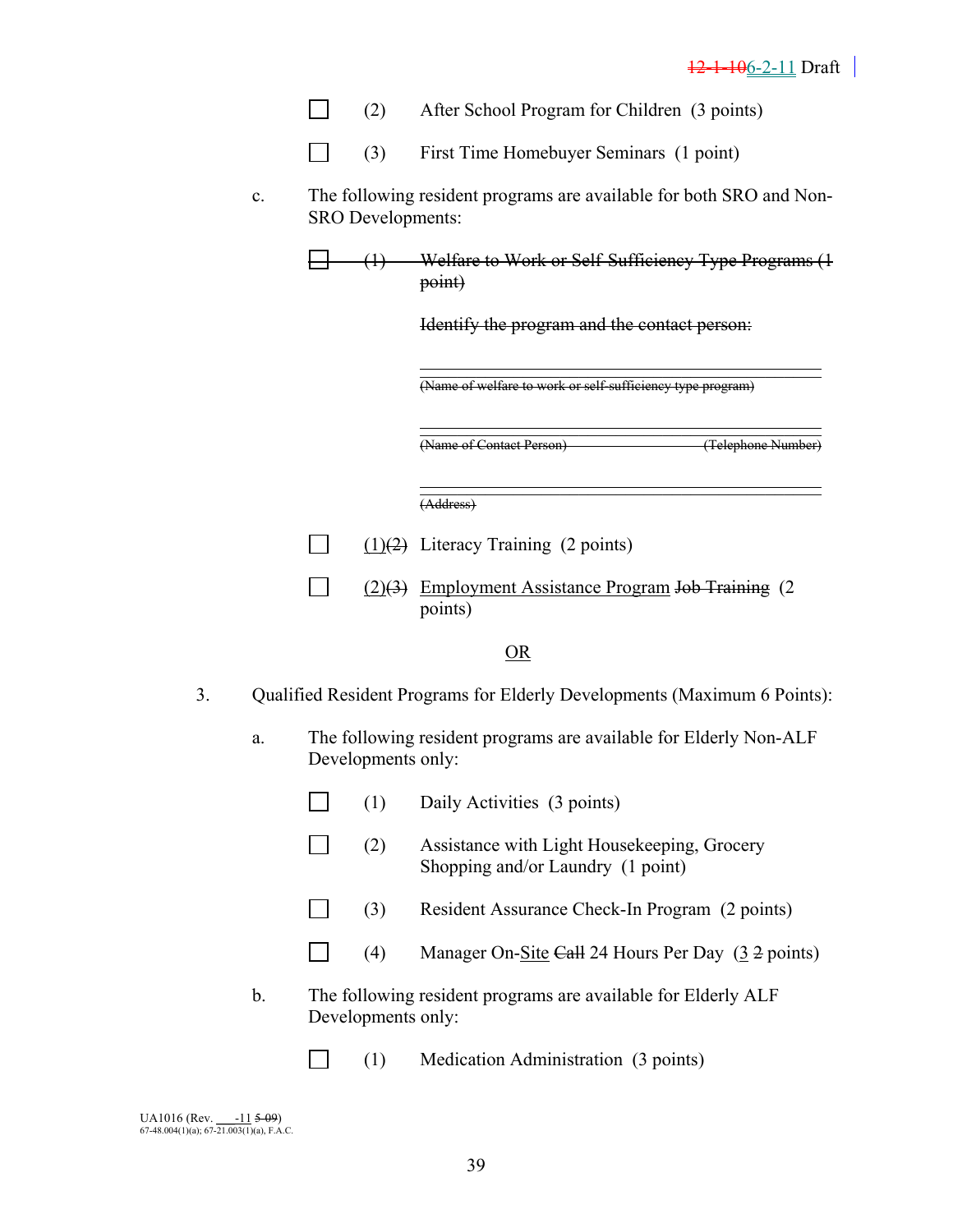|  | Services for Persons with Alzheimer's Disease and |
|--|---------------------------------------------------|
|  | Other Related Disorders (3 points)                |

c. The following resident programs are available for both Elderly Non-ALF and Elderly ALF Developments:

| $\Box$<br>Private Transportation (3 points)<br>(1) |
|----------------------------------------------------|
|----------------------------------------------------|

- $\Box$ (2) Literacy Training (2 points)
- $\Box$  (3) Computer Training (2 points)

#### AND

- 4. Qualified Resident Programs for ALL Applicants (Maximum 8 Points):
	- $\Box$  a. Health and Wellness
		- (1) For All Developments Except Elderly ALF Developments:
			- $(a)$  Health Care (2 points)
			- $\Box$  (b) Health and Nutrition Classes (2 points)
			- $\Box$  (c) Mentoring (2 points)
- OR
	- (2) For Elderly ALF Developments only:
		- (a) Health and Wellness Services and Activities (2 points)
		- (b) Mentoring and Intergenerational (2 points)
	- $\Box$  b. Resident Activities (2 points)
	- $\mathbf{L}$ c. Financial Counseling (2 points)
	- $\mathbf{I}$ d. English as a Second Language (2 points)
		- e. Resident Assistance Referral Program (2 points)
	- **here f**. Swimming Lessons (2 points)

| <b>UA1016</b> (Rev.                            | $-11509$ |
|------------------------------------------------|----------|
| $67-48.004(1)(a)$ ; $67-21.003(1)(a)$ , F.A.C. |          |

 $\Box$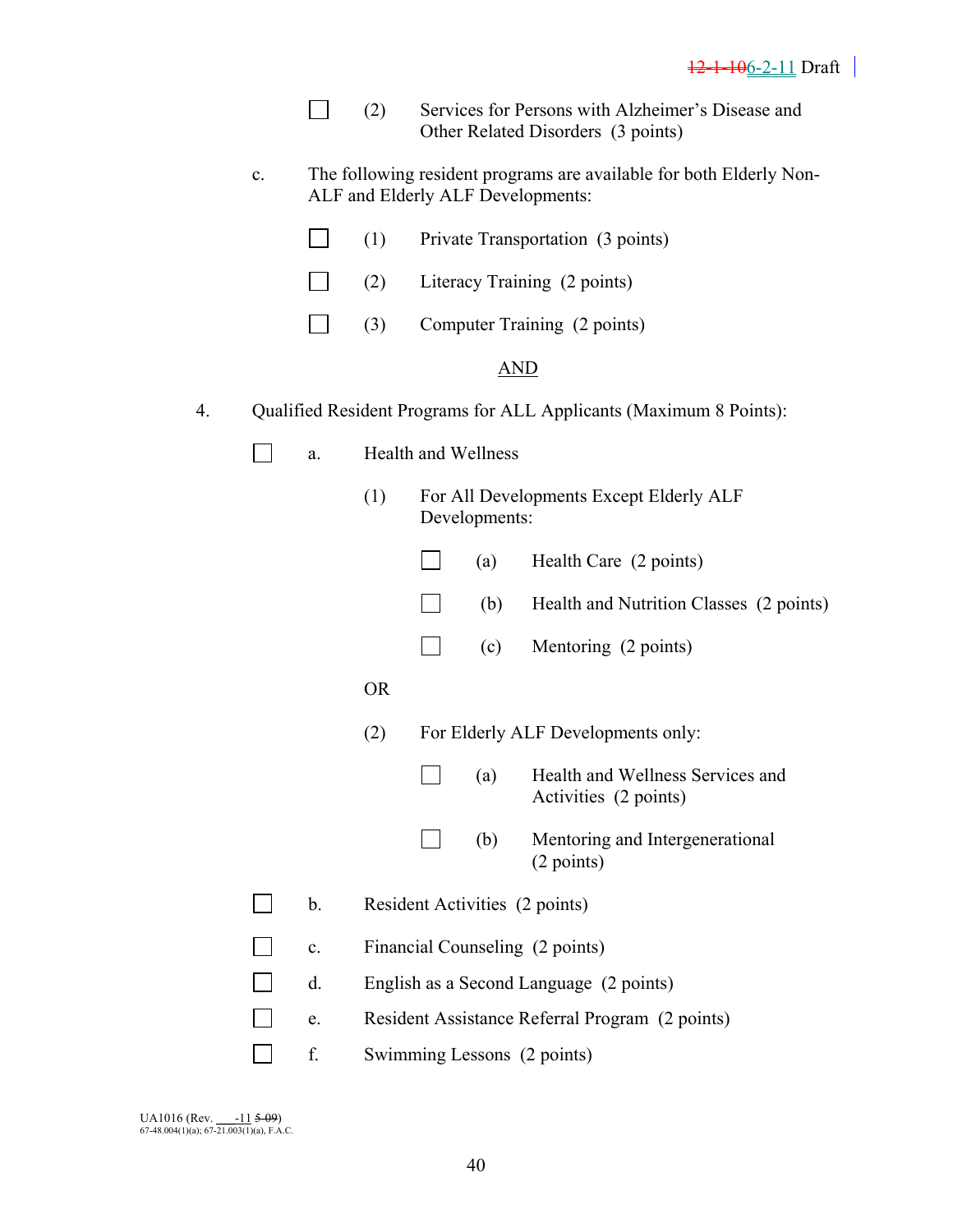$\Box$  g. Life Safety Training (2 points)

### **G.** HOME Uniform Relocation Act (Applications Requesting HOME Applicants Only)

- 1. Does any portion of the Development involve rehabilitation work?
	- Yes Complete both questions 2 & 3
	- No Complete question 3 only
- 2. Tenant Relocation Information for Existing Properties:
	- a. Are there any units occupied?
		- $\circ$  Yes Complete items b. f.
		- $\circ$  No Skip items c. f.
	- b. How many total units now exist in the development?
	- c. How many units are occupied?
	- d. Based on the income information of each tenant, is permanent relocation (displacement) anticipated during or after the rehabilitation period?
		- Yes Number of units affected:\_\_\_\_\_
		- No
	- e. During rehabilitation, will temporary relocation of any tenants be required?
		- Yes how many tenants will require temporary relocation?
		- No
	- f. Provide one copy of the required information in a separate notebook entitled "Relocation Documentation."
- 3. Uniform Relocation Act (URA) Acquisition Information (For All Development Categories New Construction and Rehabilitation Developments):
	- a. Does the Applicant own the Development site as documented in the Site Control section of this Application?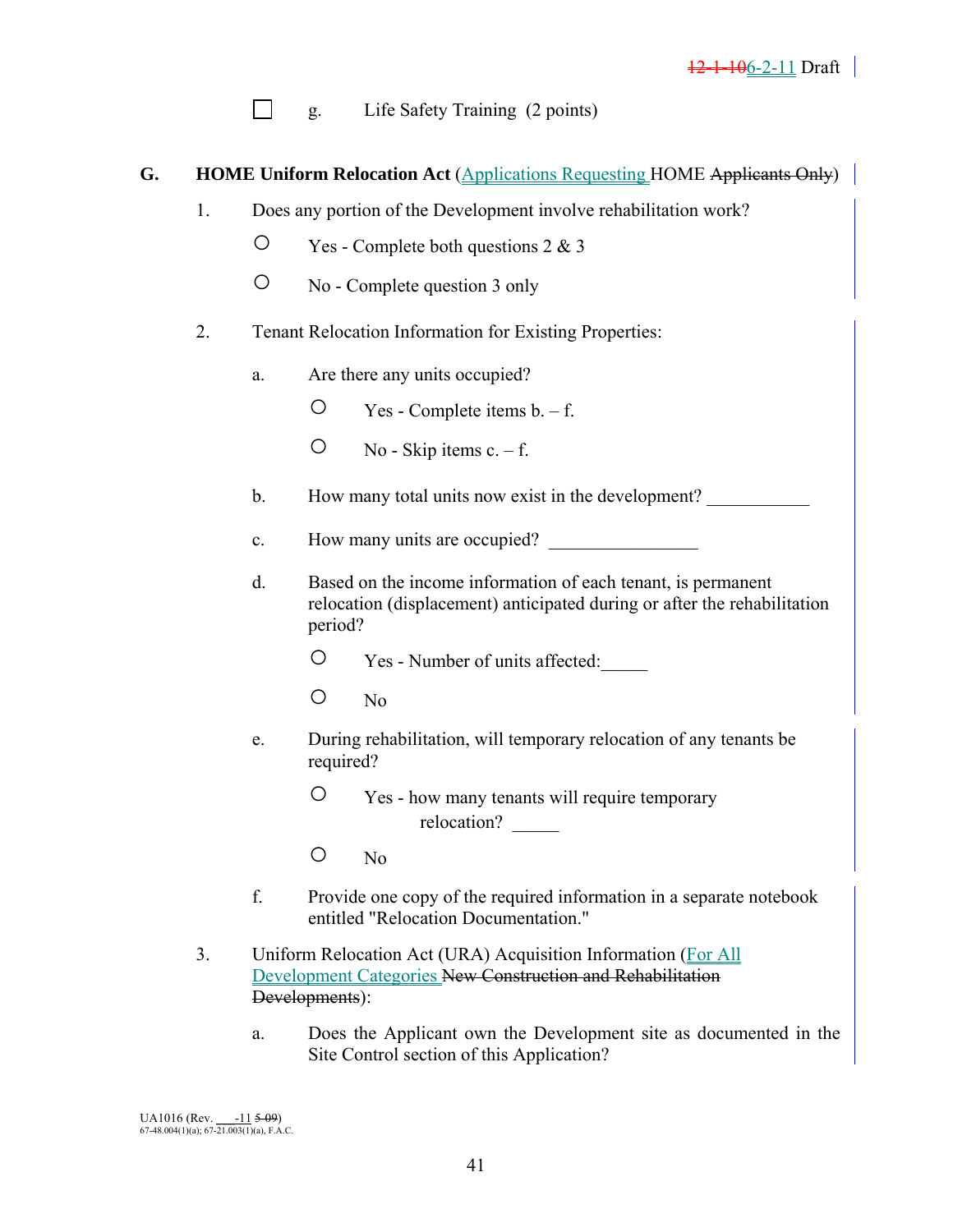- Yes Provide a narrative regarding the acquisition behind a tab labeled **"Exhibit 35-A 37"** and skip items b. through d. below
- No Answer item b. below
- b. Is Applicant a private company?
	- Yes Provide a copy of the notice provided to the seller behind a tab labeled **"Exhibit 35-B 38"** and skip items c. and d. below
	- No Answer item c. below
- c. Is Applicant a public (government) Applicant?
	- Yes Answer item d. below
	- No Skip item d. below
- d. Does the Applicant have eminent domain power?
	- Yes Provide a copy of the required notice behind a tab labeled **"Exhibit 35-C 38"**
	- No Provide the required information behind a tab labeled **"Exhibit 35-C 38"**
- **H. HOME Certification of Consistency With the Consolidated Plan (Applications** Requesting HOME Applicants Only)

Provide documentation evidencing certification of consistency with Consolidated Plan behind a tab labeled **"Exhibit 35-D 39".**

### **I. HOME Other Federal Requirements (Applications Requesting HOME Applicants** Only)

1. Federal Labor Requirements:

Does the Development consist of 12 or more HOME-Assisted Units to be constructed under a single contract?

O Yes O No

2. Debarment and Suspension: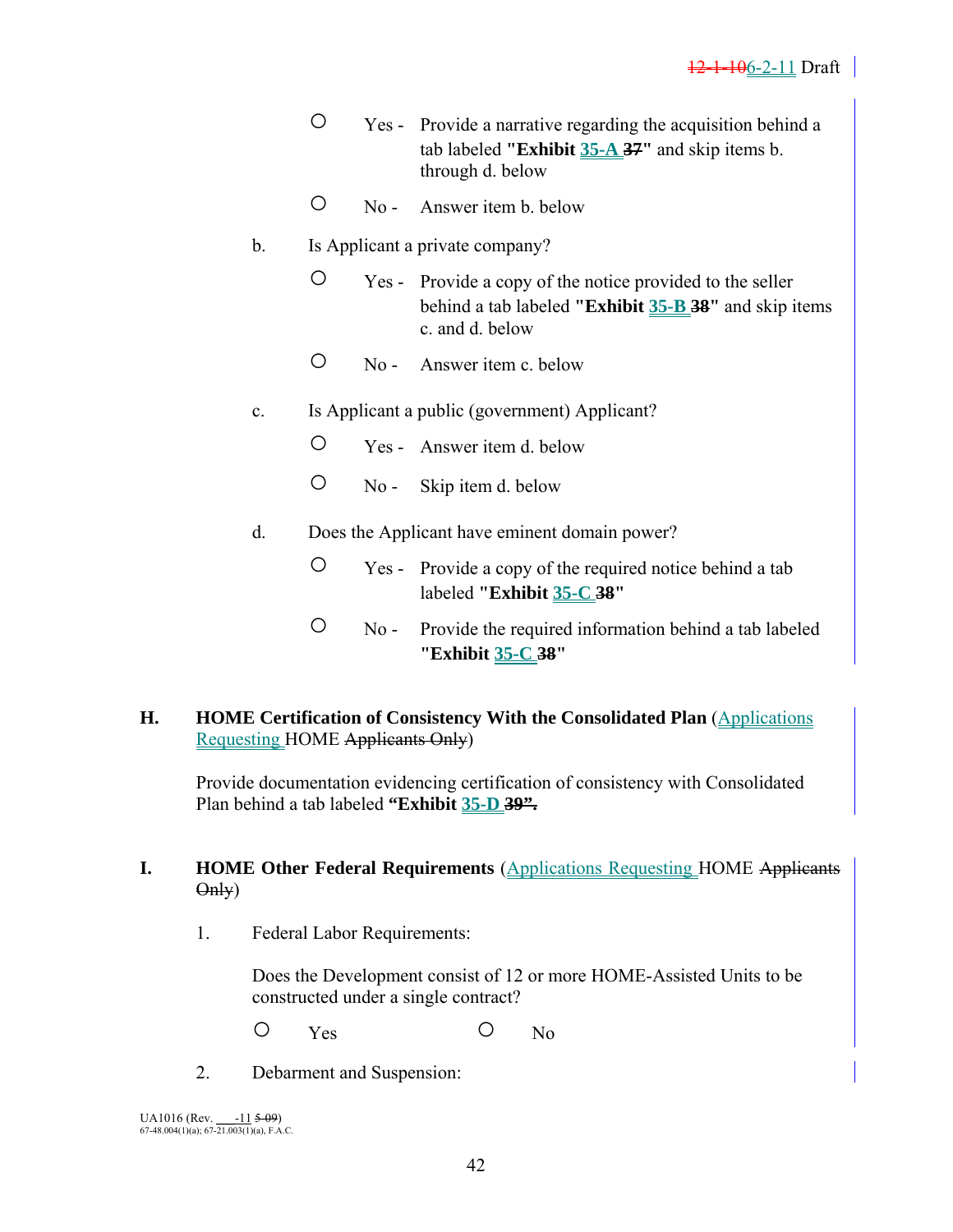Provide the executed Contractor Certification behind a tab labeled "**Exhibit 35-E 40**"**.** 

- 3. Lead Based Paint:
	- a. Did the Applicant answer "Yes" to question G.1. in this Application?
		- Yes answer item b. below
		- $\circ$  No skip items b. and c. below
	- b. Was the Development to be rehabilitated built before 1978?
		- Yes answer item c. below
		- $\circ$  No skip item c. below
	- c. Is the Applicant purchasing the property?
		- Yes Provide a copy of the executed Disclosure of Information on Lead Based Paint and Lead Based Paint Hazards form behind a tab labeled "**Exhibit 35-F 41**".
		- $O$  No
- 4. Match:

 List the amount of each source of Match and provide the required documentation behind a tab labeled **"Exhibit 35-G 42"** :

| a. | Source(s)                  |  |
|----|----------------------------|--|
| D. | <b>Total Match Amount:</b> |  |

# **Part IV. Local Government Support**

### **A. Contributions –** MMRB, HC and HOME Applications

 1. If the proposed Development does not meet one or more of the criteria listed in the Application Instructions to be eligible for an automatic 5 points, has a Local Government committed to provide a contribution to the proposed Development?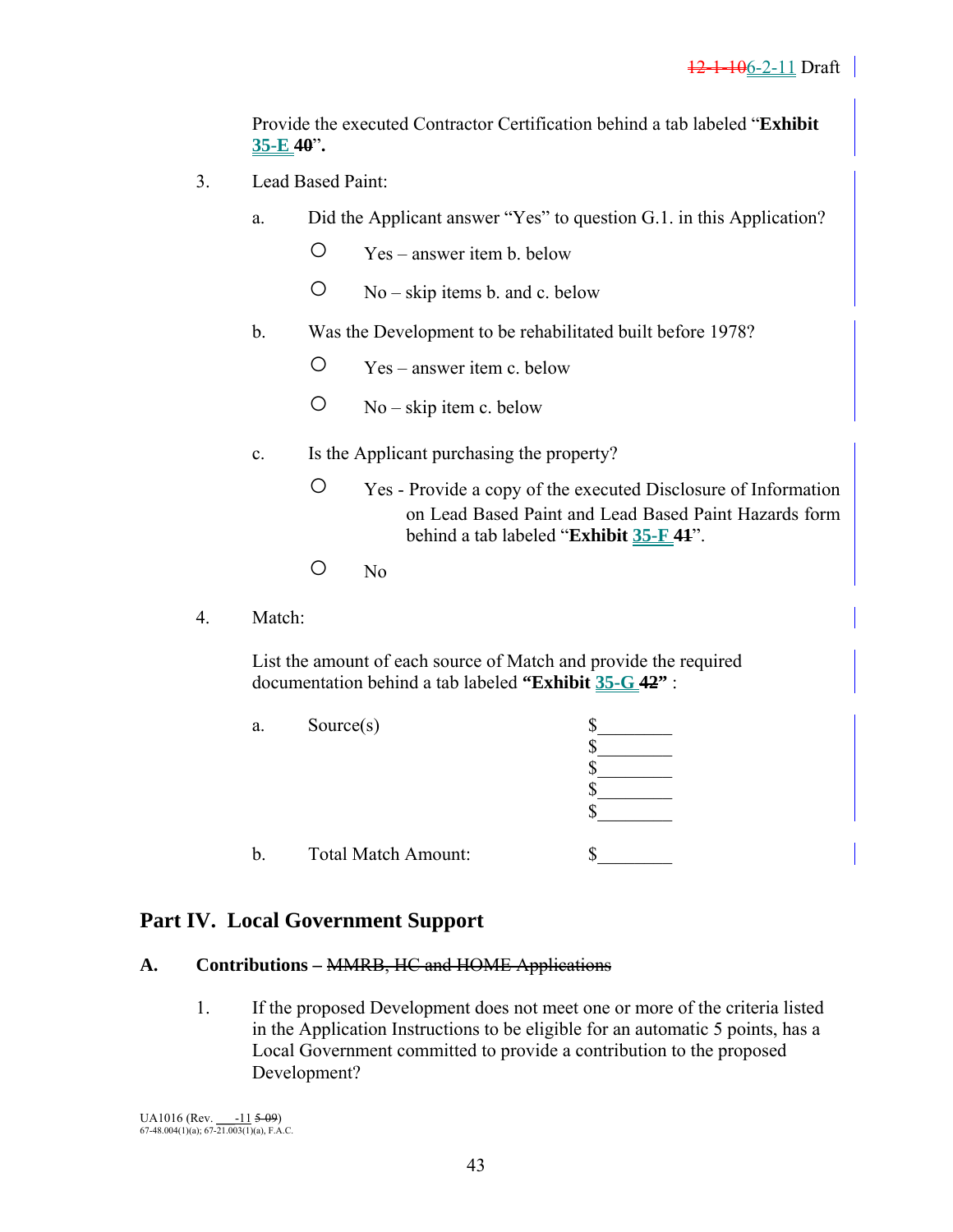O Yes O No

If "Yes", provide the following:

- a. The applicable Local Government Verification of Contribution form(s):
	- (1) Local Government Verification of Contribution Grant form behind a tab labeled "**Exhibit 36 43**";
	- (2) Local Government Verification of Contribution Fee Waiver form behind a tab labeled "**Exhibit 37 44**";
	- (3) Local Government Verification of Contribution Loan form behind a tab labeled "**Exhibit 38 45**"; and/or
	- (4) Local Government Verification of Contribution Fee Deferral form behind a tab labeled "**Exhibit 39 46**".
- b. The payment stream for all present value calculations (if contribution consists of a loan or deferred fee) and the calculations by which the total amount of each waiver is determined (if contribution consists of a fee waiver) must be provided behind the applicable exhibit tab.
- 2. For each Local Government contribution the Development will receive:
	- a. Enter the type of contribution (grant, loan, fee waiver or fee deferral) and the value (net present value for loans and fee deferrals) of each contribution:



#### **B. Incentives**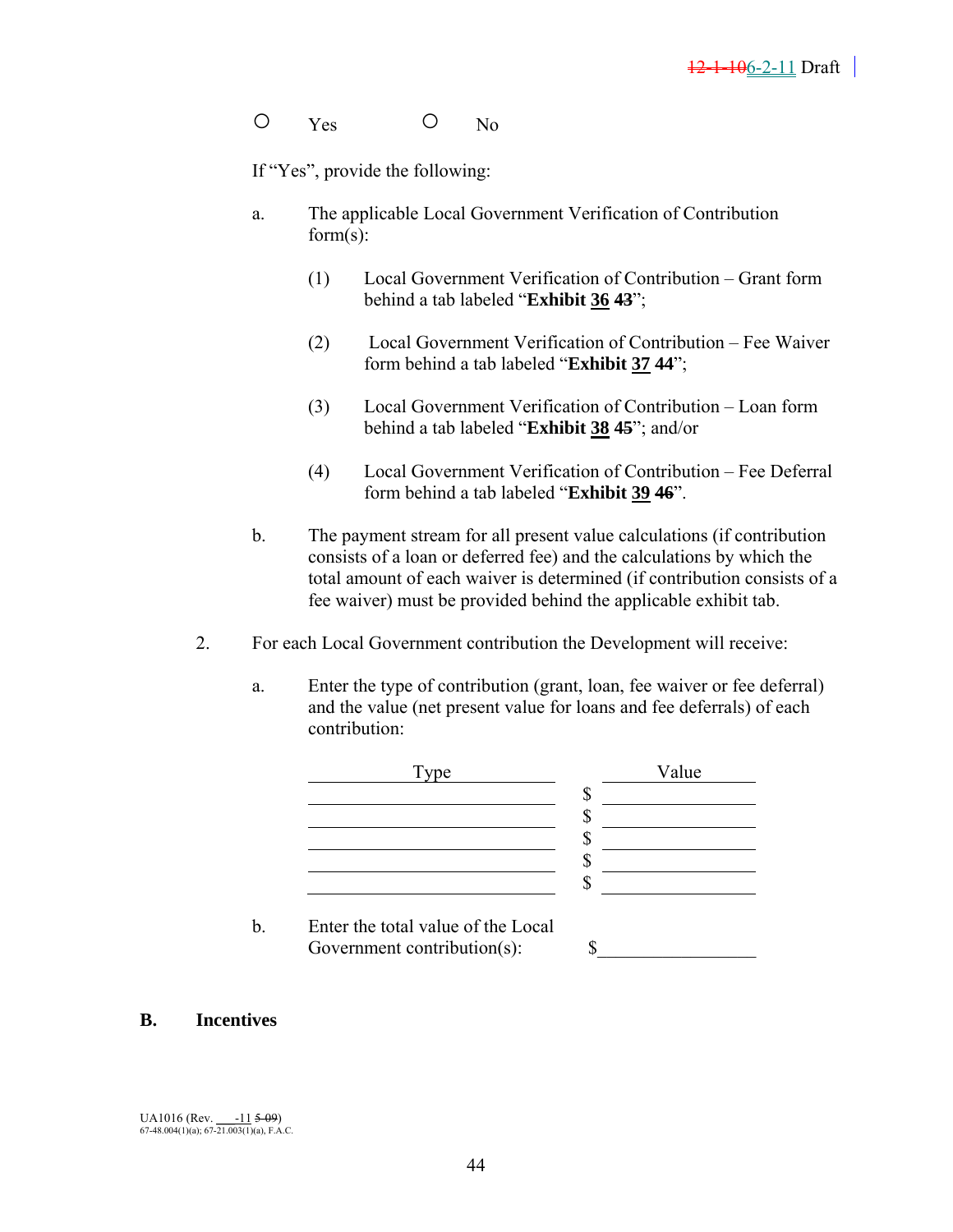- 1. If the Local Government provides an expedited permitting process for affordable housing, provide the Local Government Verification of Affordable Housing Incentives – Expedited Permitting Process for Affordable Housing form behind a tab labeled "**Exhibit 40 47**".
- 2. If the Local Government has an on-going and current process for providing contributions to affordable housing properties or developments, provide the Local Government Verification of Affordable Housing Incentives – Contributions to Affordable Housing Properties or Developments form behind a tab labeled "**Exhibit 41 48**".
- $\mathbf{L}$ 3. If the Local Government currently makes available to affordable housing properties or developments the modification of fee requirements, including reduction or waiver of fees and alternative methods of fee payment, provide the Local Government Verification of Affordable Housing Incentives – Modification of Fee Requirements for Affordable Housing Properties or Developments form behind a tab labeled "**Exhibit 42 49**".
- $\sim 10$ 4. If the Local Government currently has a process, established by ordinance, resolution, plan or policy, that requires consideration of the impact of proposed policies, ordinances, regulations, or plan provisions on the cost of affordable housing prior to adoption of such policies, ordinances, regulations, or plan provisions, provide the Local Government Verification of Affordable Housing Incentives – Impact of Policies, Ordinances, Regulations or Plan Provisions on Cost of Affordable Housing Properties or Developments form behind a tab labeled "**Exhibit 43 50**".

# **Part V. Financing**

### **A. Funding:**

 $\Box$ 

- 1. Funding Request:
	- $\Box$  Tax-Exempt Multifamily Bonds  $\mathcal{S}_\Box$  $\Box$ Taxable Multifamily Bonds  $\qquad \qquad$  \$  $\Box$ Competitive HC (annual amount)  $\qquad$  \$ 目 Non-competitive HC (annual amount) \$ 目  $\frac{\text{SAH}}{\text{SAH}}$ -HOME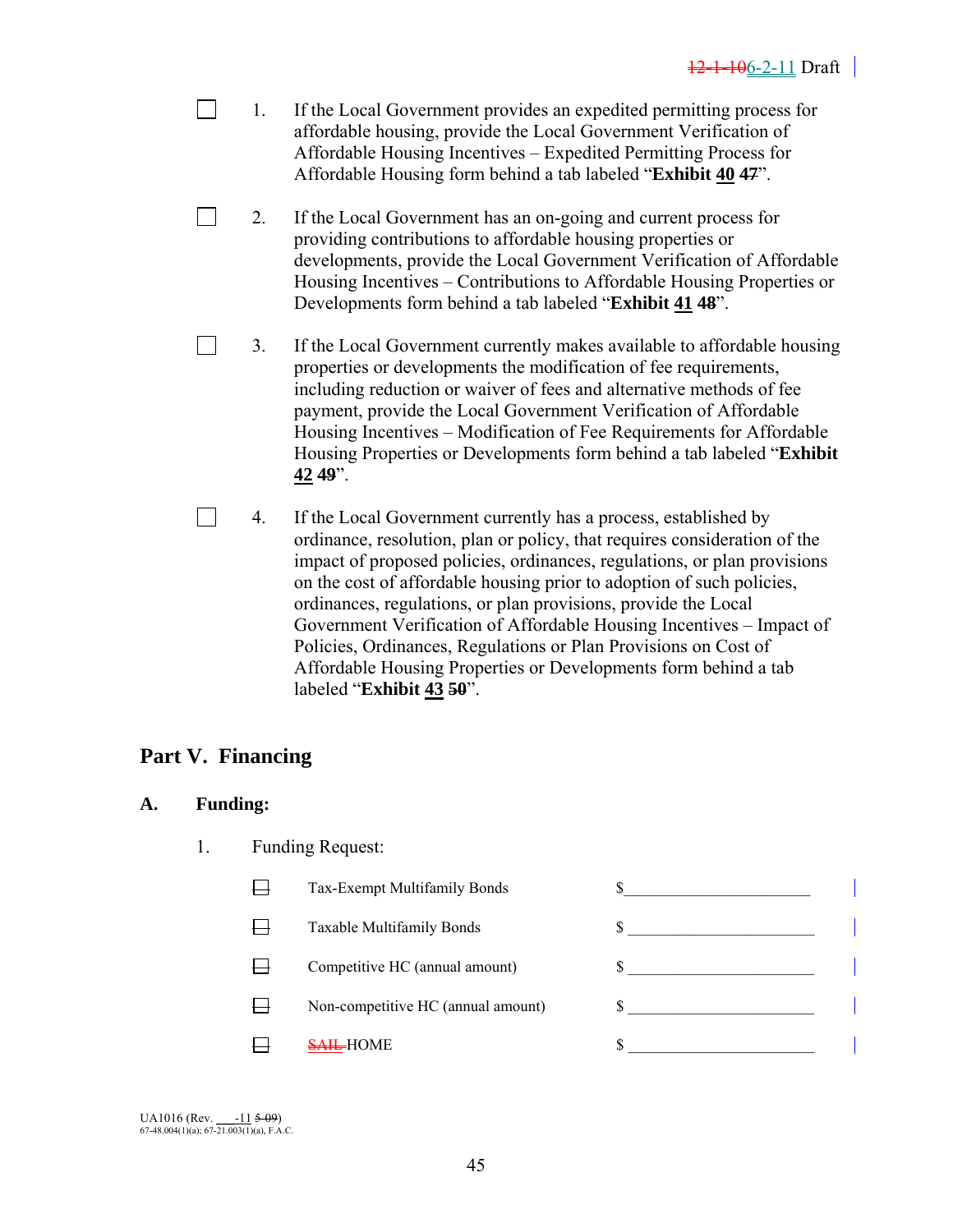HOME Applicants –

Total maximum HOME subsidy allowed: \$\_\_\_\_\_\_\_\_\_\_\_\_\_

 Provide a chart behind a tab labeled **"Exhibit 51"** showing the calculation of the total maximum HOME subsidy the Applicant may request based on the Corporation limits.

2. Designation (Applicants requesting HC):

 If selecting the Preservation designation, the Applicant must provide the required evidence of eligibility behind a tab labeled **"Exhibit 52"**.

- 2. 3. Other Funding:
	- a. If a PLP loan has been awarded for this Development, provide the following information:

Corporation File # Amount of Funding

\$

b. Other Corporation funds that will be incorporated used as a source of financing for the proposed Development this construction project:

|                | Corporation Program | Corporation File | Amount of Funding |
|----------------|---------------------|------------------|-------------------|
|                | SAIL                |                  |                   |
|                | Tax-Exempt MMRB     |                  |                   |
|                | Non-competitive HC  |                  |                   |
| $\overline{4}$ | Taxable MMRB        |                  |                   |
|                | EHCL.               |                  |                   |

c. If Local Government-issued Tax-Exempt Bondt Tax-eExempt multifamily bBonds issued by an entity other than the Corporation or a County Housing Finance Authority proceeds, excluding 501(c)(3) bonds, will be used to finance this construction, provide the following information:

| Toy Exampt Dand                                       |                             |
|-------------------------------------------------------|-----------------------------|
| <b>TUA LAVING DOIN</b>                                |                             |
|                                                       |                             |
|                                                       |                             |
| (t <sub>Tax-e</sub> Exempt multifamily bBond source)- | $(T_{\alpha v}$ Evampt Road |
|                                                       | TWA EAVILIPE DOIN           |
| $(t\text{Tax-eExempt multifamily bBond amount})$      |                             |

 $ed.$  If the proposed Development will be assisted with funding under the United StatedStates Department of Agriculture RD 514/516 Program, RD 515 Program, and/or the RD 538 Program, indicate the applicable program(s) below and provide the required documentation behind a tab labeled "**Exhibit 44**".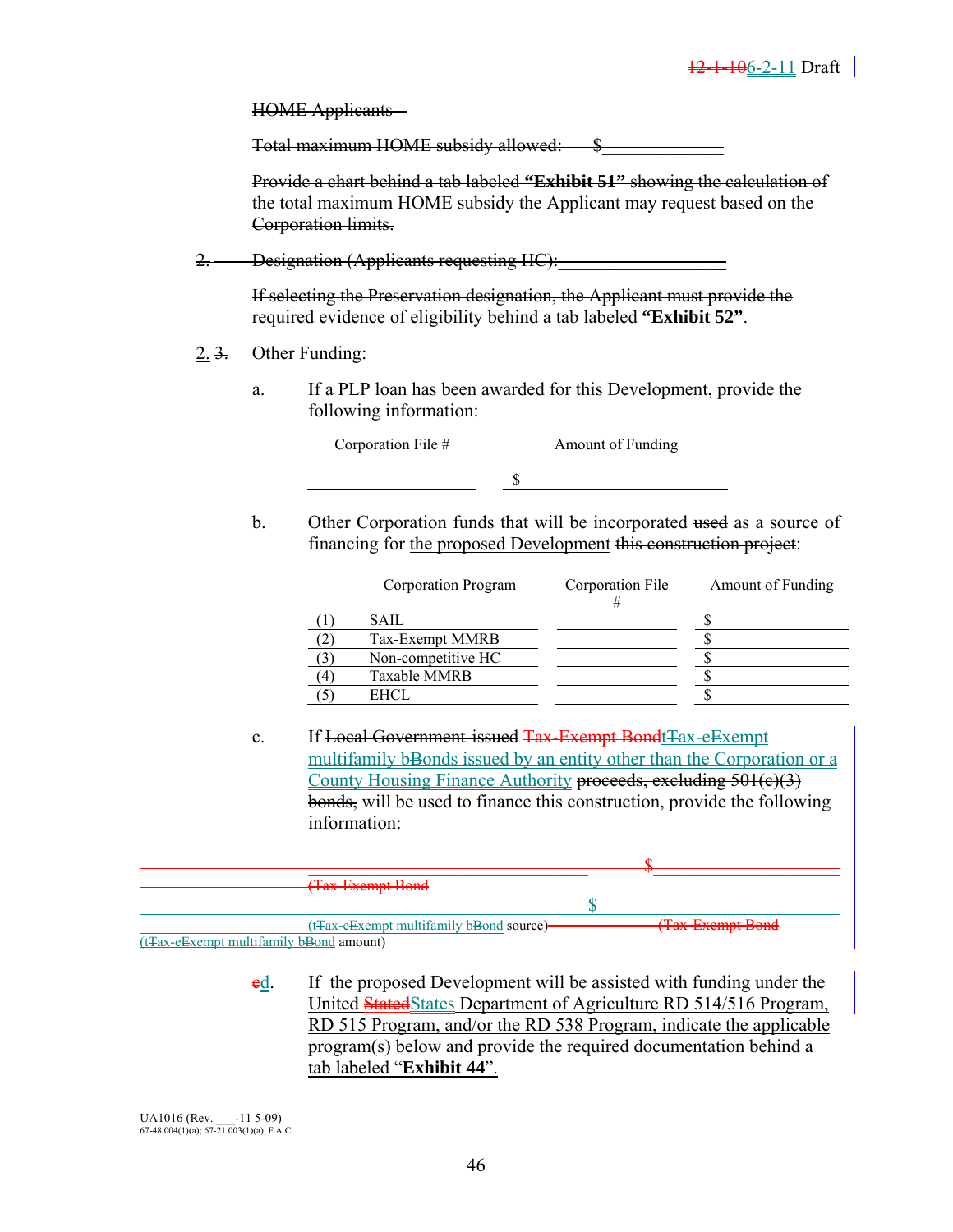|  | RD 514/516 |  | $\sqrt{2}$ |  | 15 I J<br>⊥⊾ |
|--|------------|--|------------|--|--------------|
|--|------------|--|------------|--|--------------|

### **B. Finance Documents**

All Applicants must complete the Development Cost Pro-Forma, the Detail/Explanation Sheet, if applicable, the Construction or Rehab Analysis, and the Permanent Analysis.

All Applicants must complete and attach the Commitment to Defer Developer Fee form, if applicable, behind a tab labeled "**Exhibit 45 53**".

#### **C. MMRB Applicants** (Threshold)

Provide the following information:

1. Credit Enhancer:

| erm: | <b>Expected Rating:</b> |  |
|------|-------------------------|--|
|      |                         |  |

OR

 $\mathcal{L}_\text{max} = \frac{1}{2} \sum_{i=1}^{n} \frac{1}{2} \sum_{i=1}^{n} \frac{1}{2} \sum_{i=1}^{n} \frac{1}{2} \sum_{i=1}^{n} \frac{1}{2} \sum_{i=1}^{n} \frac{1}{2} \sum_{i=1}^{n} \frac{1}{2} \sum_{i=1}^{n} \frac{1}{2} \sum_{i=1}^{n} \frac{1}{2} \sum_{i=1}^{n} \frac{1}{2} \sum_{i=1}^{n} \frac{1}{2} \sum_{i=1}^{n} \frac{1}{2} \sum_{i=1}^{n} \frac{1$ 

2. Private Placement / Name of Purchaser:

Term: Expected Rating:

Provide the Credit Enhancer's Commitment or Bond Purchaser's Letter of Interest behind a tab labeled "**Exhibit 46 54**".

#### **D. Non-Corporation Funding Commitment(s)**

Applicants are not required to provide any documentation for anticipated funding from the American Recovery and Reinvestment Act of 2009. However, for Attach all other funding commitment(s) and letter(s) of intent executed by the lender(s) or other source(s). Insert, Applicants must provide the documentation for each source directly behind its own tab beginning with a tab labeled "**Exhibit 47 55**" and continuing with sequentially numbered tabs for each exhibit.

\*\*\*\*\*\*

# **Addenda**